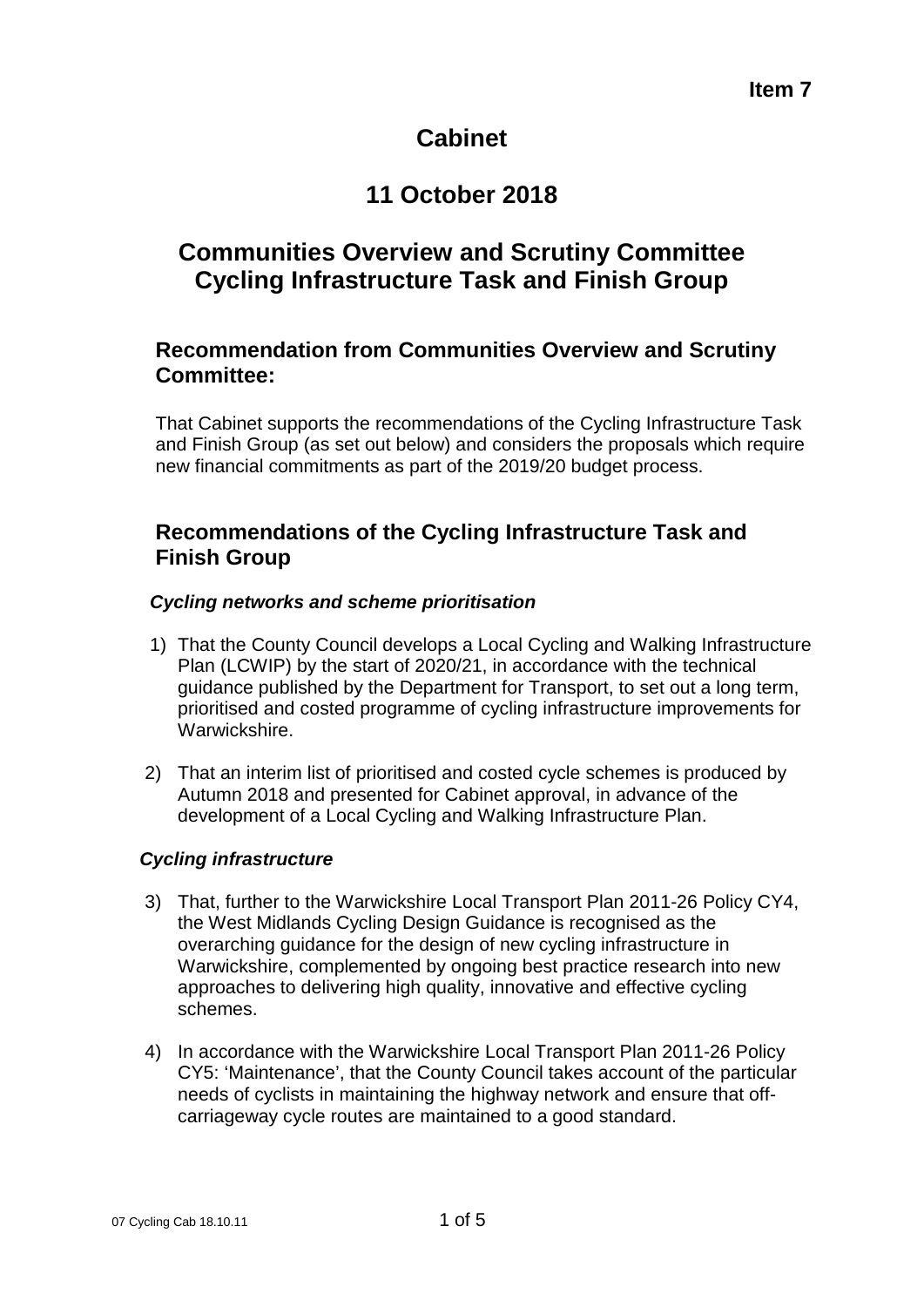- 5) That the County Council works with the District and Borough Councils to secure appropriate cycling infrastructure through the planning system, including that:
	- a. New developments provide an appropriate level of cycling infrastructure within the site.
	- b. That development sites are appropriately connected to the wider cycling network.
	- c. That contributions to the development of the local cycling network are secured in line with planning regulations.
- 6) That a countywide Bike Share scheme which is accessible to all is developed in Warwickshire to complement and add value to the programme of cycle infrastructure improvements. The scheme should be compatible with emerging technology for travel & payment.
- 7) That the Council implements route signage schemes for cyclists and pedestrians in all of Warwickshire's urban areas to direct cyclists to primary destinations having engaged with cycle forums and other interested groups on the route signage plans.
- 8) That the Council works with and supports local businesses to encourage work based cycling including through raising awareness of cycle routes and the provision of facilities for cyclists such as storage and changing facilities, bike share and purchase schemes.

#### *Funding*

- 9) That the Council create a dedicated capital cycle infrastructure fund for cycling from 2019/20 to enable the planning and delivery of a countywide programme of cycle infrastructure schemes.
- 10) That each area Cycle Forum is allocated a small annual funding pot to finance a programme of community led minor cycle infrastructure improvements.
- 11) That the portfolio holders for Health and Transport ensure that all potential opportunities to secure external funding for improving cycling infrastructure are fully exploited.
- 12) That Warwickshire County Council's representative on the Coventry and Warwickshire Local Enterprise Partnership Board requests that CWLEP incorporate consideration of scheme impact on active travel into the evaluation of all future funding bid business cases.

#### *Consultation and partnership working*

13) That, in accordance with Local Transport Plan 2011-26 Policy CY1: 'Consultation and partnership working', countywide cycle forum coverage is achieved by establishing a forum in North Warwickshire and by providing officer support to all of the forums.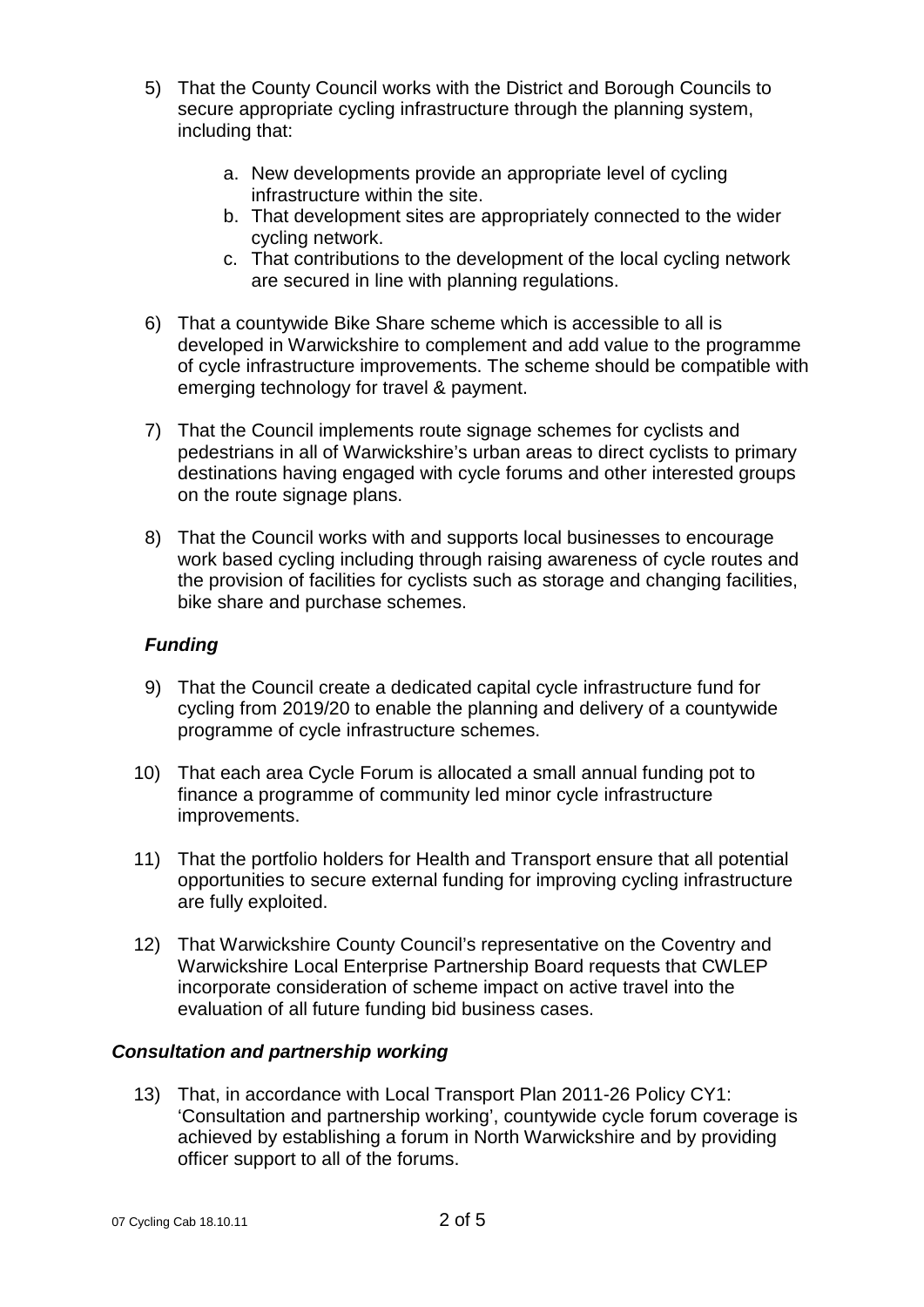14) That the Council encourages a countywide, multi-agency partnership approach to the development and promotion of cycling that highlights the benefits of cycling and raises awareness of cycling facilities. This should include encouraging cycling as part of the place based health agenda and working with the district, borough, town and parish councils to secure cycling infrastructure through the planning process.

#### *Implementation and monitoring*

- 15) That a representative Member working group is established to oversee the development of the LCWIP and the delivery of a programme of cycle infrastructure improvements. This should include periodic reviews of the programme of schemes within the LCWIP.
- 16) That Warwickshire County Council leads by example by supporting cycling as part of its Green Travel Plan and health and wellbeing agenda.
- 17) That a methodology is established for carrying out annual cycle counts to monitor levels of cycling and review the effectiveness of Council cycling interventions. That a further indicator of success is established based on length of route made safe for cycling.

#### **1.0 Background**

- 1.1 On 12 September 2017 the Communities Overview and Scrutiny Committee agreed to establish a Task and Finish Group to consider Cycling Infrastructure to address concerns over the lack of connectivity between Warwickshire's cycle paths. Members were particularly concerned about the connectivity of newly built housing estates with the existing network, and how these developments connected to schools, hospitals and areas of employment.
- 1.2 The members of the task and finish group were Councillors Keith Kondakor (Chair), Mike Brain, Jenny Fradgley, John Holland and David Reilly (replaced in July by Councillor Pam Williams),

#### **2.0 Focus and key findings of the review**

- 2.1 Whilst the focus of this review is on the provision of infrastructure, there are secondary benefits expected from this work, including an increase in cycle journeys (with the benefits this brings for individuals and wider society) and improved cycle safety.
- 2.2 The Task and Finish Group gathered evidence from a number of sources, as outlined in paragraph 2.3 of their report, and its findings confirmed that cycling has a key role to play in the overall transport network and an increase in cycling would have significant benefits for the economy, health, air quality and quality of life of Warwickshire residents. The Group has concluded, however, that the current level of infrastructure provision for cyclists means that the County is not meeting its potential to increase cycling levels and capitalise on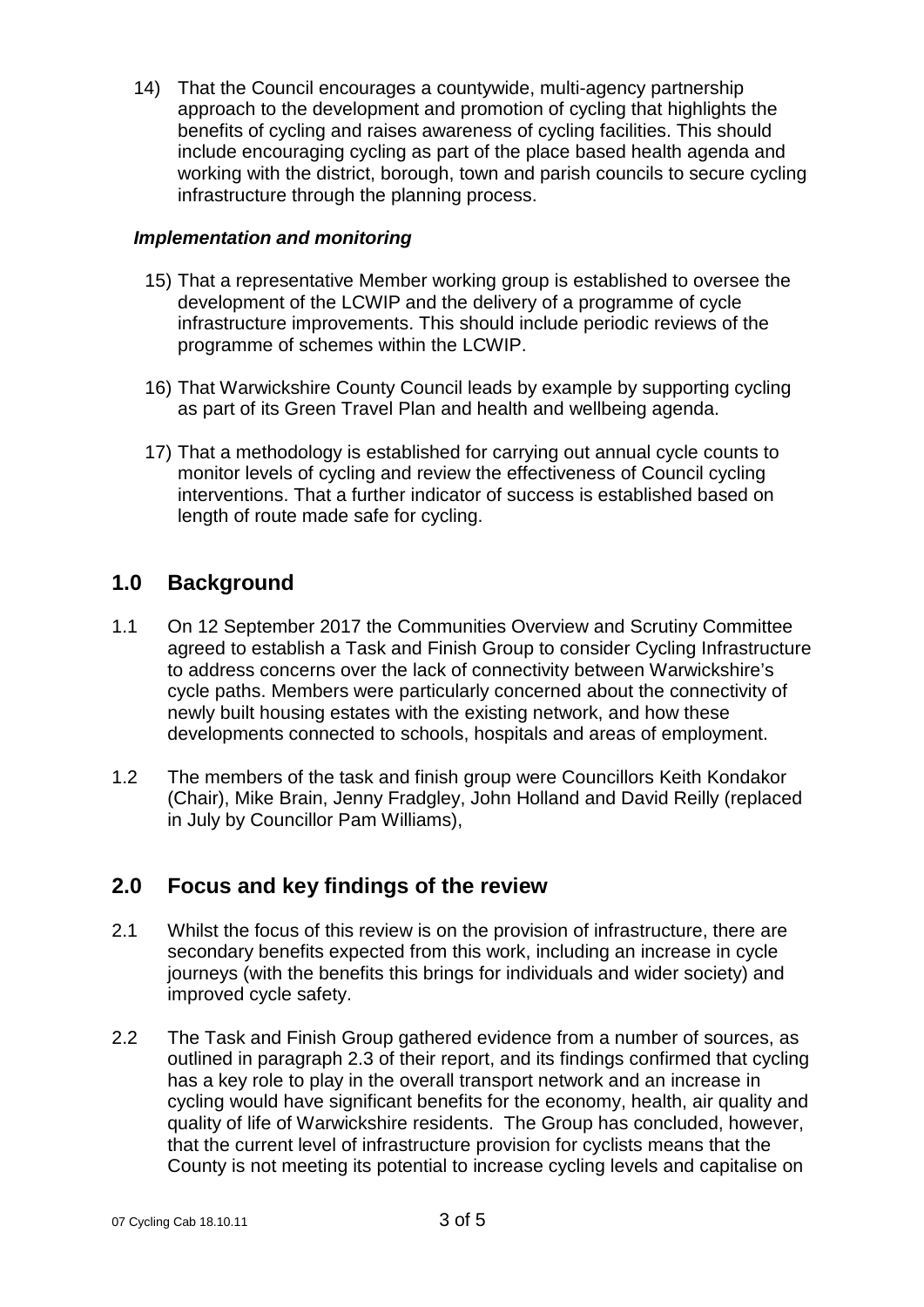the benefits that this would bring. The recommendations therefore focus on both improving the provision and integration of cycling routes and promoting and encouraging cycling.

#### **3.0 Financial Implications**

3.1 During the course of the review, Council debated a motion on cycling provision and agreed the following:

That the Council requests that Cabinet reviews the report of the Cycling Task and Finish Group and considers which of its recommendations can be implemented within existing resources and which need to be considered as part of the 2019-2020 budget refresh of the Medium Term Financial Plan.

The report includes an estimate of costs against each of the recommendations.

- 3.2 The Recommendations Analysis identifies that the majority of the recommendations can be delivered within existing resources; however resources will be required to deliver recommendations 7, 9 and 10 as outlined below, for which funding is either not currently in place or there is a significant funding gap.
	- Recommendation 7; Route signage. Estimated cost: £100,000k to sign primary existing cycle networks in and around main towns.
	- Recommendation 9; Cycle infrastructure fund. The estimated cost to deliver approximately 60 cycle routes identified as being required to complete the core local cycle networks is £40 million. The estimated minimum funding required to deliver 20 very high / high priority cycle routes is £7.5 million. This is based on a total estimated delivery cost of £18.6 million, of which £1 million has been secured and there is potential to secure up to a further £11 million from external sources.
	- Recommendation 10; Cycle forum fund for minor infrastructure improvements. Estimated cost £25,000 per annum.
- 3.3 The Council is not subject to any specific statutory duties to promote cycling, although the Council is subject to more general duties to promote public health, equality and the safe and convenient use of the highway. Measures to promote cycling are therefore primarily discretionary, although there is a duty to keep the highway in good repair which can be of particular significant for cyclists.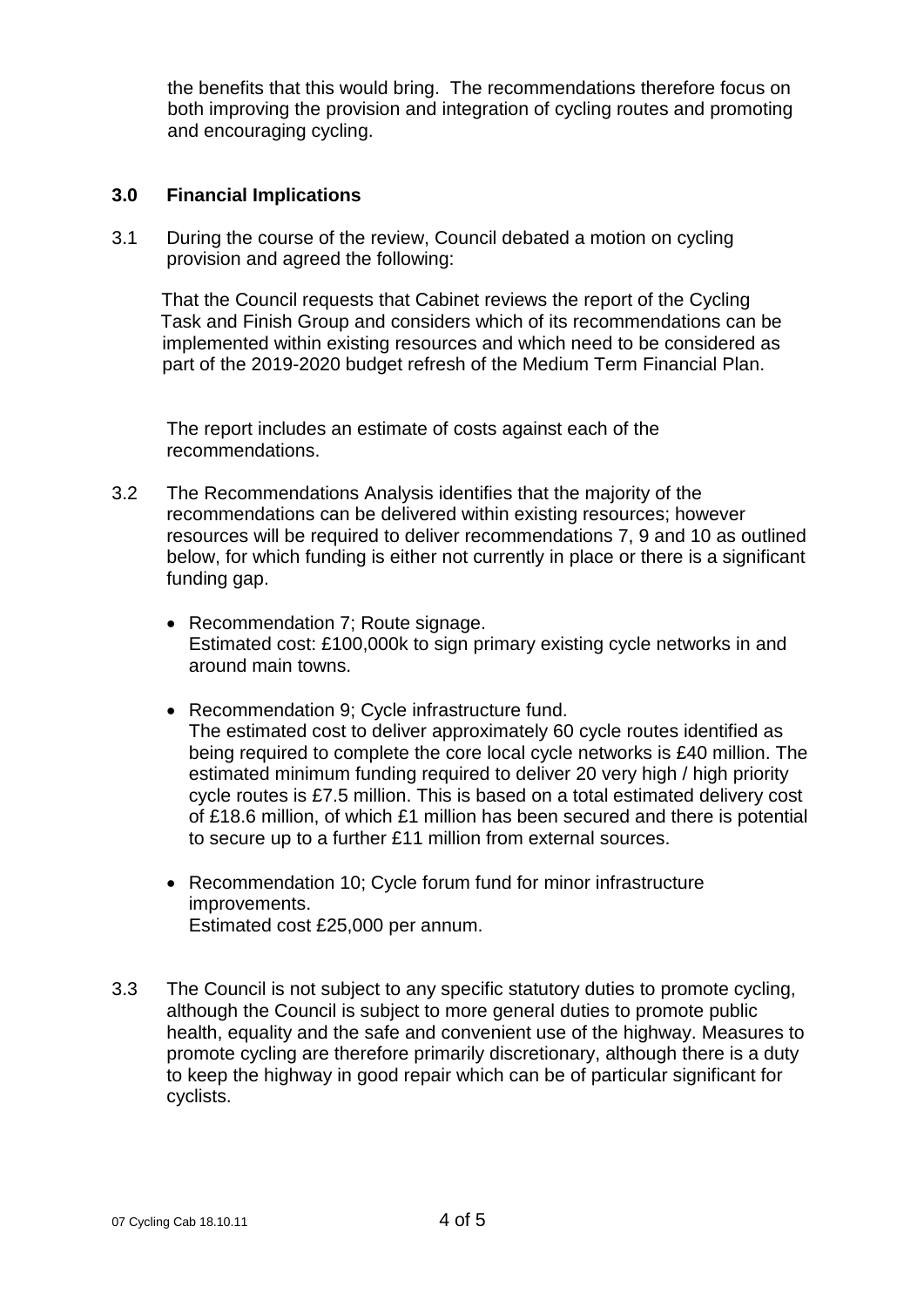### **4.0 Conclusion**

The Communities Overview and Scrutiny Committee welcomed the work undertaken by the Task and Finish Group and agreed that the report and recommendations be submitted to Cabinet for consideration and that Cabinet be requested to consider the resourcing of the proposals which require new financial commitment as part of the 2019/20 budget process.

#### **5.0 Background papers**

None

|                                            | <b>Name</b>                                | <b>Contact Information</b>                                              |
|--------------------------------------------|--------------------------------------------|-------------------------------------------------------------------------|
| <b>Report Author</b>                       | Janet Purcell                              | janetpurcell@warwickshire.gov.uk<br>Tel: 01926 413716                   |
| <b>Assistant Director</b>                  | Sarah Duxbury                              | sarahduxbury@warwickshire.gov.uk                                        |
| Joint Managing<br><b>Director</b>          | <b>David Carter</b>                        | davidcarter@warwickshire.gov.uk                                         |
| <b>Cabinet Portfolio</b><br><b>Holders</b> | <b>Cllr Jeff Clarke</b><br>Cllr Les Caborn | cllrjeffclarke@warwickshire.gov.uk<br>cllrlescaborn@warwickshire.gov.uk |

The report was circulated to the following members prior to publication for the Communities Overview and Scrutiny Committee meeting on 18 September 2018:

Members of the Task and Finish Group:

Councillors Keith Kondakor (Chair), Mike Brain, Jenny Fradgley, John Holland and Pam Williams.

Communities Overview and Scrutiny Committee Chair and Group Spokespersons:

Councillors Alan Cockburn (Chair), Dave Shilton, Neil Dirveiks and Jenny Fradgley.

Cabinet Portfolio Holders: Cllr Jeff Clarke, Portfolio Holder for Transport & Planning Cllr Les Caborn, Portfolio Holder for Adult Social Care and Health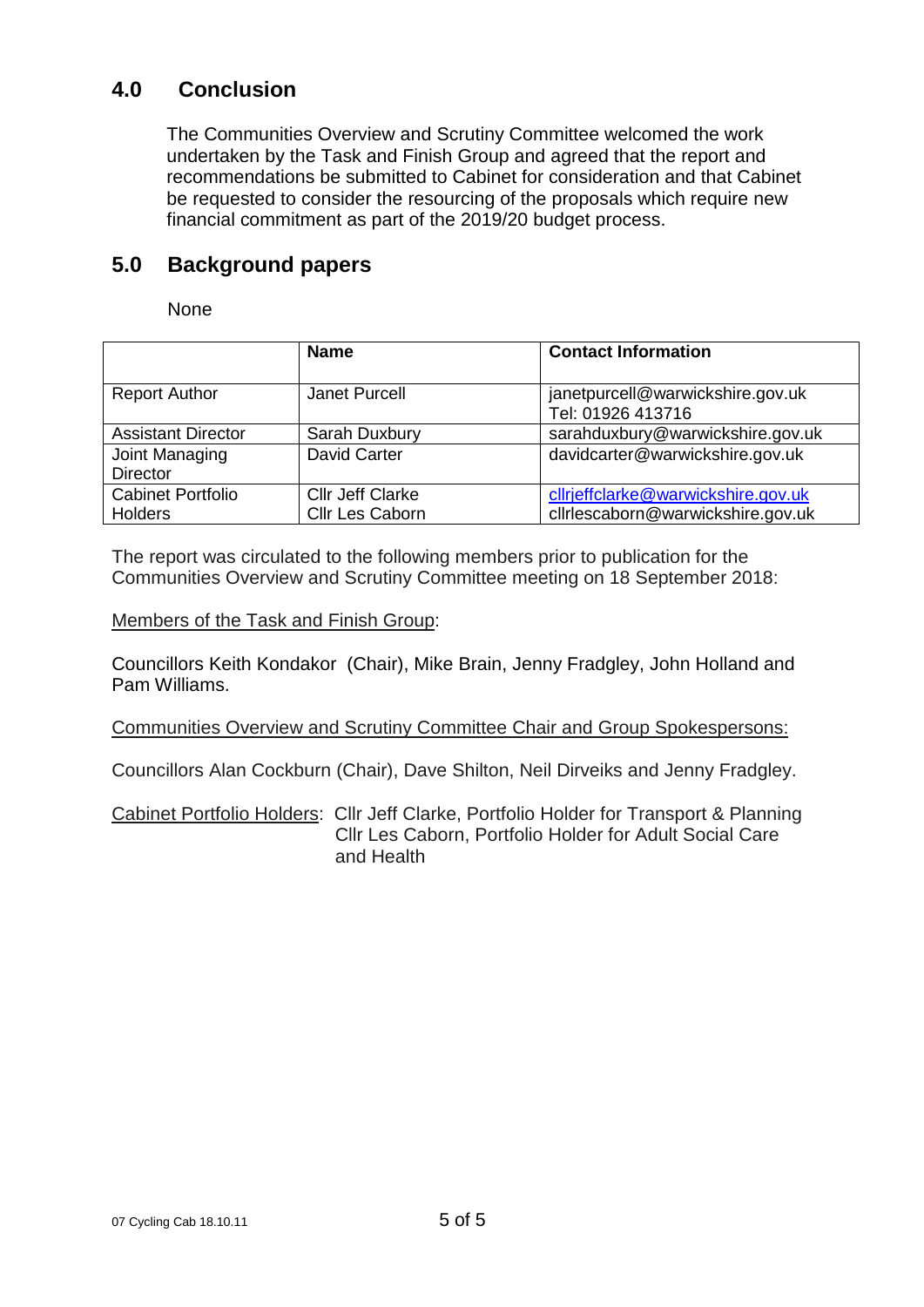

# **Communities Overview and Scrutiny Committee**

# **Cycling Network Task and Finish Group Report**

Working for<br>Warwickshire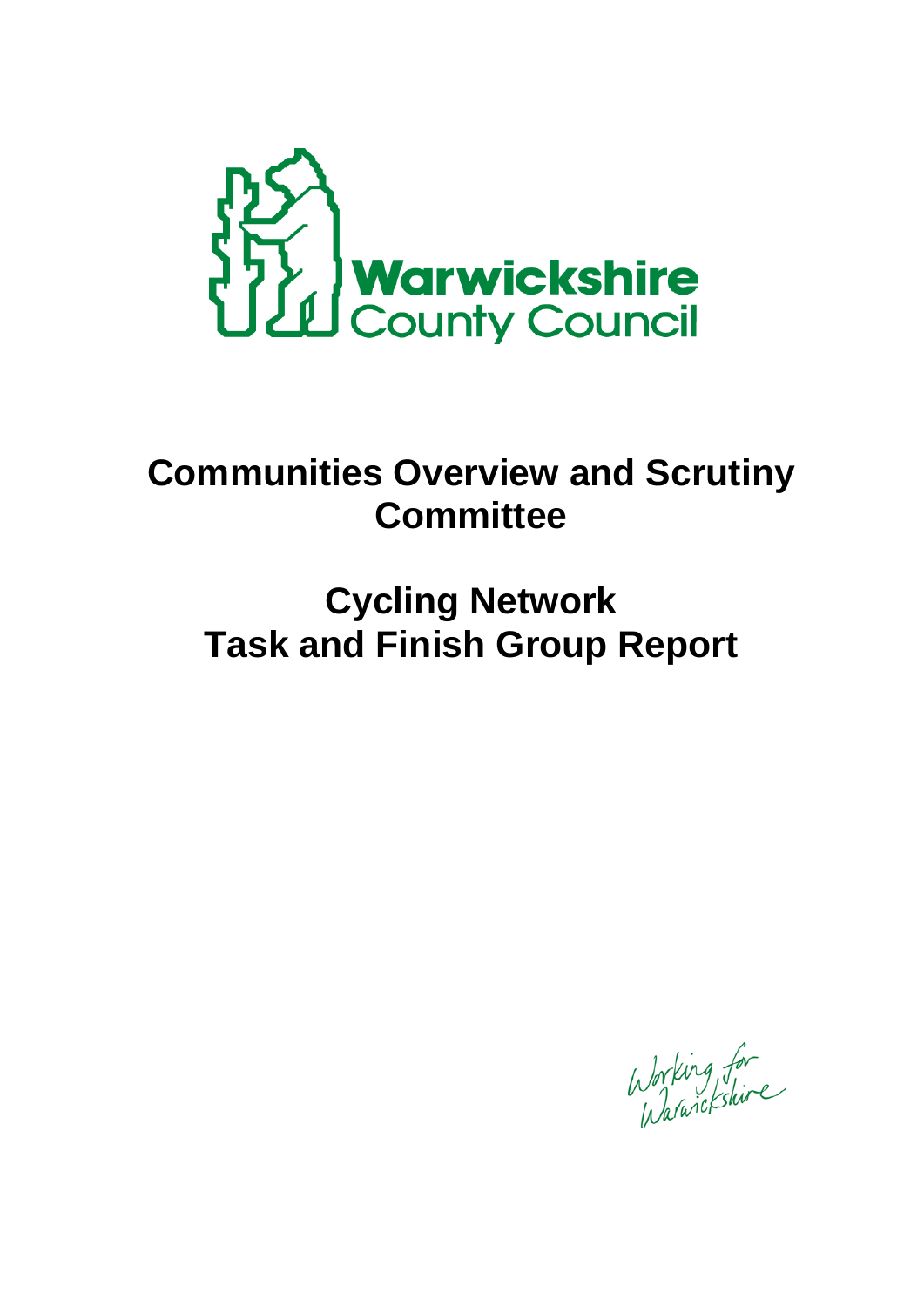# **CONTENTS**

|    | 1. Executive Summary                                                                                                                                                             | $\boldsymbol{2}$ |
|----|----------------------------------------------------------------------------------------------------------------------------------------------------------------------------------|------------------|
| 2. | <b>Introduction</b>                                                                                                                                                              | $\mathbf{3}$     |
|    | 2.1 Purpose of review                                                                                                                                                            | 3                |
|    | 2.2 Members and Contributors                                                                                                                                                     | 4                |
|    | 2.3 Evidence                                                                                                                                                                     | 4                |
|    | <b>2.4 Dates and Timescales</b>                                                                                                                                                  | 4                |
| 3. | Overview                                                                                                                                                                         | 5                |
|    | 3.1 Policy context                                                                                                                                                               | 5                |
|    | 3.2 Current cycling levels                                                                                                                                                       | $\bf 6$          |
|    | 3.3 Cycling safety in Warwickshire                                                                                                                                               | $\overline{7}$   |
|    | 3.4 The existing cycle network in Warwickshire                                                                                                                                   | 8                |
|    | 3.5 The need for improvements to cycling infrastructure                                                                                                                          | 10               |
|    | 3.6 Current activities to support cycling infrastructure development                                                                                                             | 12               |
|    | 3.7 Complementary activities to support cycling                                                                                                                                  | 13               |
| 4. | <b>Findings</b>                                                                                                                                                                  | 16               |
|    | 4.1 Overview of findings                                                                                                                                                         | 16               |
|    | 4.2 Warwickshire's cycle network                                                                                                                                                 | 16               |
|    | 4.3 Funding cycling infrastructure                                                                                                                                               | 17               |
|    | 4.4 Securing investment through the planning system                                                                                                                              | 20               |
| 5. | <b>Conclusion</b>                                                                                                                                                                | 23               |
| 6. | <b>Recommendations</b>                                                                                                                                                           | 24               |
| 7. | <b>Financial and Legal Implications</b>                                                                                                                                          | 26               |
| 8. | <b>Appendices</b>                                                                                                                                                                |                  |
|    | <b>Appendix A: Route Prioritisation Spreadsheet</b><br>Appendix B: Methodology for prioritising potential cycle schemes<br>Appendix C: Summary of recommendations and associated |                  |

**resources**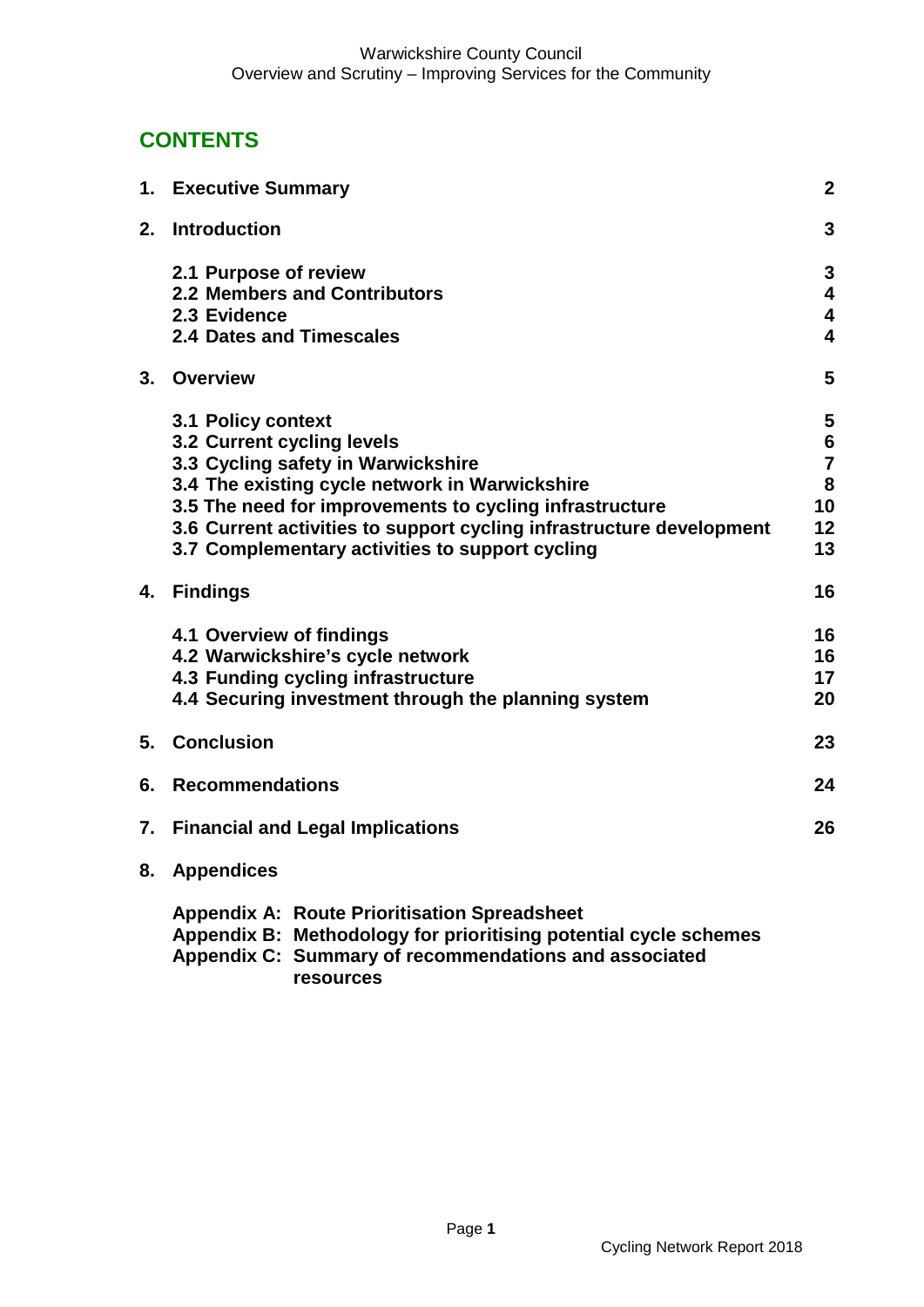# **1.0 Executive Summary**

The Cycling Network Task and Finish Group was set up in September 2017 to review the provision of cycling infrastructure in Warwickshire and to make recommendations to Cabinet on the approach to developing and managing cycling infrastructure to increase cycling levels and support the achievement of the Council's priorities. In addition, the County Council resolved on 20 March 2018, that Cabinet would review the report of the Task and Finish Group and consider which of the recommendations can be implemented within existing resources and which need to be considered as part of the 2019-20 budget refresh of the Medium Term Financial Plan.

The Task and Finish Group has gathered and reviewed a range of evidence to support their work and has reached the following key conclusions:

- That cycling has a key role to play in the overall transport network.
- An increase in cycling levels would have significant benefits for the economy, health, air quality and quality of life in Warwickshire residents.
- That the current level of infrastructure provision for cyclists means that the County is not meeting its potential to increase cycling levels and capitalise on the benefits this would bring.
- An exercise to identify, cost and prioritise the cycle routes required to complete the core local cycle networks has identified approximately 60 routes at an estimated cost of £40 million.
- A prioritisation process has categorised each route according to its effectiveness, how it meets policy objectives, deliverability and economic criteria. This has identified 20 very high / high priority schemes, which would deliver the greatest outputs in terms of increasing cycling levels in the shorter term. The total cost of these schemes is estimated at £18.6m, of which £1.1m has been secured. The minimum funding shortfall to deliver these very high / high priority schemes is around £7.6m, however this is reliant on securing an additional £9.9m of external funding.
- A review of funding sources identified that there are limited opportunities to secure the funding required to implement improvements to cycling infrastructure and that this is hampering the delivery of the cycle network plans.

In response to its findings the Task and Finish Group has made a series of recommendations that focus on improving the provision and integration of cycling routes and promoting and encouraging cycling.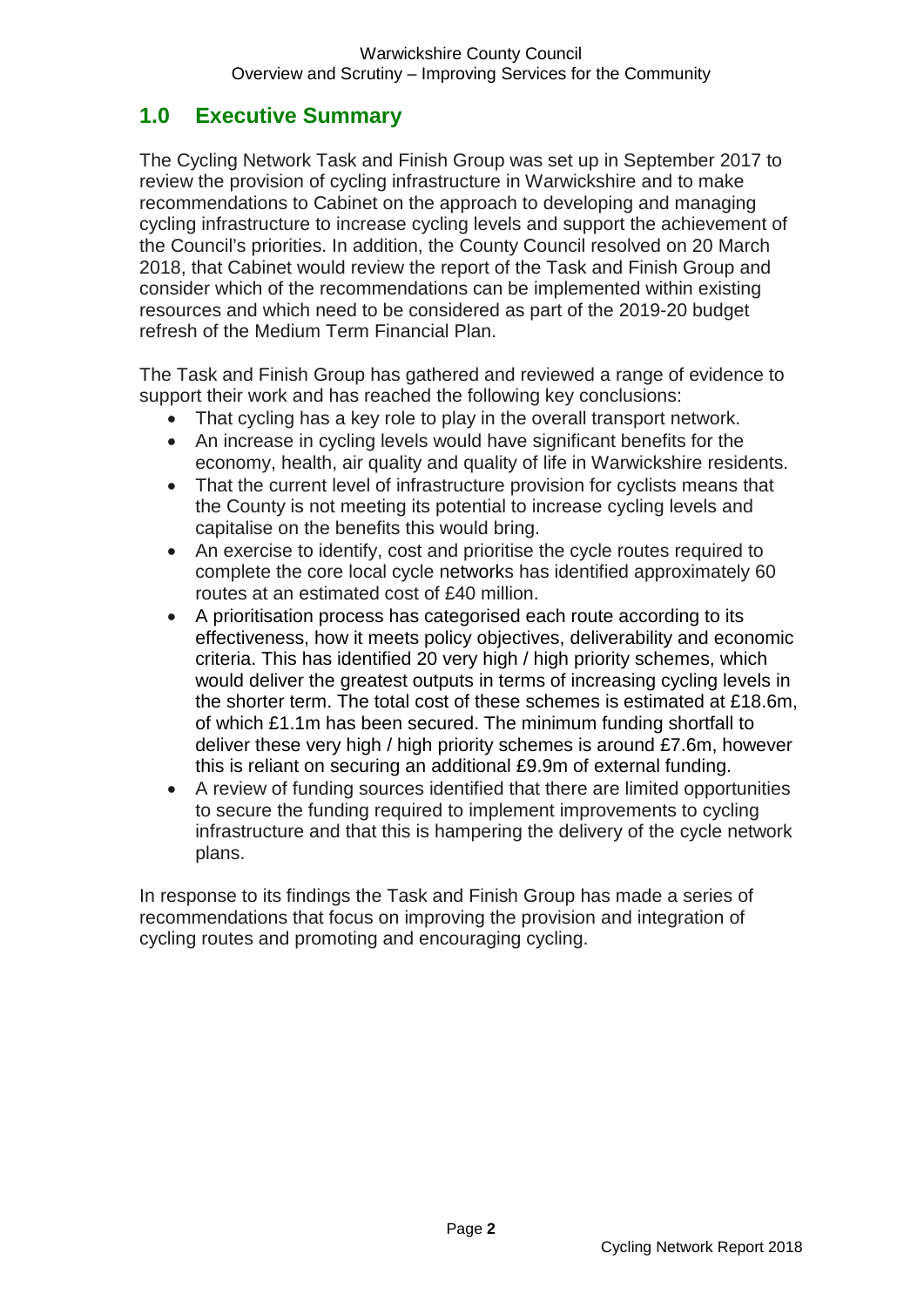### **2.0 Introduction**

#### **2.1 Purpose of Review**

On 12 September 2017, the Communities Overview and Scrutiny Committee resolved to set up a Cycling Network Task and Finish Group to address concerns over the lack of connectivity between Warwickshire's cycle paths. Members of the Committee were particularly concerned about the connectivity of newly built housing estates with the existing network, and how these developments connected to schools, hospitals and areas of employment.

Whilst the focus of this review is on the provision of infrastructure, there are other secondary benefits expected from this work including an increase in cycle journeys and improved cycle safety.

Incorporating cycling into everyday life can have many benefits for individuals and wider society. These include economic benefits, improvements to health and wellbeing, improved air quality and reduced congestion. There is considerable potential to increase levels of cycling in Warwickshire. Nationally, two out of every three personal trips are within five miles, an achievable distance to cycle for most people, with many shorter journeys also suitable for cycling or walking. There is however an over dependency on the private car for travel and a reluctance to cycle which means these benefits are not being realised.

In Warwickshire, the lack of integrated cycle routes and gaps in the network means that it is sometimes impractical, and in some situations unsafe, to cycle. It is recognised that a significant amount of work has already been undertaken in recent years to provide residents with an integrated network of cycle routes. However, councillors have reported that the network's connectivity is insufficient in some areas. By making the network more accessible, comprehensive and connected, cycling can become a more attractive option to residents.

In April 2017, the Government published a Cycling and Walking Investment Strategy, which set out ambitions to increase the number of people cycling and walking. As part of this, the Government is asking local authorities to develop Local Cycling and Walking Infrastructure Plans (LCWIP), which will identify the infrastructure improvements required and enable a long-term approach to developing cycling networks. Accordingly, a member led review is timely. The work of this group also supports the Council's priority to ensure that Warwickshire's communities and individuals are supported to be safe, healthy and independent and that Warwickshire's economy is vibrant and supported by the right infrastructure.

The County Council on 20 March 2018 considered a motion requesting the development of a strategic costed three year cycling plan and agreed that Cabinet reviews the report of this Task and Finish Group and considers which of its recommendations can be implemented within existing resources and which need to be considered as part of the 2019-20 budget refresh of the Medium term Financial Plan.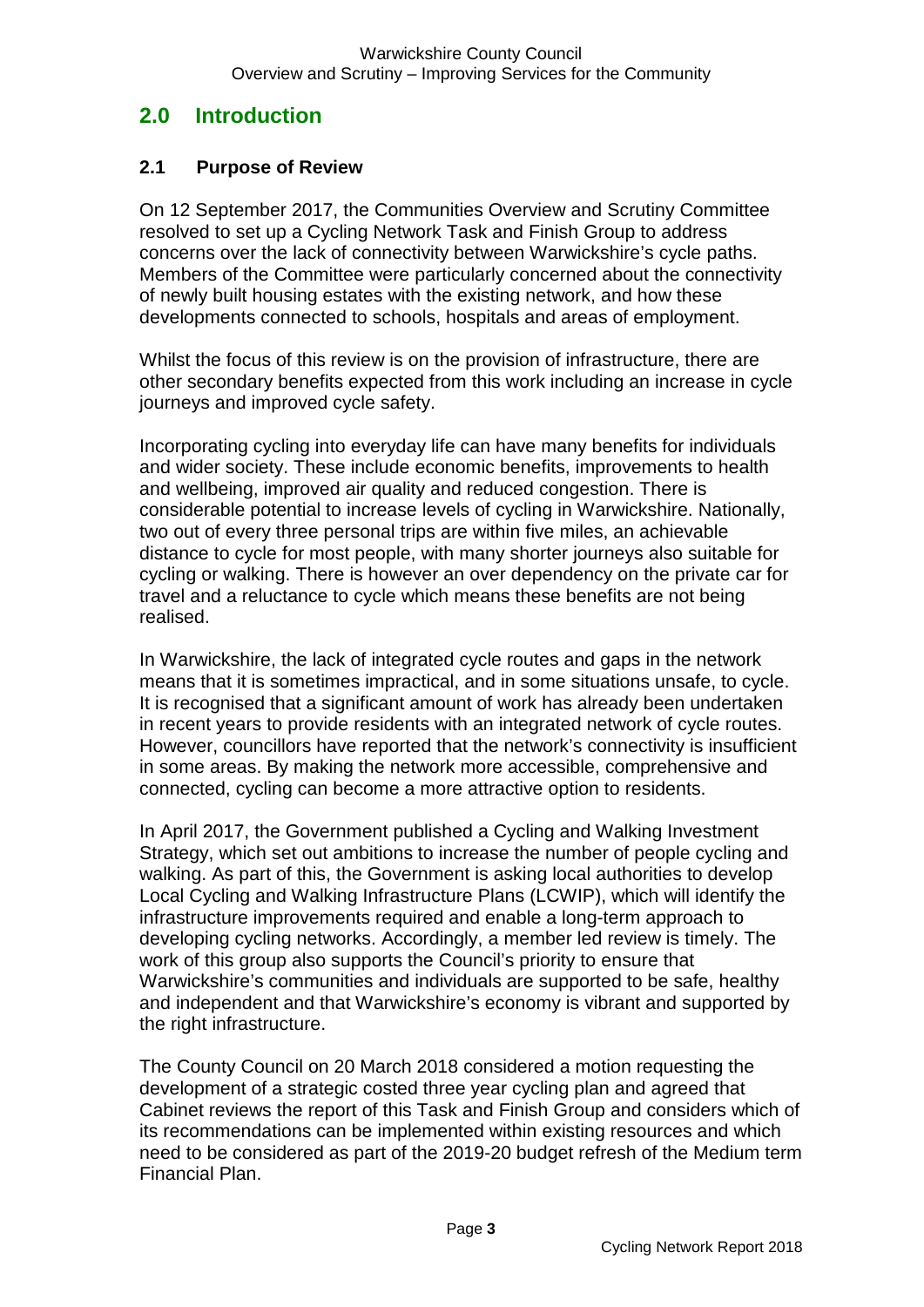#### **2.2 Members and Contributors**

The members of the task and finish group were:

- Councillor Keith Kondakor (Chair)
- Councillor Jenny Fradgley
- Councillor David Reilly who was replaced by Councillor Pam Williams
- Councillor Mike Brain
- Councillor John Holland

The Group has been supported by the following officers from Warwickshire County Council:

- Stefan Robinson Senior Democratic Services Officer
- Shirley Round Interim Democratic Services Officer
- Stephen Rumble Transport Planning Team Leader
- Lisa Jones Principle Transport Planner
- Daniel Morris Senior Transport Planner

#### **2.3 Evidence**

The Group held a number of information gathering sessions and engaged with a range of expert officers from Warwickshire County Council. The following publications were used as sources of evidence:

- [The Value of Cycling 2016 –](https://www.gov.uk/government/uploads/system/uploads/attachment_data/file/509587/value-of-cycling.pdf) Department for Transport
- [Cycling and Walking Investment Strategy -](https://www.gov.uk/government/uploads/system/uploads/attachment_data/file/603527/cycling-walking-investment-strategy.pdf) Department for [Transport \(DfT\)](https://www.gov.uk/government/uploads/system/uploads/attachment_data/file/603527/cycling-walking-investment-strategy.pdf)
- [Cycling and Walking Infrastructure Plans –](https://www.gov.uk/government/uploads/system/uploads/attachment_data/file/607016/cycling-walking-infrastructure-technical-guidance.pdf) DfT Technical Guidance
- District / Borough infrastructure plans
- [Warwickshire Local Transport Plan C](https://apps.warwickshire.gov.uk/api/documents/WCCC-630-116)ycling Strategy
- Healthy Travel Choices in Warwickshire.

The Group also gathered information by speaking to:

- Joanne Archer, Principal Development Management Engineer at the County Council about the process and opportunities for securing cycling infrastructure through the planning system.
- Tony Buttery, Programme Development Officer, Coventry and Warwickshire Local Enterprise Partnership (CWLEP) about CWLEP funding opportunities.

#### **2.4 Dates and Timescales**

| 17 November 2017 -     |                          | <b>Scoping Meeting</b>        |
|------------------------|--------------------------|-------------------------------|
| <b>17 January 2018</b> | $\sim$                   | Evidence Gathering (Funding)  |
| 6 March 2018           | $\blacksquare$           | Evidence Gathering (Planning) |
| 17 May 2018            | $\overline{\phantom{0}}$ | Evidence Gathering (CWLEP)    |
| 5 July 2018            | $\overline{\phantom{0}}$ | Evidence Gathering (Routes)   |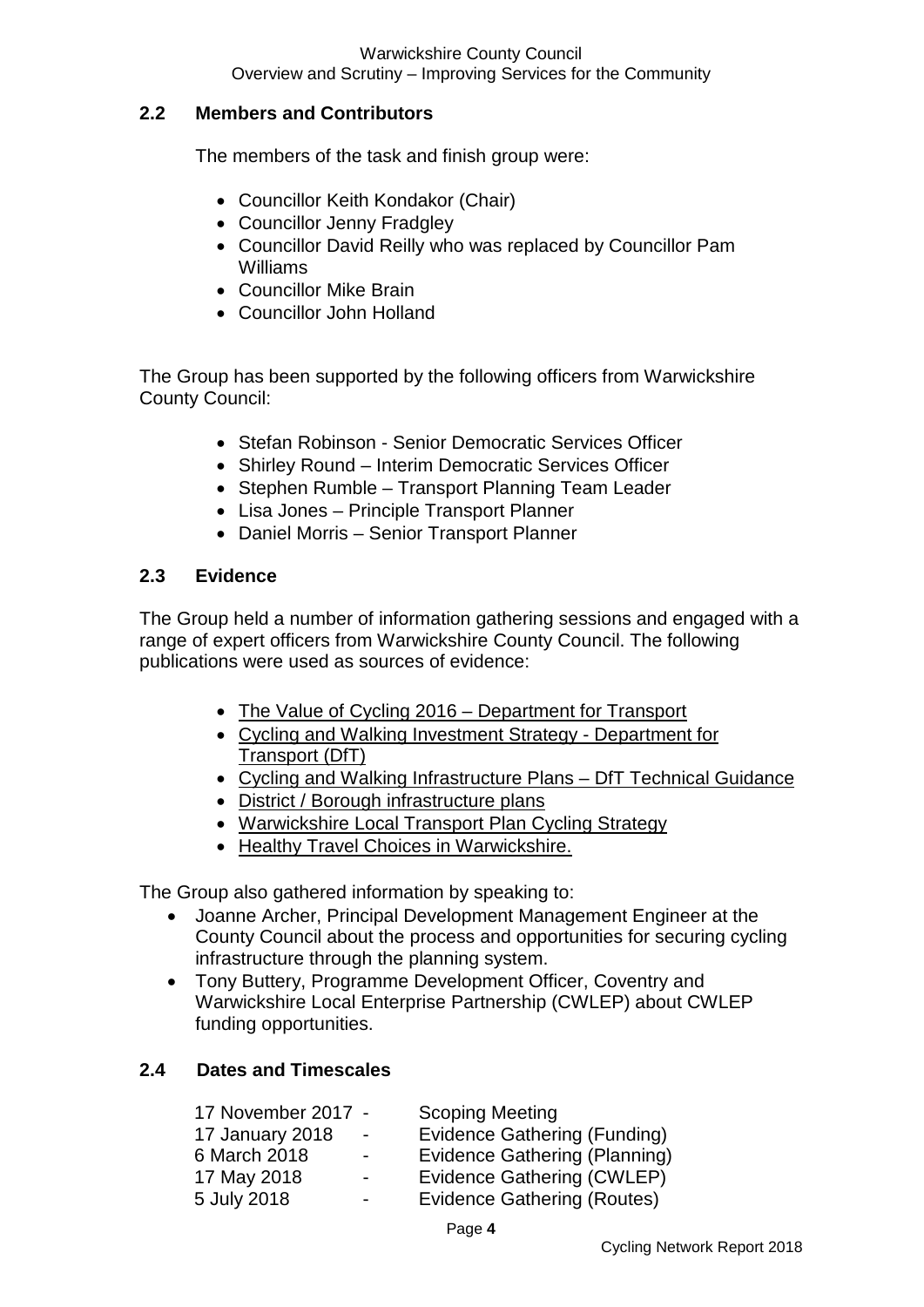Warwickshire County Council Overview and Scrutiny – Improving Services for the Community

| 30 July 2018    | $\overline{\phantom{0}}$ | Final recommendations            |
|-----------------|--------------------------|----------------------------------|
| 18 Sept 2018    | $\sim$                   | <b>Report to Communities OSC</b> |
| 11 October 2018 | $\sim$                   | <b>Report to Cabinet</b>         |

#### **3.0 Overview**

#### **3.1 Policy context**

There is increasing recognition of the importance of increasing cycling to deliver a range of policy objectives:

- Supporting economic growth: through reducing congestion, creating healthier workforces, improved access to employment and education, direct job creation, leisure and tourism;
- Improving health: helping to prevent and manage a range of chronic health conditions, tackling obesity, improving wellbeing;
- Reducing CO2 emissions / air pollution and improving air quality;
- Improving accessibility: by providing a low cost and inclusive transport option;
- Improving retail vitality and quality of life through improved access and public realm.

The following publications set out the key local and national policy context for cycling.

#### **Warwickshire Local Transport Plan 2011-2026**

The [Warwickshire Local Transport Plan](https://www.warwickshire.gov.uk/ltp3) (LTP) contains a series of policies and strategies that set out how Warwickshire's transport network will be maintained and improved over the period 2011 to 2026. This includes a Cycling Strategy that sets out how the county council, with its partners, intends to address the actual and perceived barriers to cycling and seek to increase levels of cycling in the county. The overall aim of the strategy is to bring about an increase in the amount of cycling in Warwickshire by improving the safety and quality of the cycling environment and promoting cycling as a healthy, sustainable and attractive transport choice.

#### **Healthy Travel Choices Warwickshire**

The importance of providing safe and attractive cycling infrastructure to encourage healthy lifestyles and improve public health is recognised in Warwickshire Public Health's [Healthy Travel Choices Warwickshire \(2016\).](https://apps.warwickshire.gov.uk/api/documents/WCCC-630-956)

#### **Government's Cycling and Walking Investment Strategy**

The Government published a [Cycling and Walking Investment Strategy](https://www.gov.uk/government/publications/cycling-and-walking-investment-strategy) in May 2017, setting out its ambition to make walking and cycling the natural choices for shorter journeys or part of a longer journey. The plan included guidance for local authorities on the preparation of Local Cycling and Walking Infrastructure Plans (LCWIP). LCWIPs set out a long-term approach to developing comprehensive local cycling and walking networks, assisting in making the case for future funding for walking and cycling infrastructure.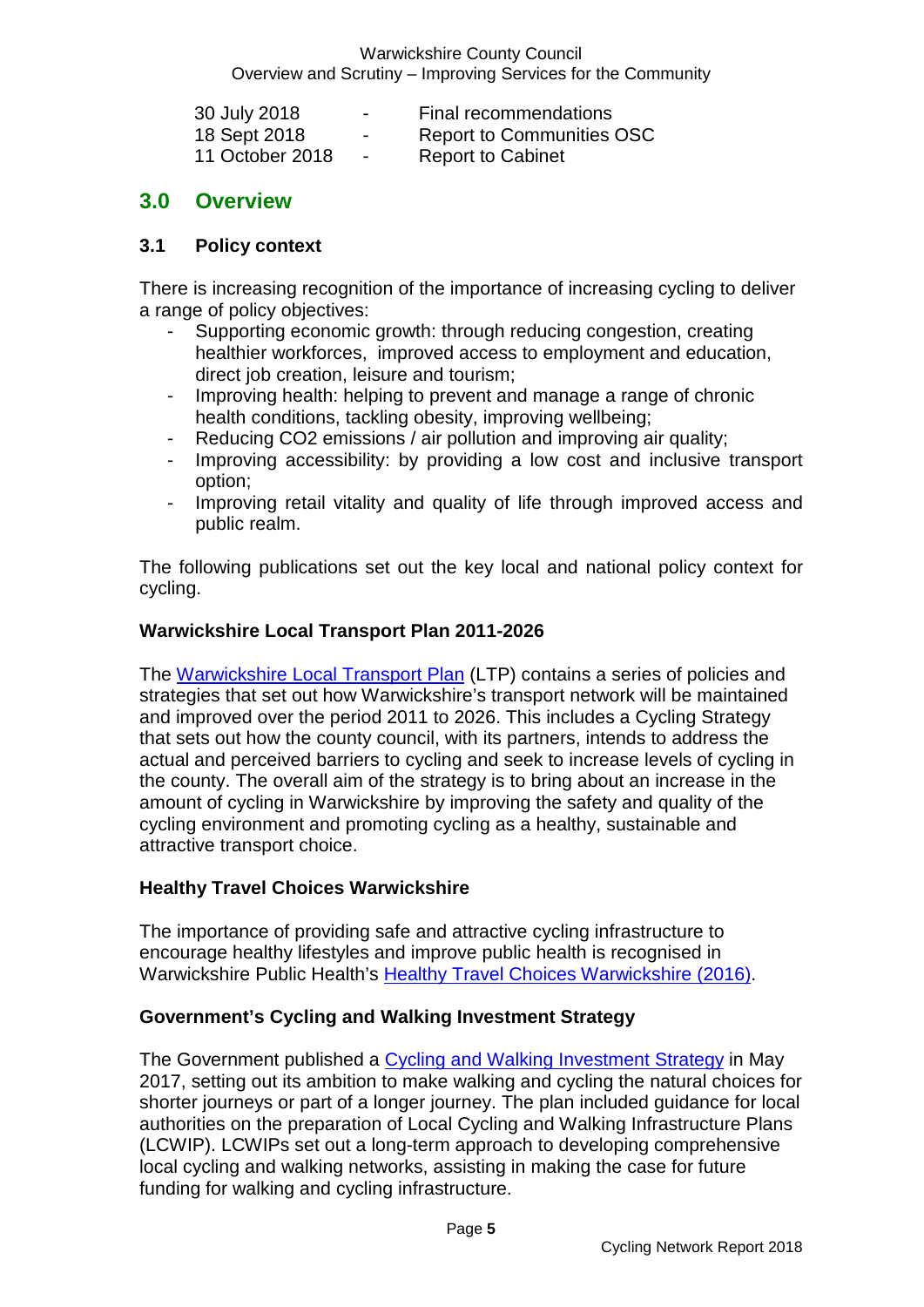#### **National Planning Policy Framework**

National planning policy is set out in the [National Planning Policy Framework](https://www.gov.uk/government/publications/national-planning-policy-framework--2) (NPPF) which promotes planning policies and decisions which aim to achieve healthy, inclusive and safe places and which achieve sustainable development. This includes by focusing significant development 'on locations which are or can be made sustainable' and that:

*Planning policies should … provide for high quality walking and cycling networks and supporting facilities such as cycle parking (drawing on Local Cycling and Walking Infrastructure Plans).*

#### **3.2 Current cycling levels**

Cycling declined in the UK as a form of transport from a peak in the 1950s and 1960s and even though there has been a resurgence in cycling in some areas in recent years, the overall proportion of trips made by bicycle remains low at just 2.1% (National Travel Survey: All trips by mode, England 2012-16). This is comparatively poor in comparison to some other European countries, for example cycling has a nationwide mode share of 27% of all trips in the Netherlands [\(Cycling in the Netherlands 2009:](http://www.fietsberaad.nl/library/repository/bestanden/CyclingintheNetherlands2009.pdf) Ministry of Transport, Public Works and Water Management).

[The Active People Survey](https://www.gov.uk/government/collections/statistics-on-public-attitudes-to-transport) 2016 revealed that about 4m people in England cycle at least once a week, representing about 9% of the population over the age of 16. [The National Travel Survey](https://www.gov.uk/government/collections/national-travel-survey-statistics) also showed that only 42% of people own a bicycle, suggesting that despite owning a cycle many people do not use it regularly. [Government figures](https://assets.publishing.service.gov.uk/government/uploads/system/uploads/attachment_data/file/674503/walking-and-cycling-statistics-england-2016.pdf) show growth in cycling nationally, with pedal cyclists travelling 36% farther in 2016 compared to twenty years ago and pedal cycle traffic increasing by 23% between 2006 and 2016. Census data shows that the number of people cycling to work nationally increased by 90,000 between 2001 and 2011 with significant increases recorded in London and other cities including Brighton, Bristol, Manchester, Newcastle and Sheffield. These increases often coincide with areas that have experienced significant investment in cycling such as through the Cycling Demonstration Towns and Cycling Cities schemes. However in the majority of local authorities the numbers of people cycling to work declined between 2001 and 2011 and as a proportion of working residents, the share of cycling to work was unchanged at 2.8%.

Although overall local cycling levels are difficult to measure, cycling levels in Warwickshire appear to broadly reflect the national picture and anecdotal evidence suggests a recent rise in cycling. Census data shows that in Warwickshire the proportion of people cycling to work has declined over recent decades, however the most recent available census data is from 2011 and this may no longer reflect current cycling trends. The proportion of people cycling to work fell from 5.6% in 1981 to 3.8% in 1991, 3% in 2001 and 2% in 2011. The proportion of journeys to work by cycle varies across the county as shown in the table below.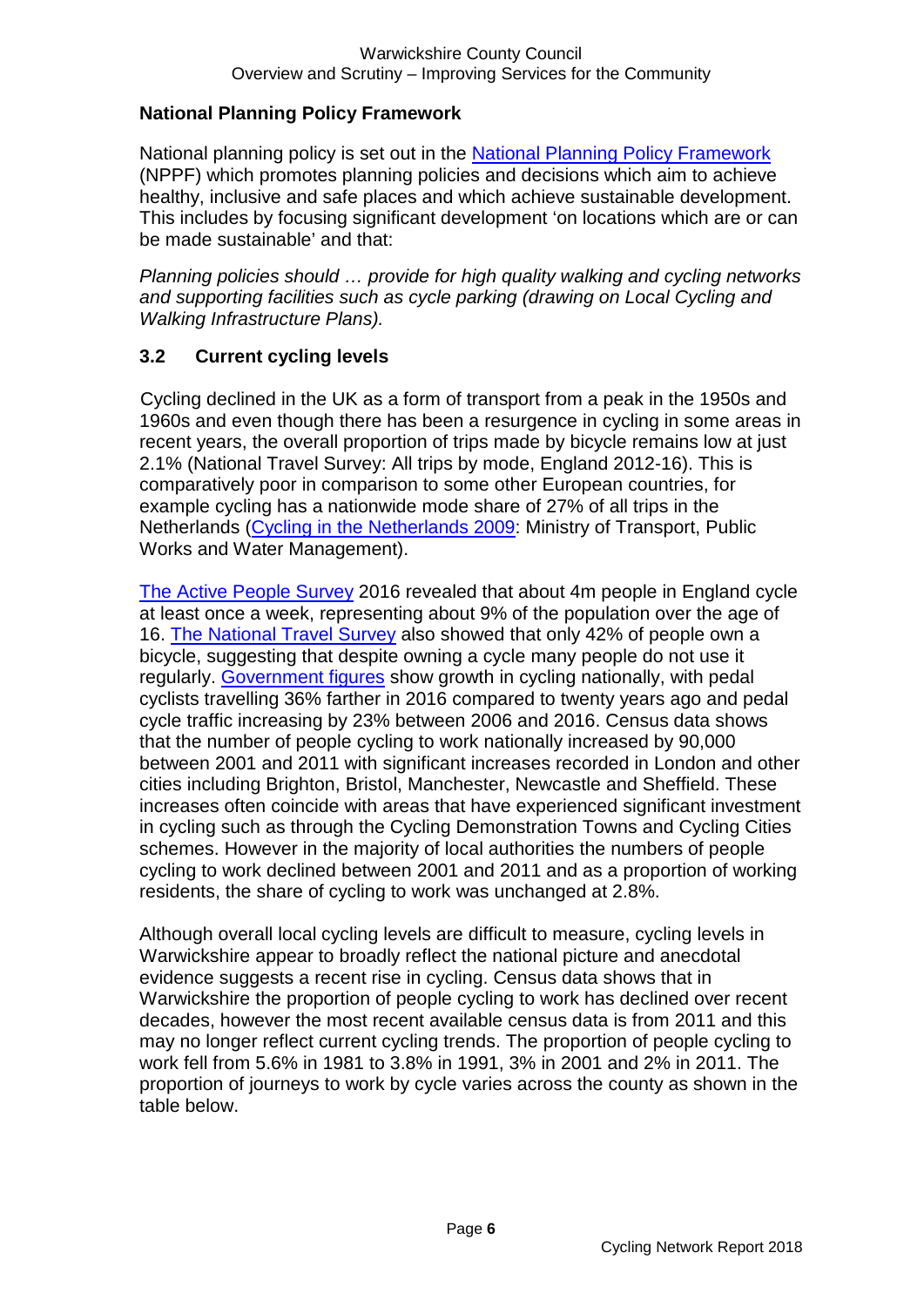|                    | Number of residents 16-74 | cycling to work | <b>Proportion of residents 16-</b><br>74 cycling to work |      |  |  |  |
|--------------------|---------------------------|-----------------|----------------------------------------------------------|------|--|--|--|
| <b>Authority</b>   | 2001                      | 2011            | 2001                                                     | 2011 |  |  |  |
| Nuneaton &         | 1,559                     | 1,268           | 2.8                                                      | 2.1  |  |  |  |
| <b>Bedworth</b>    |                           |                 |                                                          |      |  |  |  |
| North Warwickshire | 383                       | 353             | 1.3                                                      | 1.1  |  |  |  |
| Rugby              | 1,724                     | 1,505           | 4.0                                                      | 3.0  |  |  |  |
| Stratford          | 1,443                     | 1,260           | 2.6                                                      | 2.1  |  |  |  |
| Warwick            | 2,204                     | 2,171           | 3.5                                                      | 3.1  |  |  |  |
| <b>Total</b>       | 7,313                     | 6,557           |                                                          |      |  |  |  |

Data from Sport England's Active Lives Survey shows that cycling levels in Warwickshire are slightly lower than the national average with 5% of Warwickshire residents cycling once a week for travel in 2016 compared to 6.3% nationally. In Cambridge, the best performing local authority, 52.6% of people cycled for travel at least once a week.

Anecdotal evidence suggesting growth in cycling locally includes:

- Increasing numbers of leisure cyclists in the countryside
- Growth of cycling clubs and an increase in the number of organised leisure rides.
- Cycle parking provision has been expanded at some stations and is being well used.
- Some businesses are reporting growth in the number of employees cycling to work.

There is significant potential to increase cycling levels locally. Cycling is an ideal mode of transport for short local trips, particularly within urban areas. It is lowcost, accessible, healthy, environmentally friendly and efficient. About half of all the journeys we make are less than two miles, which is a distance that can easily be cycled, and nearly three quarters of journeys are less than five miles. By encouraging more people to walk and cycle we can help support an active society and deliver a wide range of health benefits. There are also benefits for our communities, including safer and more pleasant streets, better air quality, lower carbon emissions and reduced congestion. In addition there is potential to improve the local economy across Warwickshire and save money for the economy by improving health and reducing associated health costs.

There are a range of reasons why most people do not choose to cycle for local journeys and instead use a car, the most prominent of which is safety and perception of danger. Other reasons include:

- Insufficient / poor quality cycle infrastructure.
- Condition and design of roads.
- Lack of facilities such as secure cycle parking at destinations, changing facilities.
- Weather / terrain.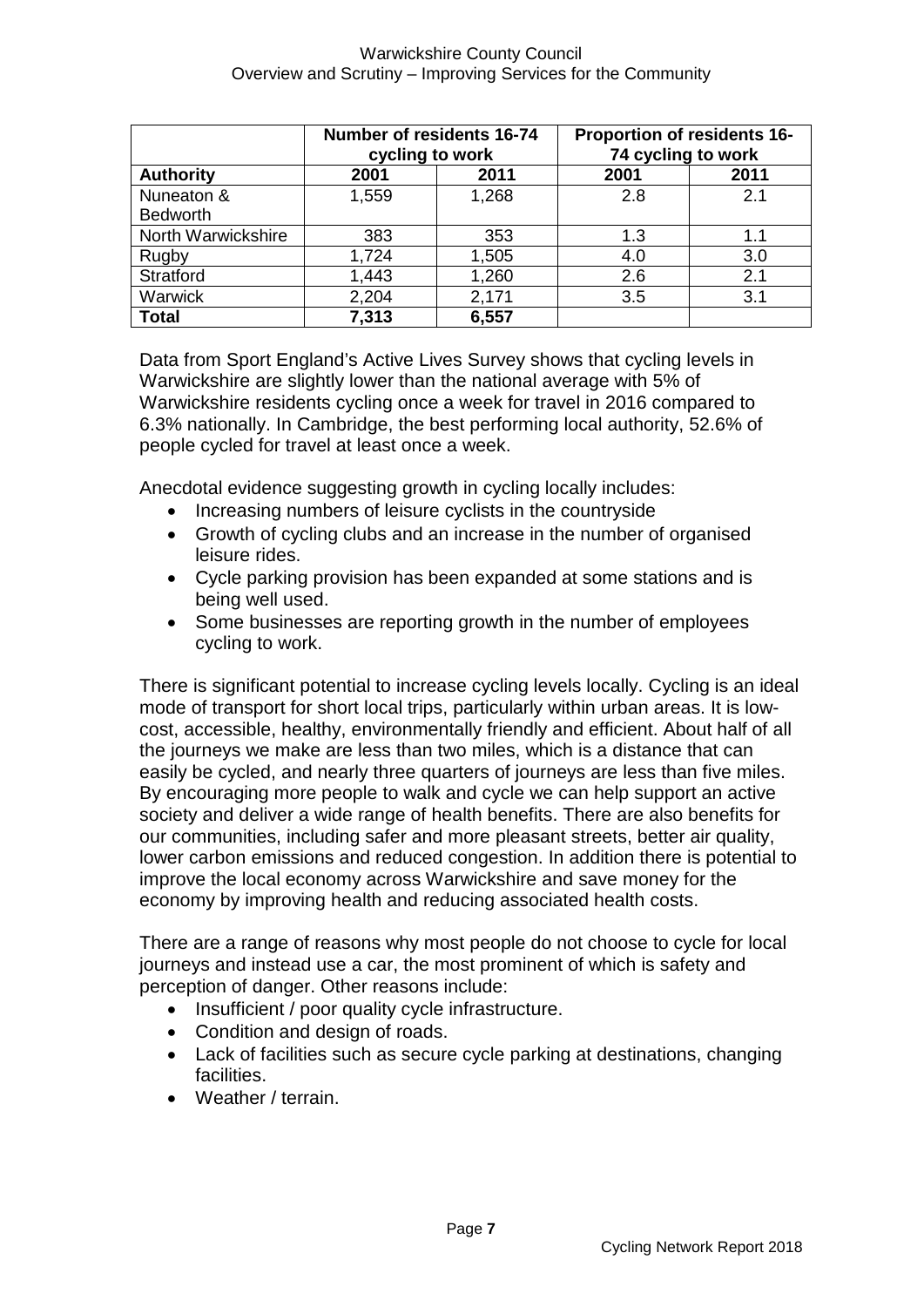#### **3.3 Cycling safety in Warwickshire**

In Warwickshire, the number of recorded cyclists killed and seriously injured on the road has increased steadily, but this may reflect increases in the number of people taking up cycling. The graph below shows the KSI data in Warwickshire since 2005 (the 2017 figure is to be confirmed). The highest number of cyclist casualties in recent years was 209 in 2014. This compares similarly to the number of pedestrian and motorcycle casualties recorded each year, but pedal cyclist are less likely to be killed or seriously injured.



Countries that have invested in cycling have low injury risks, despite few cyclists wearing safety equipment. In The Netherlands, adults under 30 experience a lower risk of dying, per kilometre when they cycle than when they drive.

Members of the Task and Finish Group were aware that other European countries such as France and Norway had more robust laws for protecting cyclists than in the UK. In [The Netherlands](http://metro.co.uk/2015/06/03/the-law-should-protect-cyclists-and-penalise-motorists-5227953/) liability for crashes or accidents automatically lies with the more powerful road user, which meant that cars are more cautious around cyclists. Members suggested that local MPs could be lobbied to make the case for a similar law in the UK.

#### **3.4 The existing cycle network in Warwickshire**

Over the previous and current Local Transport Plan periods, the main focus in terms of cycling has been on developing the cycle networks in the main urban areas, where there is greatest potential to increase levels of cycling to work, town centres, education, rail stations and other key destinations. A large proportion of journeys to work and other everyday destinations in our urban areas are under 10kms and therefore potentially suitable for cycling.

Over the past 15 years, a number of cycle routes have been delivered, particularly in the main urban areas of Leamington, Warwick, Rugby, Nuneaton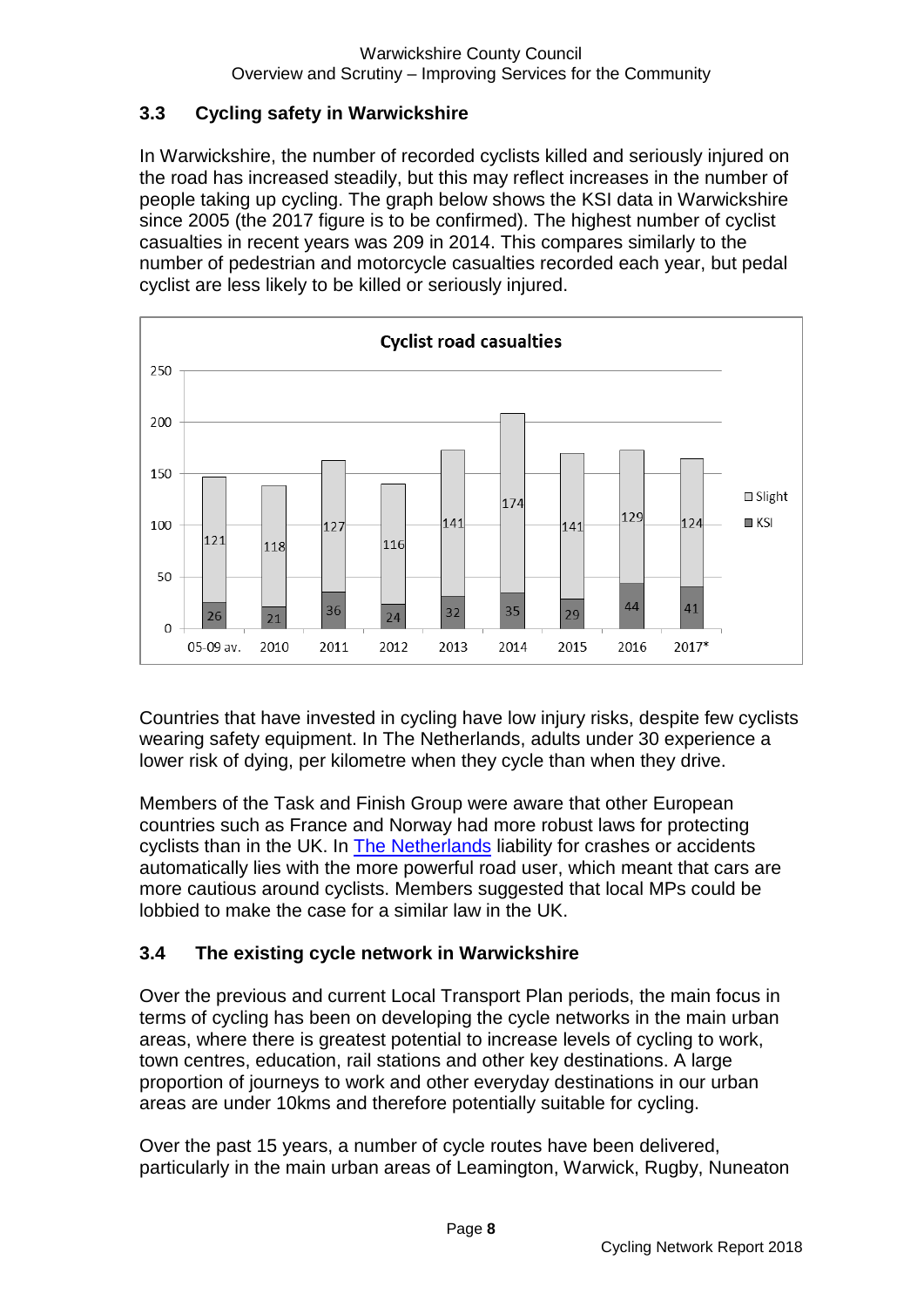and Stratford. These have been developed by the County Council, District / Borough Councils and as part of new developments.

The cycle route networks are made up of a combination of infrastructure, ranging from segregated cycle tracks on main roads to shared footpaths / cycle paths over open spaces which provide direct and attractive alternatives to using the main road network and often help to overcome the barriers to cycling created by physical features such as rivers, railway lines and major roads. There are a number of attractive traffic-free routes through green spaces and river / canal corridors, which often provide more direct routes for cyclists than using the road network.

The approximate total length of dedicated cycling infrastructure (off-carriageway or on-carriageway) in each of the main towns is shown below:

- Leamington and Warwick (combined): 36km
- Nuneaton: 18km
- Rugby: 33km
- Stratford-upon-Avon: 10km *(not including Stratford Greenway)*

#### *NB. Cycling infrastructure provided as part of recent residential developments may not be included in the above figures.*

In addition to the above, there are a number of cycle links in smaller towns and routes which predominantly cater for leisure cycling, such as Greenways or at Country Parks. The above figures also do not include canal towpaths, which are all open to cycling and can provide valuable traffic-free routes in and around urban areas. Some canal towpaths are however not currently in a suitable condition for cycling.

There are still a number of key missing links and new routes required to create comprehensive cycle networks and make cycling a viable choice for everyday journeys, particularly journeys to work, for existing and future residents. There is considerable variation in the extent and quality of the cycle network within the urban areas, with some residential areas relatively well served by cycle routes and others less so.

As there is no annual funding allocation for cycling, cycle network development is reliant on securing funding from a relatively small number of external funding sources. This has meant that since 2010/11, there has been relatively little construction of new dedicated cycle schemes (although new cycling infrastructure has been delivered as part of wider highway schemes). Prior to 2010/11, a capital programme for cycling schemes was funded by the Integrated Transport Block Allocation, topped up with S106 and other external funding, which enabled the delivery of an annual programme of new cycle routes (see 4.3 for further information).

Funding availability has meant that cycle networks have been developed on a piecemeal basis over a number of years, and there is a need to develop a comprehensive cycle network, supported by facilities for cyclists such as secure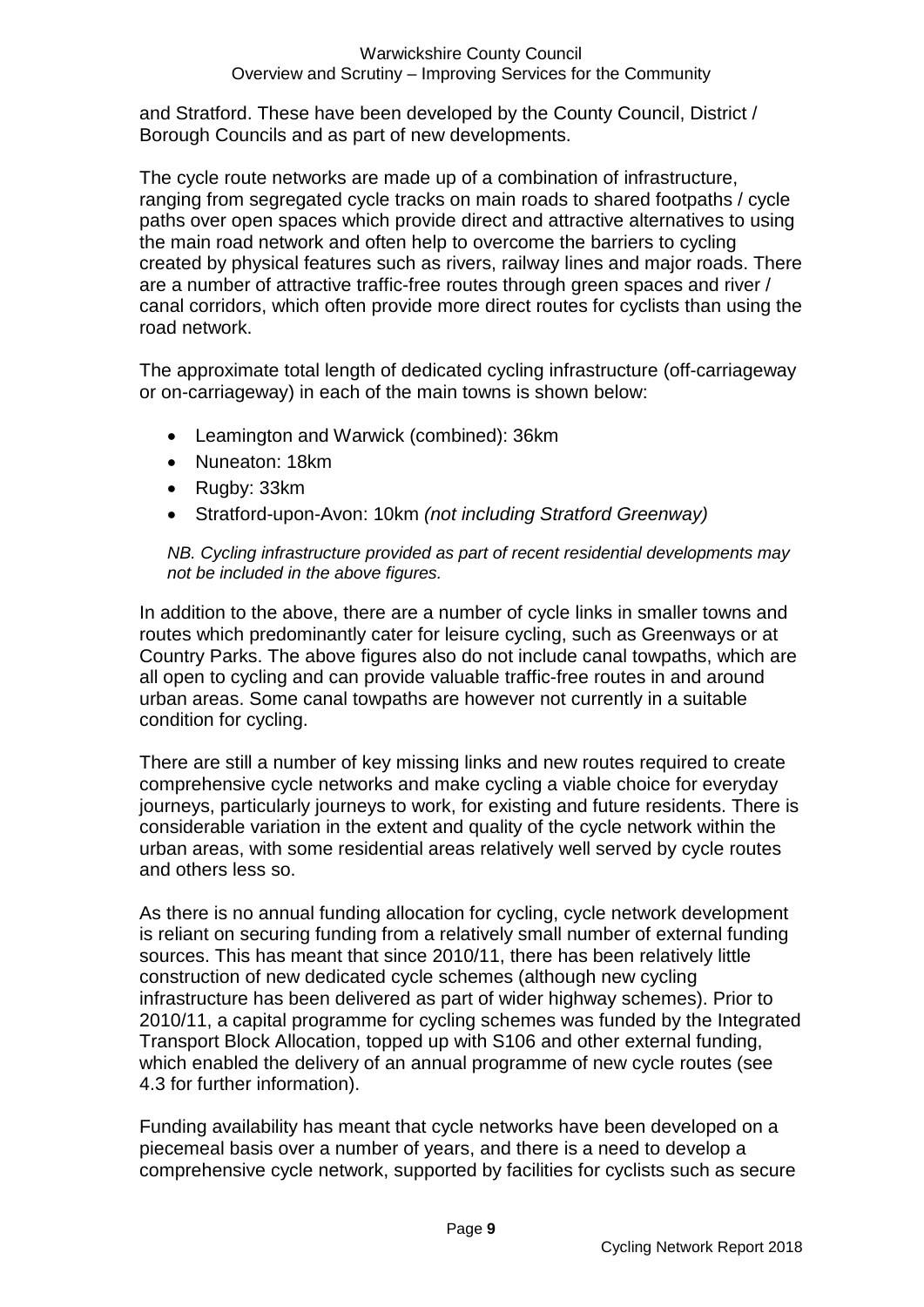and conveniently located cycle parking and route signage to raise awareness of the opportunities to cycle for local journeys and the convenience it can offer.

Whilst funding is a key issue influencing cycling infrastructure development, another significant challenge is associated with the difficulty of retro-fitting cycling infrastructure onto the existing road networks, where there are often constraints on available road space and competing demands from other transport modes.

Furthermore, guidance and best practice on providing for cyclists has evolved significantly over the past 10 years and there may be a need to review routes which were delivered 10-20 years ago to ensure they are fit for purpose. Studies show people feel safer on routes separating them from busy motor traffic, for example, involving separate infrastructure or quiet streets. There has been a move in recent years around the UK to develop cycle superhighways, which offer high quality, direct cycling facilities which are segregated from both vehicles and pedestrians. Countries that have invested in cycling infrastructure have lower cyclist casualty rates. If cycling in the UK were as safe as in The Netherlands, we would see around 80 fewer cycling deaths on the road each year at current cycling levels.

While investment in high profile dedicated cycling infrastructure on key corridors is likely to have the biggest impact in terms of increasing cycling levels, there are also opportunities for minor infrastructure improvements to make cycling easier and more convenient, such as permitting contra-flow cycling in one way streets to increase permeability for cyclists in town centres or introducing 20mph limits in town centres and residential areas.

Maintenance is an important issue for cyclists as they can be particularly affected by problems such as poor surface condition, bad drainage, surface debris and overhanging vegetation. Members reported that it can be difficult to secure the maintenance of cycling infrastructure and that this can put people of cycling.

Currently the County Council inspects all highway carriageways and footways / shared use paths that form part of the carriageway within an overall inspection regime. Reported defects on the carriageway and on cycle routes are also inspected. Appropriate maintenance is carried out on any defects, funded from the highway maintenance budget. Following publication of the Well-managed Highway Infrastructure Code of Practice by the UK Roads Liaison Group, the Council is reviewing its approach to highway / cycleway inspections, including the frequency and extent of the inspection regime.

#### **3.5 The need for improvements to cycling infrastructure**

National surveys have found that one of the most significant perceived barriers to cycling in the UK is the perception of risk. Many people are deterred from cycling for everyday journeys due to fears about safety of mixing with traffic. This is a particular deterrent to cycling for novice cyclists, families and children. Cycling is associated with a higher rate of serious injury than motorised transport, with the exception of motorbikes.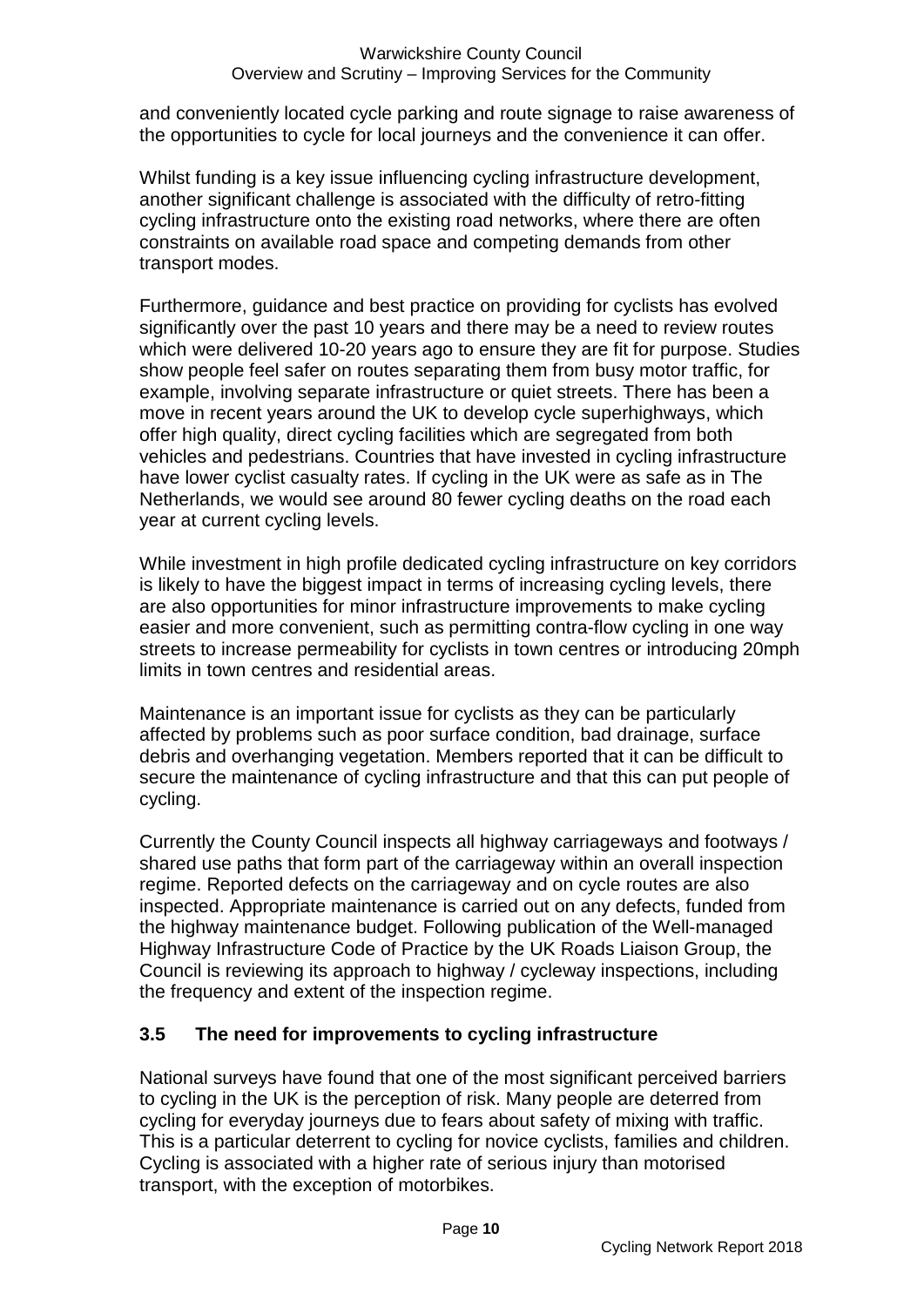It is widely acknowledged that safe, accessible, connected and convenient cycle routes are needed to address safety fears and encourage more people to consider cycling for local journeys. Better quality infrastructure can both reduce risks and encourage more cycling. This is particularly important in and around urban areas where the majority of short trips occur and where the greatest modal shift can be delivered. Nearly two thirds of Warwickshire residents live in urban areas, meaning the interventions to improve cycling conditions in urban areas would have significant potential to increase levels of cycling and maximise economic impact in relation to improved business efficiency.

Physical barriers, both natural and man-made, can strongly influence whether people choose to cycle for journeys. For example, rivers and railway lines can create barriers for cyclists as roads which cross them often carry high traffic volumes and have limited opportunities for dedicated cycling provision. Therefore, schemes to overcome these barriers, such as new cycle / pedestrian bridges or traffic-free alternative links, can have a major impact in terms of encouraging more people to cycle.

National data has shown that the vast majority of the public agree that everyone should be encouraged to cycle to assist their health (87%), help the environment (79%) and ease congestion (73%). Around 37% of people state that they could easily walk or cycle on journeys they currently make by car. There is also public support for taking measures to improve conditions for cyclists with just over twothirds (68%) of respondents agreeing that 'cyclists should be given more priority', while only 11% felt that 'cycle lanes on roads simply reduce space' (SQW Consulting, 2008).

There is increasing evidence of the benefits of investing in cycling infrastructure.

- Public Health England calculates that getting one more person to cycle to school could pay back between £500 and £650 in terms of NHS savings, productivity improvements and reductions in congestion and air pollution (PHE, 2015).
- Recent evidence suggests that physical inactivity is as dangerous to health as smoking, and is costing the UK economy up to £20 billion a year. If trends continue the costs to both the health of the nation and the economy will continue to increase (ukactive) (EAED) (PHE 2016).
- Tackling physical inactivity is now recognised as a major Public Health priority, and the evidence shows clear health benefits associated with meeting the UK physical activity guidelines of 150 minutes of moderate physical activity per week; these include 30-40% reduction in risk of cancers including colon and breast, 20% reduced risk of heart disease, 33-50% reduced risk of diabetes, as well as improved well-being and mood (Dept. of Health, 2011).
- Regular cyclists have fitness levels equivalent to being up to 10 years younger (Tuxworth et al., 1986) and the health benefits of meeting the UK physical activity guidelines include the potential to extend life by 4.2 years in males and 3.7 years in females (Wen et al., 2011)
- Over two thirds of adults in Warwickshire are overweight or obese (65.6%) which is similar to the England average (64.6%). The percentage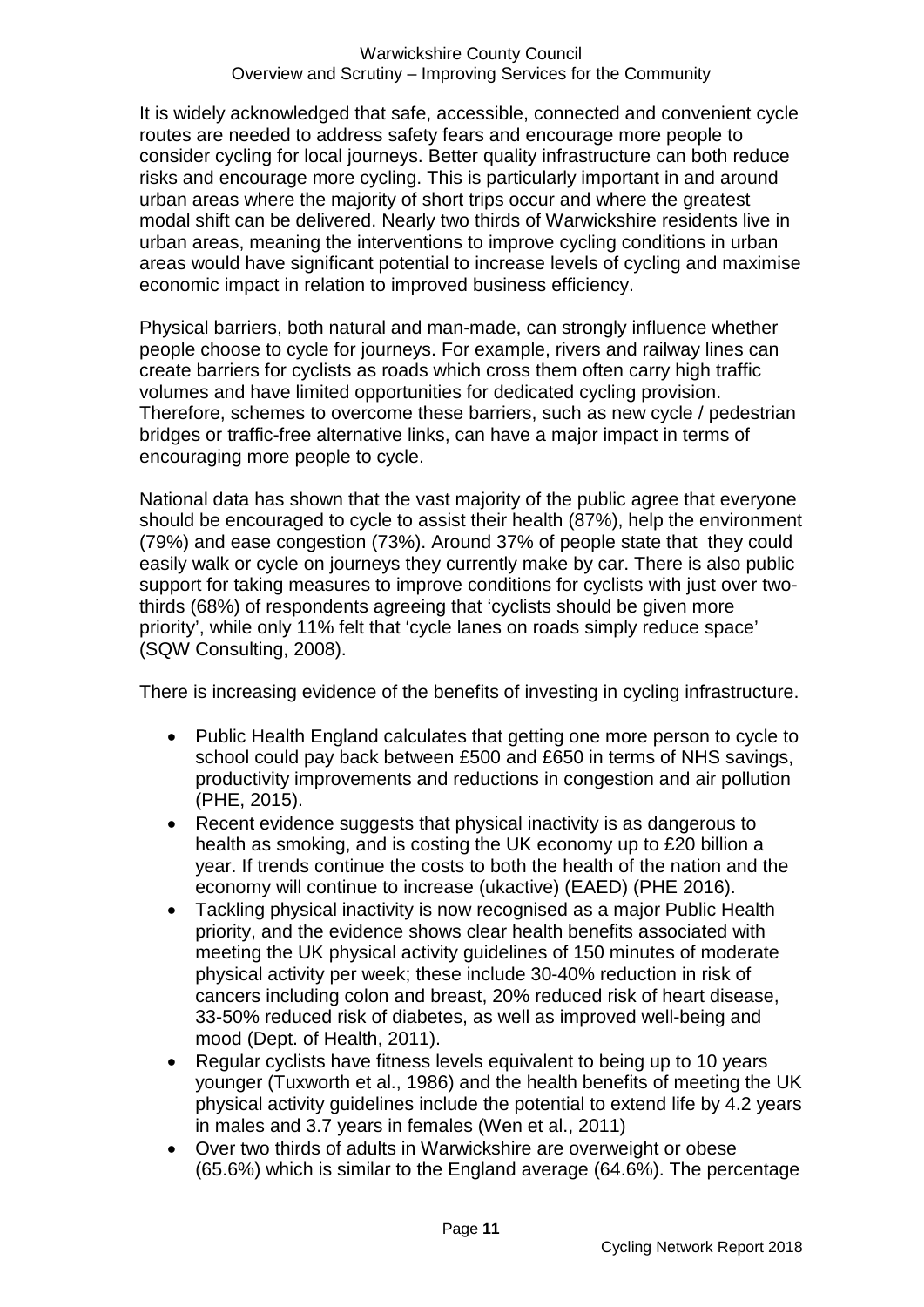#### Warwickshire County Council Overview and Scrutiny – Improving Services for the Community

of adults who are physically inactive in Warwickshire is 28.2% compared to the national average of 27.2%.

- The National Cycle Network (NCN) is estimated to save the UK economy over £160million per year in health costs associated with overweight and obesity (Sustrans, 2015).
- Cycling schemes can achieve more for less, with benefit-to-cost ratios in the in the range of 5:1 to  $19:1 -$  some as high as  $35.5:1$

Investing in cycling can have a range of economic benefits. New routes can provide people with new employment opportunities and open up new labour pools to employers. Studies have also shown that investing in cycle facilities can boost local economic activity such as retail spend by creating the types of spaces in which people want to shop. Work has also shown that each UK cyclist spends £230 on cycling related purchases and services which also benefits the local economy.

The potential economic value of cycling is illustrated by the impact of the OVO Energy Women's Tour on Warwickshire. It is estimated that the 2018 Warwickshire stage boosted the local economy by £2 million via visitor spending.

#### **3.6 Current activities to support cycling infrastructure development**

Whilst there has been no dedicated funding for cycling infrastructure in Warwickshire since 2010, efforts have focussed on securing funding from other sources (see below) and producing Cycle Network Development Plans for each of the main urban areas to assist with this work. The plans identify the key future cycle routes to serve existing and future residential areas, and have been particularly useful for ensuring that cycling infrastructure is considered in the planning process and making the case for developer funding.

Other work to further the development of new cycling infrastructure includes:

- Developing the business cases for priority cycling schemes and gathering evidence of the economic benefits of cycling to support funding bids and make the case for investing in cycling;
- Carrying out feasibility studies and initial design work on priority schemes with the aim of developing 'shovel ready' schemes for funding bids. This work is not normally initiated until such a time that there is a realistic opportunity of securing capital funding to implement a scheme. Feasibility work is normally funded from Council revenue budgets;
- Seeking funding opportunities and submitting bids to funding streams such as Growth Deal and the European Structural and Investment Fund for a number of priority cycling schemes , including:
	- o Kenilworth to Leamington Spa
	- o Nuneaton Bedworth Coventry
	- o Nuneaton Hinckley
	- o Rugby Gateway Town Centre / Rail Station (part-funded)
	- o Jaguar Land Rover / Lighthorne Heath Leamington Spa;
- Developing comprehensive and evidence based S106 requests for major development and advising on requirements for internal cycling infrastructure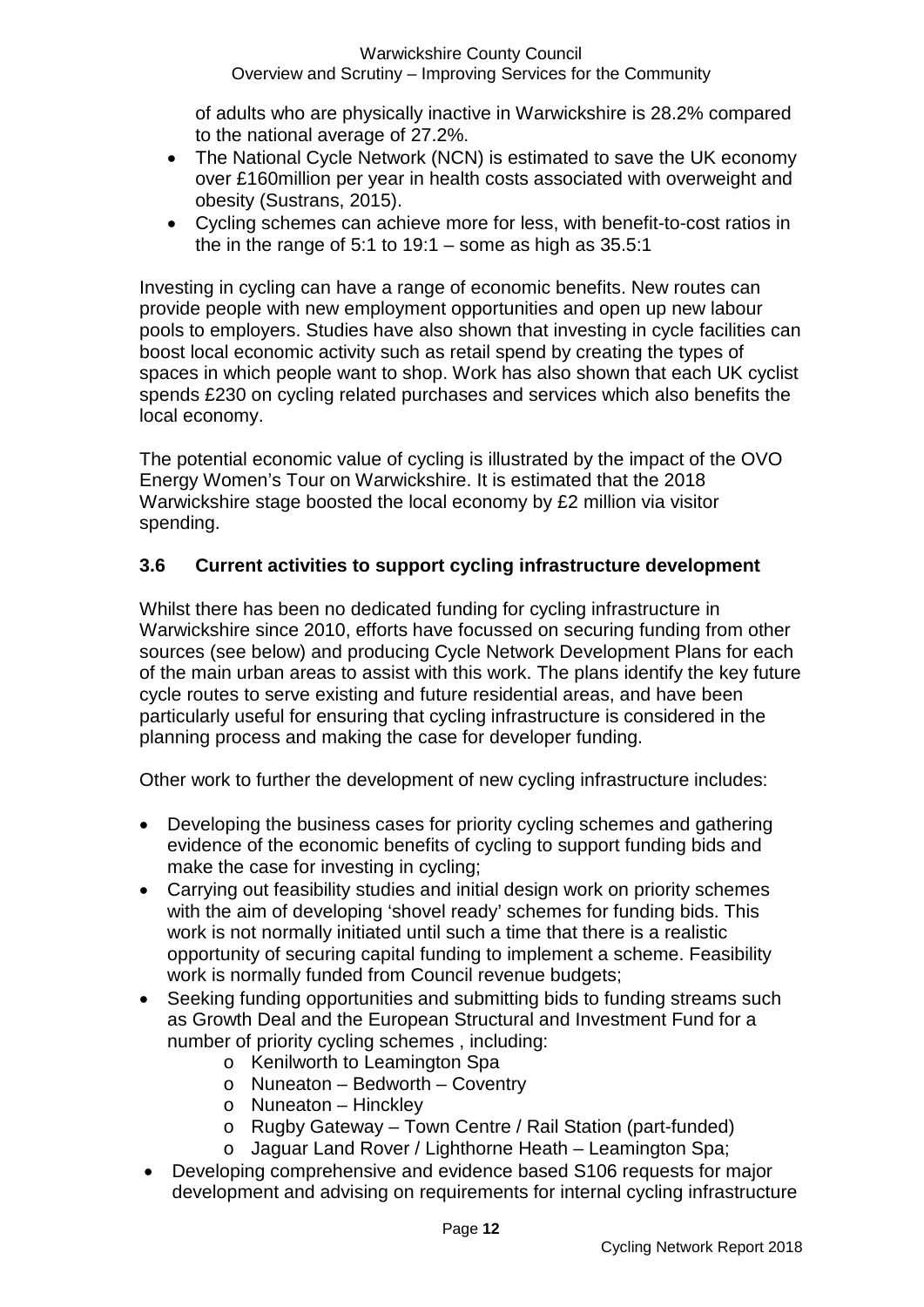to ensure opportunities for encouraging cycling are maximised and cycling is a viable choice at new developments;

- Carrying out cycle audits on new highway schemes and where possible securing new cycling infrastructure as part of wider schemes to contribute towards ongoing cycle network development e.g. A46 / Stanks roundabout, Warwick town centre improvements and A444 Coton Arches, Nuneaton;
- Delivering small-scale cycling schemes and working with others to deliver new cycling infrastructure e.g.
	- o Myton Road cycle route extension, Warwick
	- o North West Warwick route completion via Warwick racecourse;
- Working with the District / Borough Councils to develop Sustainable Transport Strategies and input into the Infrastructure Delivery Plans which form part of the Local Plans;
- Producing town cycle maps / guides and developing route signage plans to help raise awareness of and confidence in local cycle networks and the benefits of cycling.

Following publication of the Government's Cycling and Walking Investment Strategy, a key future piece of work will be producing a Local Cycling and Walking Infrastructure Plan (LCWIP) for Warwickshire, which will involve reviewing, validating and refreshing the evidence base for the current cycle network plans using the methodology and tools in the LCWIP guidance. This will help to develop a more strategic, robust and evidence based approach to identifying infrastructure improvements, helping to make the case for investment in new infrastructure to cater for existing demand and to support the proposed housing and employment growth.

The LCWIP guidance provides comprehensive advice on developing a LCWIP, including governance arrangements, engagement, route selection, prioritisation and integration with wider plans. The key outputs of an LCWIP are:

- Network plan for walking and cycling which identifies preferred routes and core zones for further development.
- Prioritised programme of infrastructure improvements.
- Report which sets out the analysis carried out and provides a narrative which supports the identified improvements and network.

#### **3.7 Complementary activities to encourage cycling**

#### **Cycle training**

The Council offers cycle training to children and adults. This includes national standard Bikeability training in schools and at holiday courses. One to one training, group cycling, adult cycling and Love2Bike theory and/or practical sessions for companies. Cycle training gives participants the skills and confidence to cycle safely on Warwickshire's roads. Provision is often dependent on varying interest from schools and is not universally accessible to all.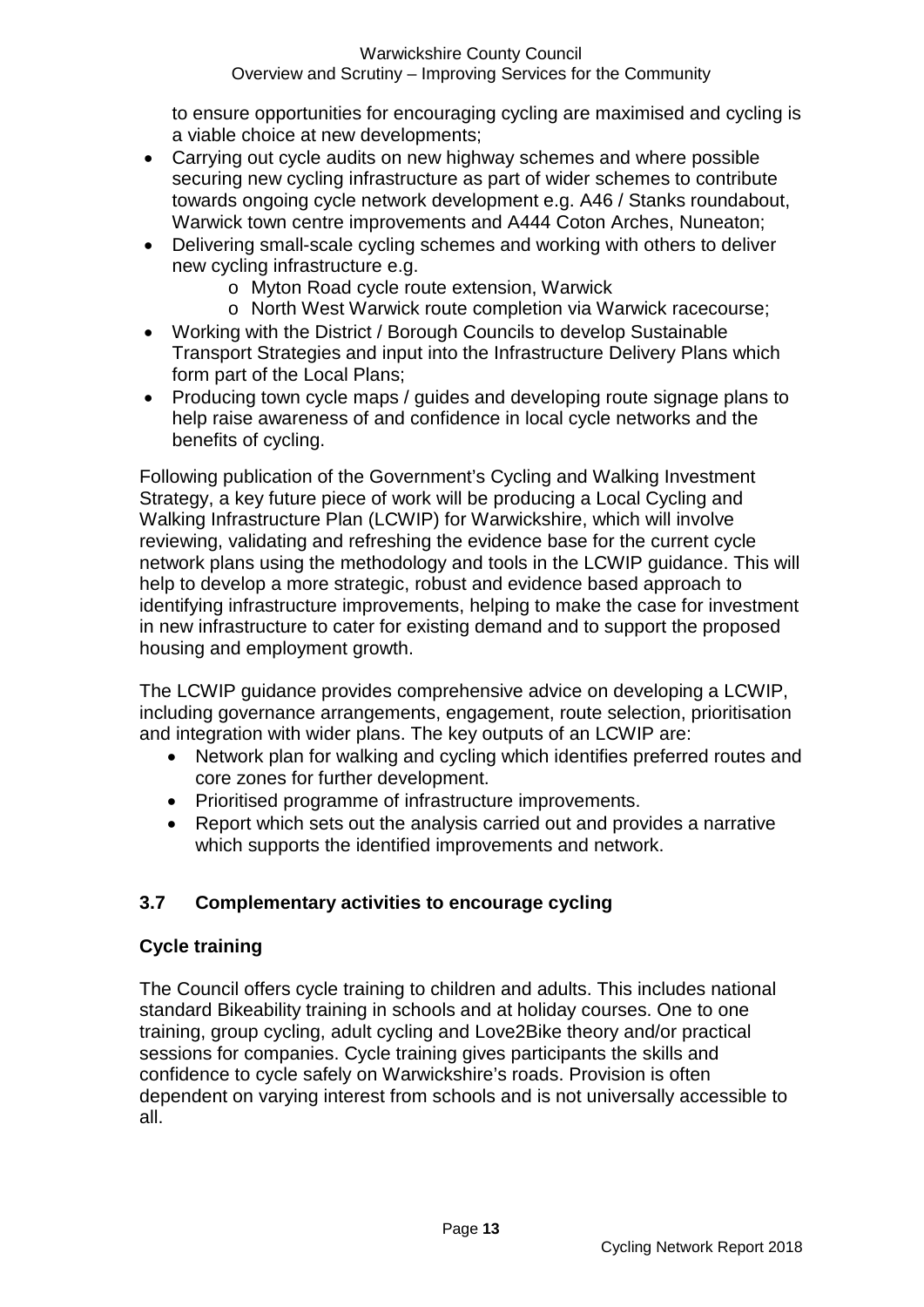#### **Bikeshare**

The Council is working to introduce Bikeshare to Warwickshire during 2018/19. Bikeshare enables people to hire a bike for use on short journeys using smart phone technology. Bikeshare schemes are becoming increasingly common in the UK with over 600,000 users and nearly 50,000 trips per day being made in the UK using Bikeshare. This is particularly useful for people without their own bicycle, or for journeys where it is not convenient or suitable to use a personal cycle. Bikeshare can also be a useful gateway to people restarting to cycle and purchase their own bicycle.

#### **Cycle parking and storage**

Cyclists require safe and convenient locations to secure their cycles when they reach their destinations and the County Council aims to ensure appropriate levels of quality cycle parking is provided in key public places and works with others to improve parking at workplaces, schools, public transport interchanges and other key trip generators.

#### **Travel Plans**

Travel plans outline a package of practical measures to encourage and enable people to choose alternatives to single-occupancy car use, and promote greener, cleaner travel choices. They may cover car sharing, restricting and or charging for car parking, negotiating improved bus services and offering cycle facilities. The Council encourages businesses to produce and implement travel plans and travel plans are required for all non-residential developments above a specified size or which extends existing floor space above the specified size.

#### **Choose How You Move**

The Choose How You Move campaign is run jointly by Warwickshire County and Coventry City Councils. The campaign encourages people to think about the way we travel and to make small changes in their travel habits in order to incorporate active travel into their journeys and reduce the impact of our travel on air pollution and congestion. The campaign includes providing practical guidance on travel via an active travel website <https://warwickshire.gov.uk/activetravel>

#### **Cycle maps**

The Council produces and distributes cycle guides for all of the major urban areas in Warwickshire to increase awareness of the opportunities for cycling. The guides include maps which show the dedicated cycle routes as well as a network of advisory routes which provide useful links avoiding busy roads and difficult junctions as far as possible, along with a range of other useful information about cycling in the area. The maps form part of new resident Welcome Packs which are provided to people who move into newly built houses on new developments.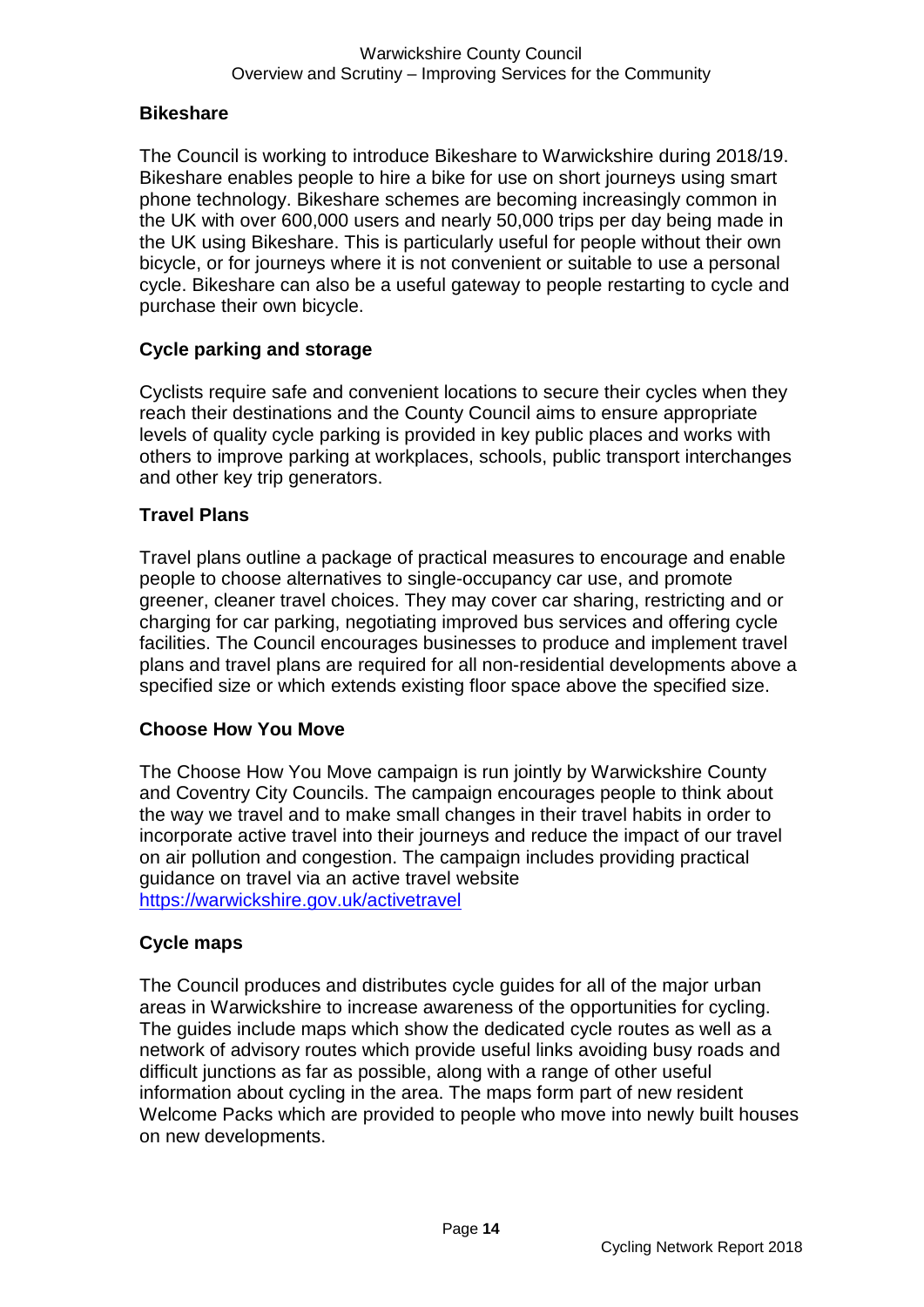#### **Cycle forums**

The County Council liaises and consults with local cyclists through cycle forums established in Warwick, Stratford, Nuneaton and Rugby. These enable local cyclists and representatives from cycle campaign groups to input their views into cycling strategy, policies and schemes and to discuss local cycling concerns. The cycle forums are a key source of local information and have contributed to the creation of cycle network plans for each of the main towns. North Warwickshire does not currently have a cycle forum.

#### **Cycling Tour of Britain**

The Council has worked with organisers of the OVO Energy Women's Tour and OVO Energy Tour of Britain to bring the races to Warwickshire. The Women's Tour held a stage in Warwickshire for the third consecutive year in 2018 and the in September 2018 the men's tour will come to Warwickshire for the first time. The races provide an opportunity to showcase Warwickshire and promote cycling.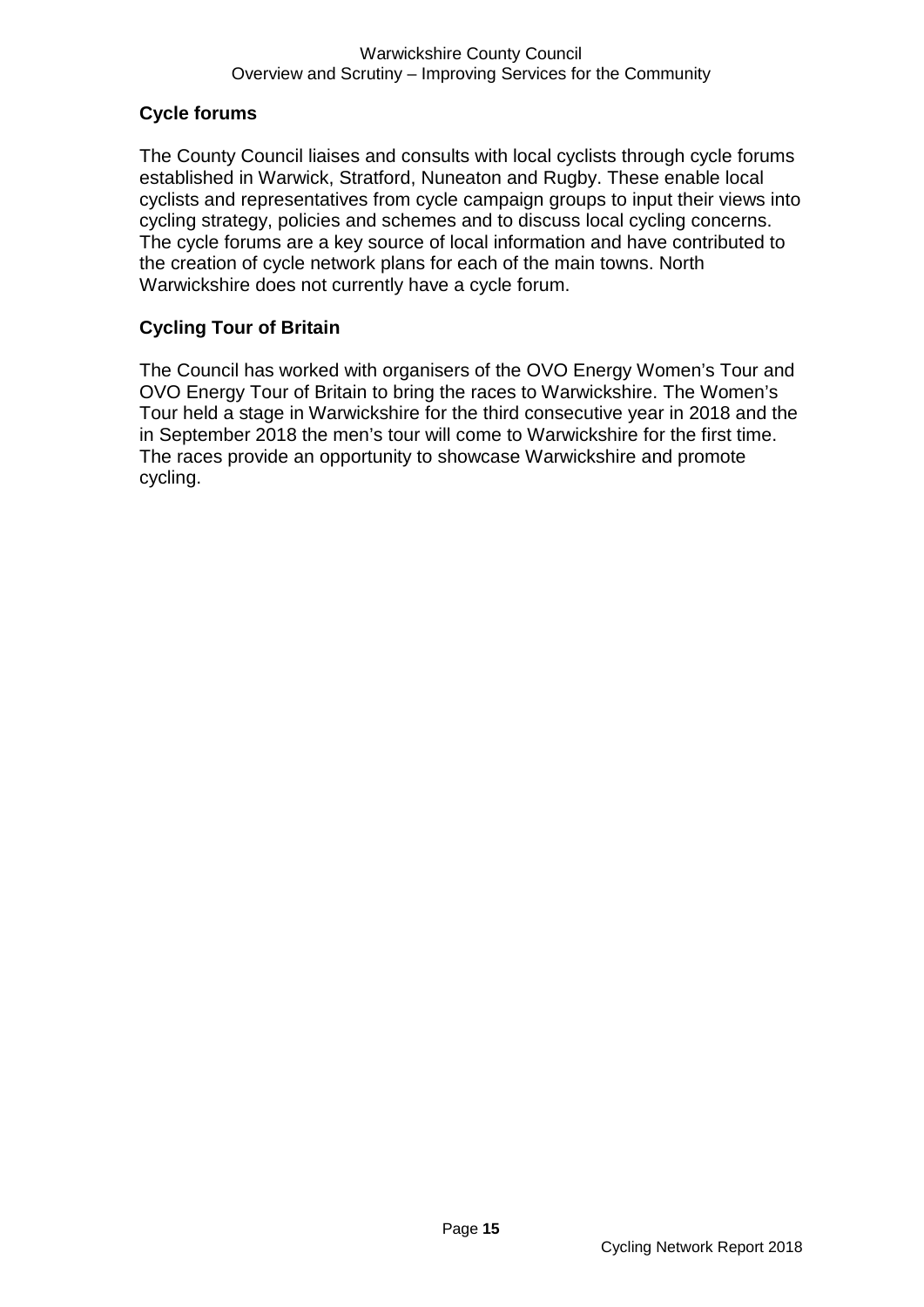# **4.0 Findings**

#### **4.1 Overview of findings**

The findings of the group confirmed that cycling has a key role to play in the overall transport network and that encouraging more cycling would have significant benefits for the economy, health, air quality and quality of life of Warwickshire residents. However, the current level of infrastructure provision for cyclists means that the County is not meeting its potential to increase cycling levels and to capitalise on the benefits that this would bring.

#### **4.2 Warwickshire's cycle network**

Whilst in some areas the cycle networks are relatively well-developed, in general there is a clear need for new and improved cycling infrastructure to fill missing links in the existing cycle networks, update older routes to reflect recent cycling infrastructure design guidance and ensure cycling is a viable choice for everyday journeys to work, school and other key destinations.

The routes required to complete the networks have been identified on the cycle network development plans which have been developed for each of the main urban areas over the past few years in consultation with Sustrans and local cycle forums. In line with the recommendations in the Government's Cycling and Walking Investment Strategy, Warwickshire will produce a Local Cycling and Walking Infrastructure Plan within the next 1-2 years. The current network plans will be reviewed and updated using the recommended methodology and tools within the Government technical guidance for local authorities, in order to produce a prioritised costed programme of cycling and walking schemes.

In order to understand the level of investment required to deliver the key routes in the cycle networks in advance of the development of the LCWIP, officers were asked to develop a prioritised and costed list of cycle schemes by Autumn 2018. The short time scale has necessitated a very high level costing and prioritisation exercise to produce an interim list of schemes in advance of the development of the LCWIP, which will involve a more in-depth prioritisation process. The interim list is provided in **Appendix A**.

Based on the current cycle network plans, there are around 60 cycle routes around the county required to complete the core local networks and provide the necessary cycle links to make cycling an attractive transport mode. Initial cost estimates have been developed for these schemes, based largely on the costs of delivering previous cycle schemes in the County. Whilst these costs are very approximate, it is anticipated that delivering all 60 schemes is likely to cost in the region of £40m spread over a number of years.

A prioritisation process, based on the criteria set out on the LCWIP technical guidance, has categorised each scheme according to its effectiveness, how it meets policy objectives, deliverability and economic criteria. The methodology of the prioritisation process is set out in **Appendix B**. This has identified 20 very high / high priority schemes, which would deliver the greatest outputs in terms of increasing cycling levels in the shorter term. The total cost of these schemes is estimated at £18.6m, of which £1.1m has been secured with the potential to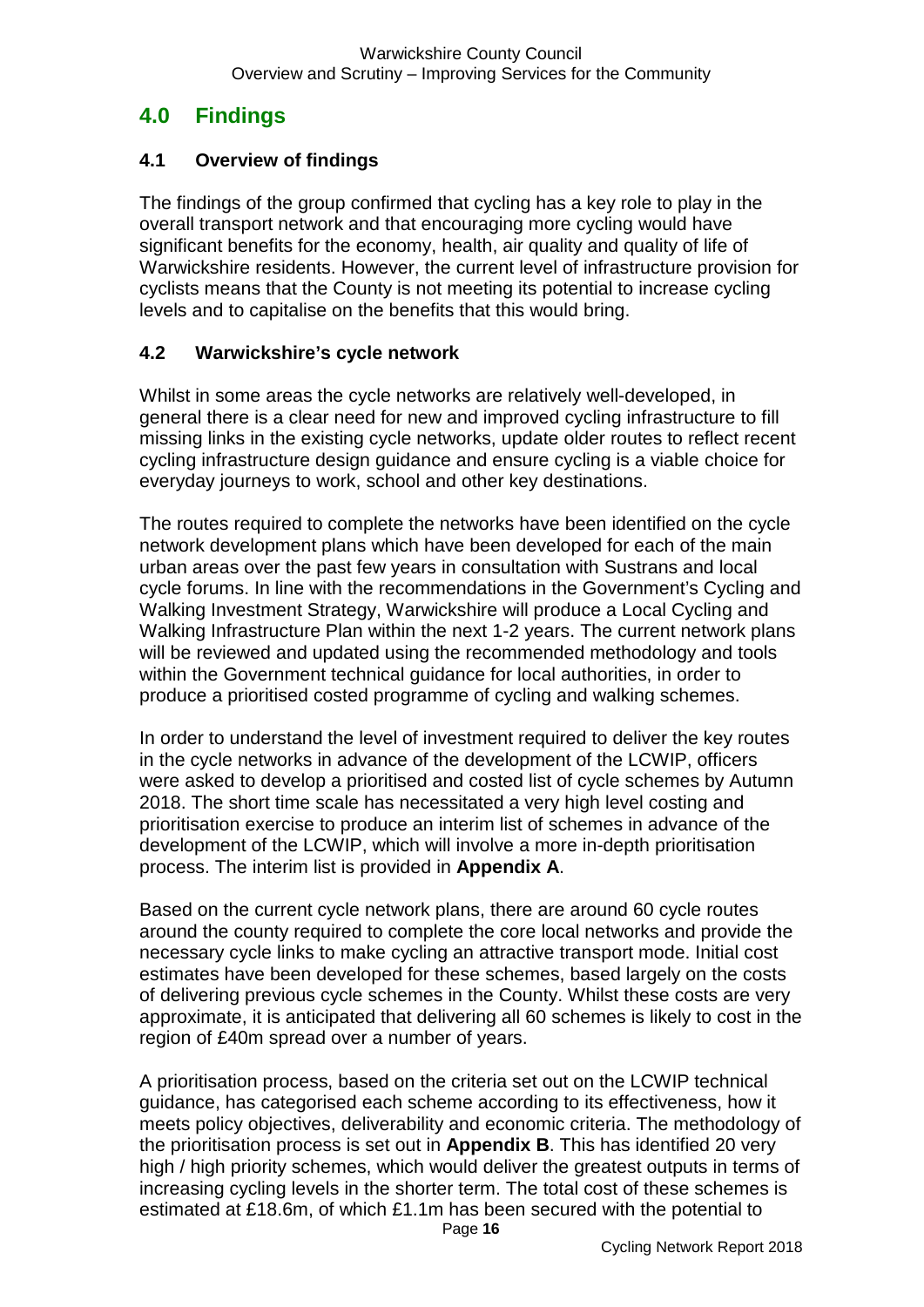secure further funding for a number of these schemes. The minimum funding shortfall to deliver these schemes is around £7.6m, however it should be noted that this is reliant on securing an additional £9.9m of external funding.

#### **Cycling infrastructure standards**

The County Council publishes a document containing a series of [standard](https://warwickshire.gov.uk/highwayconstruction)  [details](https://warwickshire.gov.uk/highwayconstruction) for the construction of typical cycling infrastructure, for use by developers when carrying out highway works within Warwickshire and for schemes being developed by the Council. These standard detail drawings are reviewed regularly and are based on national cycling infrastructure design guidance, such as Local Transport Note 2/08 Cycling Infrastructure Design (Department for Transport).

While there are no national standards for cycle infrastructure design, a number of well-respected cycling design guidance documents have been published, including the [London Cycling Design Standards](https://tfl.gov.uk/corporate/publications-and-reports/streets-toolkit#on-this-page-2) (2015). In 2017, a West [Midlands Cycle Design Guidance](https://www.tfwm.org.uk/media/2713/west-midlands-cycling-design-guidance.pdf) document was published, which is an up to date good practice guide based on national guidance and best practice approaches that have arisen through the evolution of cycling design over many years.

The West Midlands guidance will help to inform Warwickshire's approach to cycling infrastructure design and make it easier to reflect emerging good practice design within our own design details, as well as helping to deliver a consistent approach to cycling infrastructure design within the West Midlands area.

#### **4.3 Funding Cycling Infrastructure**

The Task and Finish Group started their evidence review by considering what funding was available. Cycling infrastructure does not have a dedicated internal budget allocation at present and therefore the development of new cycling infrastructure is reliant on securing funding from various national and local sources.

Since 2013/14, Government funding specifically for cycling infrastructure has largely been channelled into Cycling Ambition Cities, Bikeability cycle training and Highways England (Roads Investment Strategy Cycling funding). Prior to this the Council was successful in securing Government funding from various cycling funding pots, including Cycle Safety Fund (Long Lawford – Rugby cycle route) and Community Links Fund (North West Warwick cycle route).

The group heard that based on overall spend in the county, 88 pence per Warwickshire resident was spent on cycling infrastructure in 2017/18. A 2016 report by the All Party Parliamentary Cycling Group 'Stuck in first gear - the [Government's Cycling Revolution'](https://allpartycycling.files.wordpress.com/2016/06/appcg-inquiry-stuck-in-first-gear-the-governments-cycling-revolution1.pdf) recommended that increasing the modal share of cycling to 10% of all trips by 2025 from the current 2% is dependent upon a commitment to invest a minimum of £10 per person per year, rising to £20. Andy Street, Mayor of the West Midlands announced a plan in 2017 to spend £10 per head annually on cycling as part of a strategy to build a network of strategic high quality cycle routes across the region. Current expenditure in the West Midlands is estimated at £0.20 annual spend per head.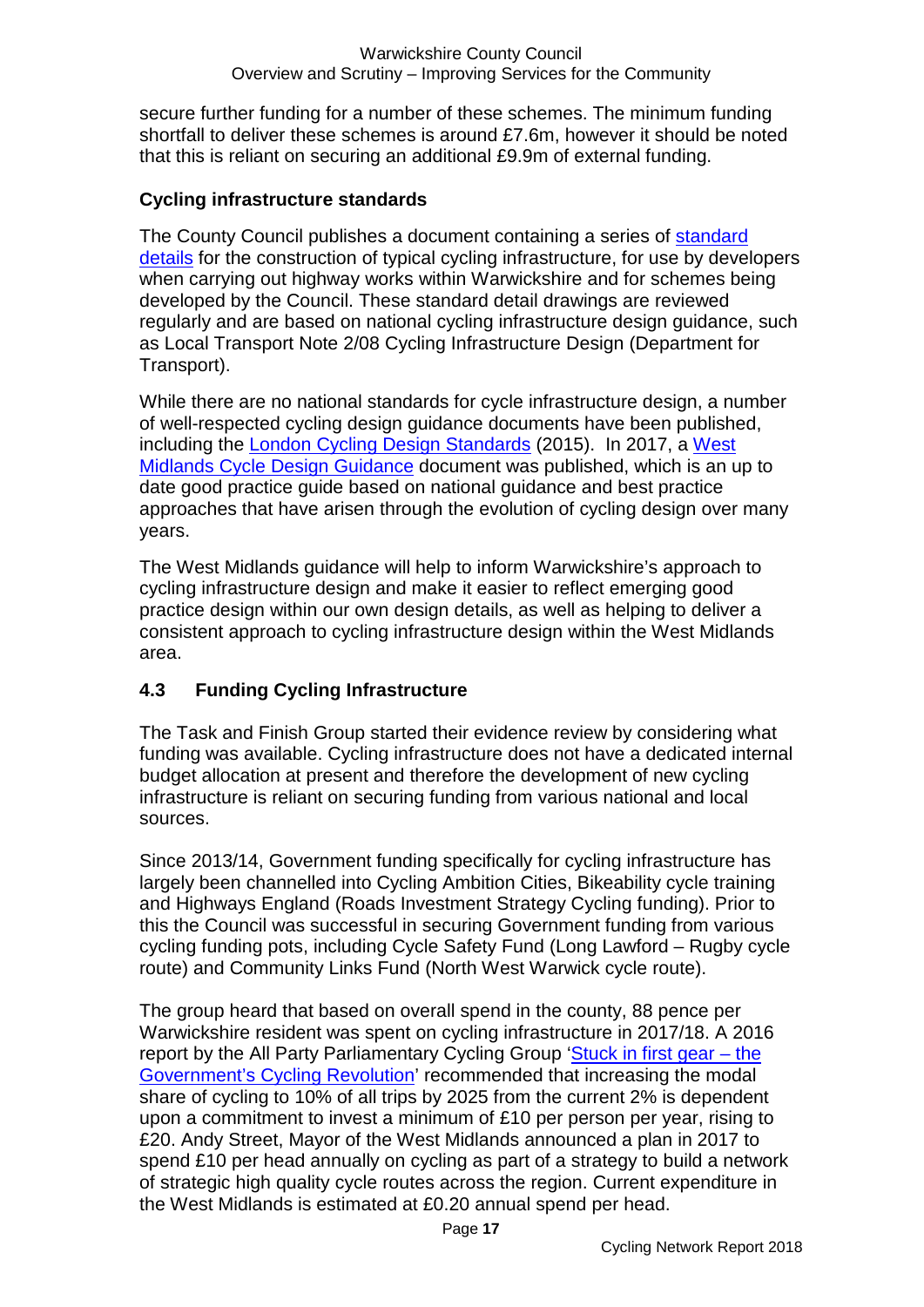The group was also told that cycle infrastructure costs an average £370k per km in Warwickshire (based on a small number past projects in and around urban areas). The Department for Transport (Dft) suggests that mixed use cycle routes cost £460k - £880k per km. However, these figures varied substantially, depending on the type of scheme.

In May 2017, the Government published a Cycling and Walking Investment Strategy, setting out its ambition to make walking and cycling the natural choices for shorter journeys or as part of a longer journey. The plan included guidance for local authorities on the preparation of Local Cycling and Walking Infrastructure Plans (LCWIP). LCWIPs set out a long-term approach to developing comprehensive local cycling and walking networks, assisting in making the case for future funding for walking and cycling infrastructure.

The Cycling and Walking Investment Strategy has not been accompanied by any new funding, making cycle infrastructure investment dependent on existing funding sources. The majority of these funding pots are not cycle specific, meaning that bids for cycle improvements are competing with other highway, health and economic initiatives. The bidding process is highly competitive and despite submitting a number of bids the Council has not secured external grant funding specifically for cycling in recent years.

The Task and Finish group heard from officers that any given scheme would often require partial funding from multiple sources in order for it to progress. Whilst S106 funding (see below) had been secured towards a number of schemes, top-up funding is required to progress most of these schemes to the construction stage and that due to the time restrictions on spending S106 funding, there is a risk that S106 contributions will have to be paid back to developers if gap funding cannot be secured.

The main sources of funding available to local authorities for cycling infrastructure projects are listed below.

#### Highways England Roads designated fund for cycling, safety and integration

As part of the Roads Investment Strategy published in 2014, the Government committed £100m for cycling schemes on the Strategic Road Network (motorways and trunk roads) between 2015/16 and 2020/21. To date, one scheme in Warwickshire has been selected by the Highways England evaluation process to progress to the feasibility stage, and this is a link between Ryton on-Dunsmore and Coventry (Tollbar Island).

#### *Local Growth Fund (LGF)*

Growth Deals provide Local Growth Funds to Local Enterprise Partnerships for projects which benefit the local area and economy. There have been three allocations of Growth Deal funding since 2014. For each round, WCC submitted a joint bid with Coventry City Council for a north-south corridor cycleway. However, this scheme was not selected by the Coventry and Warwickshire Local Enterprise Partnership (CWLEP) and no cycling schemes have yet been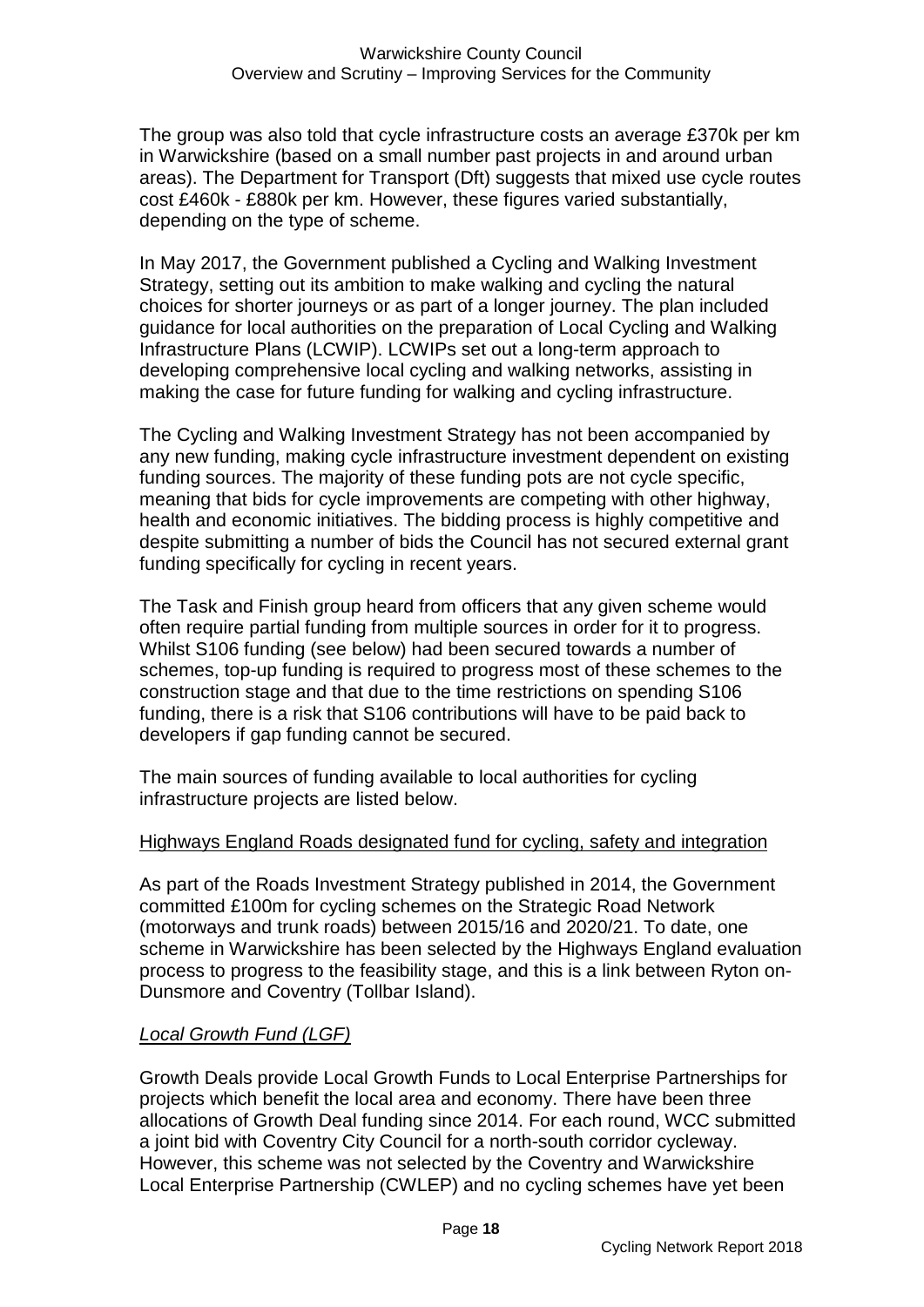allocated funding by the CWLEP. However, the DfT say that £600m of LGF has been spent on cycling and walking projects in the UK.

Tony Buttery represented CWLEP at the Task & Finish Group's third evidence gathering meeting to discuss CWLEPs approach to the allocation of grant funding. An explanation of the bid assessment process and criteria was provided and it was highlighted that all calls for funding have been highly competitive and significantly over-subscribed. It was also highlighted that a fourth call for projects opened in May 2018 with a focus on delivering against the culture and tourism pillar of the Strategic Economic Plan and that this may provide a further opportunity to secure funding for cycle schemes. Officers confirmed that two bids containing cycling infrastructure improvements were being worked up and that these would be subject to the normal internal approval process. The bids were:

- The Nuneaton to Bedworth and Bedworth to Coventry cycle route.
- The redevelopment of Leamington Station forecourt including improved cycle access and provision of a cycling hub.

Members suggested that CWLEP had an opportunity to improve cycling infrastructure by ensuring all funding bidders state how their project will impact cycling.

#### *Integrated Transport Block Allocation*

The DfT provides £258 million a year to all local bodies outside London distributed by formula for small-scale capital works focussed on road safety, tackling congestion, reducing harm to the environment and improving accessibility. Local authorities are able to use this funding for delivering cycling schemes and on average local authorities allocate 11% of this budget towards cycling. In Warwickshire, the Integrated Transport Block Allocation is currently largely allocated towards highways maintenance, with no funding allocated for cycling schemes.

#### *DfT Highways Maintenance Block*

The DfT allocates funding annually to local highway authorities. From 2018/19, the allocation formula will also take into account the length of footways and cycleways, and 9% of the funding will be dependent on this. This funding is not ring-fenced and local highway authorities spend it according to their priorities. Opportunities to develop new and improved cycling infrastructure through WCC's maintenance programme will be further explored in 2018/19.

#### *HS2 Community and Environment Fund (strategic)*

A funding pot of £15m (for the central area of Staffordshire, Warwickshire, Buckinghamshire, Northamptonshire, Oxfordshire and Hertfordshire) has been made available to add benefit over and above committed mitigation and statutory compensation to communities along the route that are demonstrably disrupted by the construction of Phase One of HS2. Cycling infrastructure projects are eligible for this strategic funding and bids of up to £1m may be submitted.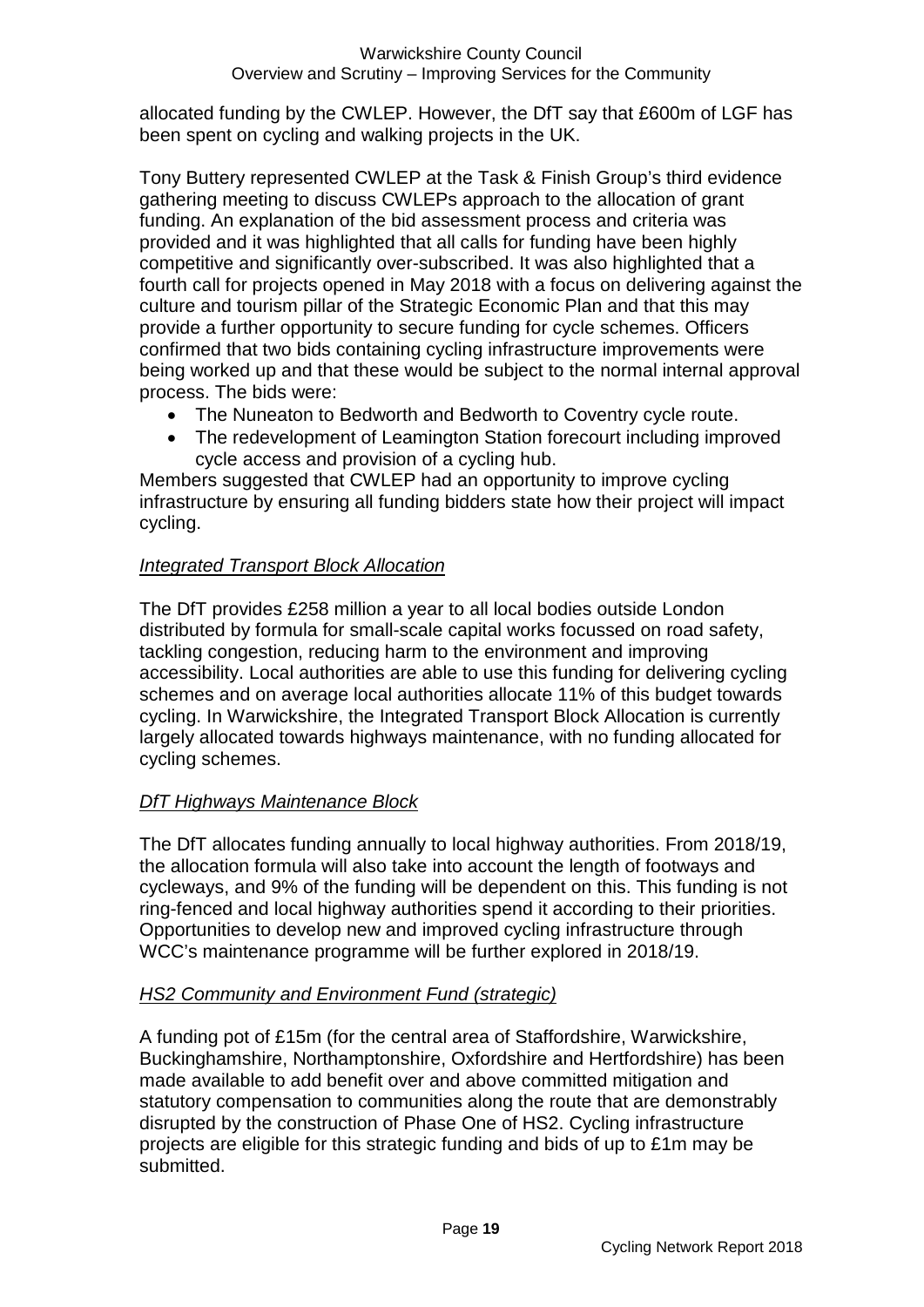#### Warwickshire County Council Overview and Scrutiny – Improving Services for the Community

#### *HS2 Road Safety Fund*

In November 2017, the Government announced a £30m funding allocation to improve road and cycle safety along the HS2 Phase 1 route. Warwickshire has been allocated £8m of this funding pot for eligible projects. Work is underway to identify priority schemes.

#### *Department for Transport National Productivity Investment Fund (NPIF)*

Warwickshire has secured funding for two new highway schemes, A47 Hinckley Road corridor in Nuneaton and A3400 Birmingham Road corridor in Stratford. Both schemes include extensive new or improved cycling infrastructure. It is anticipated that a further round of NPIF funding may be announced in the future.

#### *The Community Infrastructure Levy (CIL) and Section 106*

See section 4.3 below.

#### Local funding sources

#### *The Capital Investment Fund*

The Capital Investment Fund is a pot of money approved as part of the Budget, to be used for investment in Warwickshire's asset base in order to secure community wellbeing, economic growth, deliver service need or invest in capital schemes which either save money or generate future revenue income streams. At the time of being set up there was £56.207 million in the fund for allocation over the 2017-20 period. The majority of the remaining CIF funding is committed to Council priority schemes.

#### **4.4 Securing investment through the planning system**

The Task and Finish Group's second evidence gathering session focused on the issue of securing funding for cycle schemes through the planning system.

National planning policy is set out in the National Planning Policy Framework (NPPF), which states that through their Local Plans and planning decisions, local planning authorities should ensure developments are located where the need to travel will be minimised and the use of sustainable transport modes can be maximised.

The County Council works with the District and Borough Councils, as the local planning authorities, to ensure that there is good provision for cyclists within development sites and connections to local trip generators. Identifying the new cycle links required to serve major development sites was a key consideration for Transport Planning officers when developing cycle network development plans for each of the main urban areas in the county.

All five of the Borough / District Local Plans include broad commitments and specific policies to create and improve opportunities for walking and cycling through the provision of infrastructure within new developments and connections to the existing and improved wider cycling and walking networks. For example,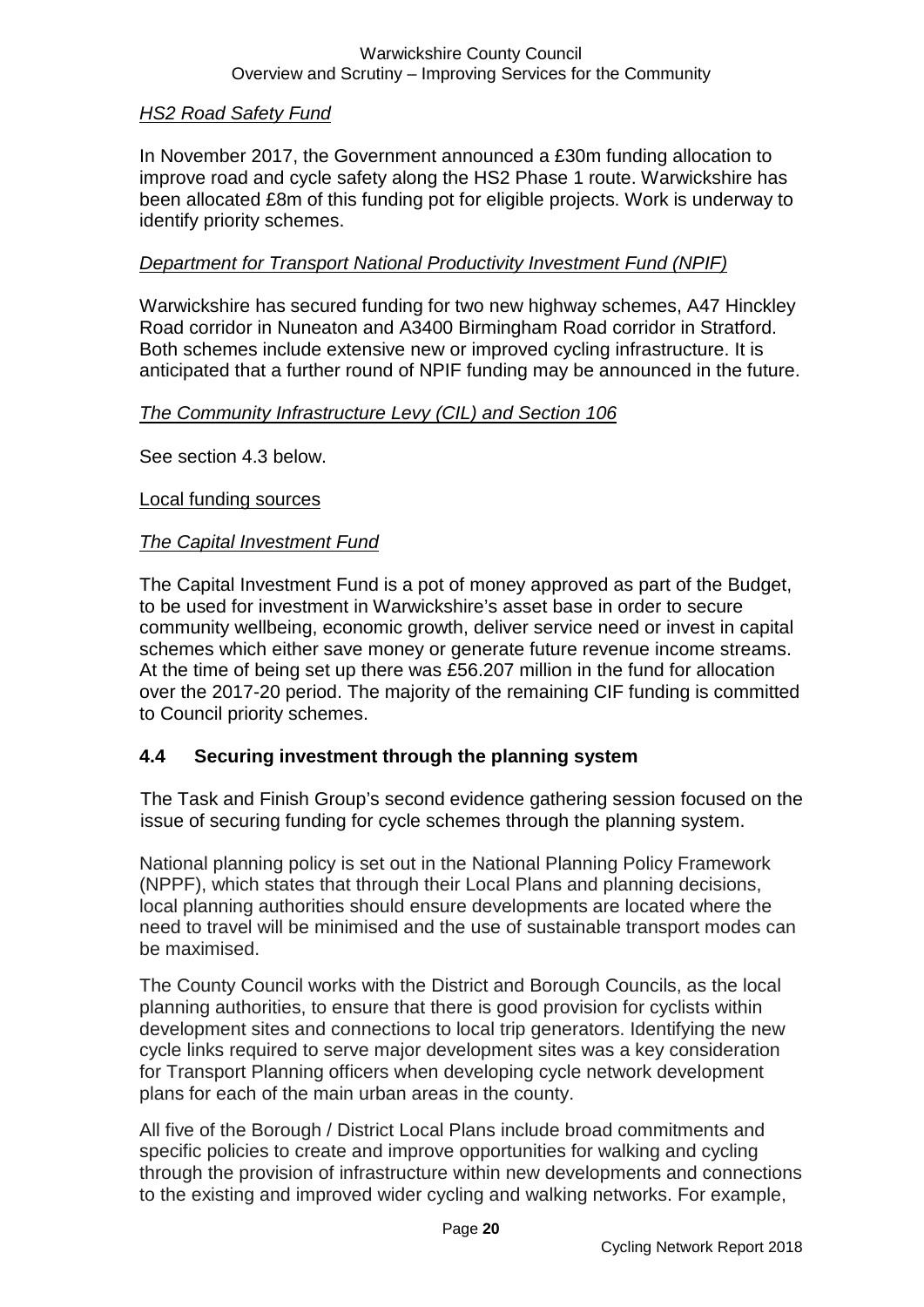the Nuneaton and Bedworth Draft Local Plan specifically identifies that *'contributions will be required to the cycle network linking to the [development] site (in accordance with Warwickshire County Council's Cycle Network Development Plan for the Borough)*'. Members were provided with an overview of the commitments to cycling contained within the Borough / District Local Plans.

#### **County Council involvement in the planning process**

The Task and Finish Group heard that funding towards new cycling infrastructure is sought where appropriate from all large development sites as applications are submitted and the infrastructure required to serve major development sites has already been identified on cycle network plans.

The County Council, as Highway Authority, is a statutory consultee in the planning process with regard to the impact of new development on the highway network. The Development Management team provide advice and recommendations on behalf of the Council to the District / Borough Councils on the highway and sustainable transport implications of new development in response to planning applications, and this includes any necessary improvements for cyclists and pedestrians associated with the new development. Advice will also be provided to developers if they enter into formal pre-application with the Council.

Transport Planning officers review all major planning applications as they are submitted to Borough / District Councils and advise Development Management engineers on the specific requirements for cycling infrastructure that developers should provide internally within sites and any wider connections / routes required to serve development sites. Funding for new cycling infrastructure is then sought mainly through Section 106 agreements, although may also be delivered through Section 278 and Section 38 agreements.

Community Infrastructure Levy (CIL) can also be used to fund cycling infrastructure (see below).

#### **S106 funding for cycling infrastructure**

S106 agreements are a mechanism to make a development proposal acceptable in planning terms that would otherwise not be acceptable. They are focused on the site specific mitigation of the impact of development. S106 requests have to meet the tests set out in regulation 122 of the Community Infrastructure Levy Regulations 2010. These are:

- a. necessary to make the development acceptable in planning terms
- b. directly related to the development; and
- c. fairly and reasonably related in scale and kind to the development

Requests for cycling infrastructure need to be robust to meet the CIL tests. The Council's cycle network development plans help to provide the supporting evidence needed to justify S106 contributions. Transport Planning officers also seek to carry out initial feasibility studies on key cycle links serving new development sites, in order to provide as much detail as possible for S106 requests.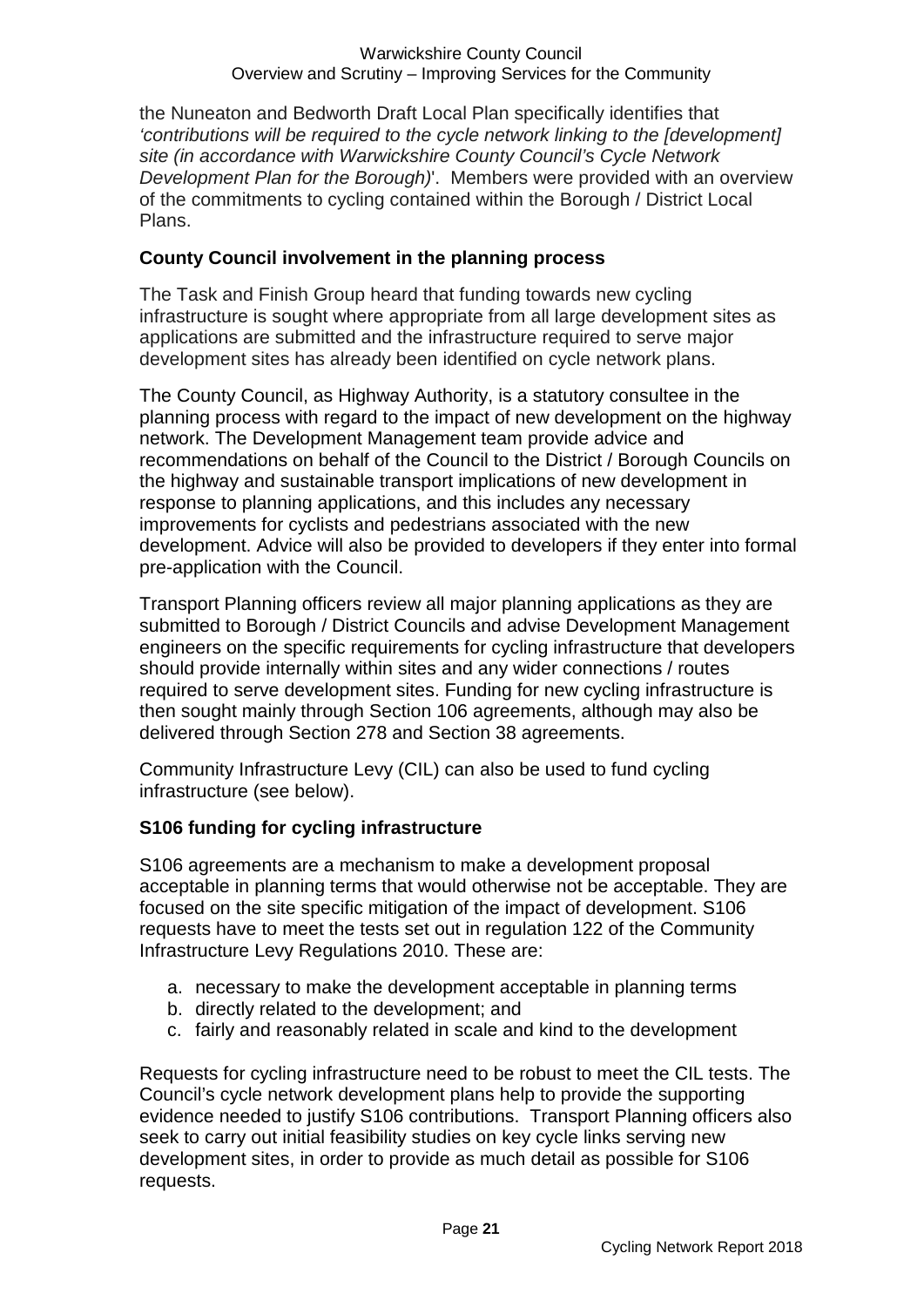Requests for new cycling infrastructure to serve development sites is incorporated as appropriate within the Council's statutory Highway Authority response to planning applications. The level of contributions and timescales for payments are then subject to negotiations between the local planning authorities and developers.

Transport Planning officers devote considerable time to making the case for S106 contributions, which is currently the main source of funding for new cycling infrastructure with funding secured towards a number of key schemes in recent years. However, there are difficulties associated with securing and using S106 funding for delivering new cycling infrastructure. Even where requests for contributions are accepted by developers and planning authorities, it is rarely possible to secure full funding for a cycling scheme from a single development or even from a number of developments within a major Local Plan housing allocation. Delivery of most schemes therefore requires additional funding, with funding bids (internal and external) generally the only option available at present.

Furthermore, payment of S106 obligations is often triggered after the occupation of a proportion of the new properties when developers are receiving income from house sales, and may be paid in phases. This can prevent cycling infrastructure being delivered prior to the development being occupied, which is necessary to provide sustainable transport options for new residents from the outset and to establish sustainable travel habits.

#### **Community Infrastructure Levy (CIL)**

CIL is a new system for funding infrastructure through planning charges that the the District / Borough Councils can ask developers to pay for most new building projects. The money raised can be used to fund a wide range of infrastructure needed to support new development within a district/borough and does not necessarily have to be in the location where the money is raised.

#### **Section 278 (S278) and Section 38 (S38) agreements**

An agreement with the Council under section 278 or section 38 of the Highways Act 1980 allows developers to construct and dedicate new public highways (S38), or carry out alterations or improvements to the adopted highway (S278), and are usually made when the developer needs to arrange such works in order to meet the requirements of a planning permission. Sections of new cycling infrastructure can be provided through this process, for example in the vicinity of new site accesses onto the highway network.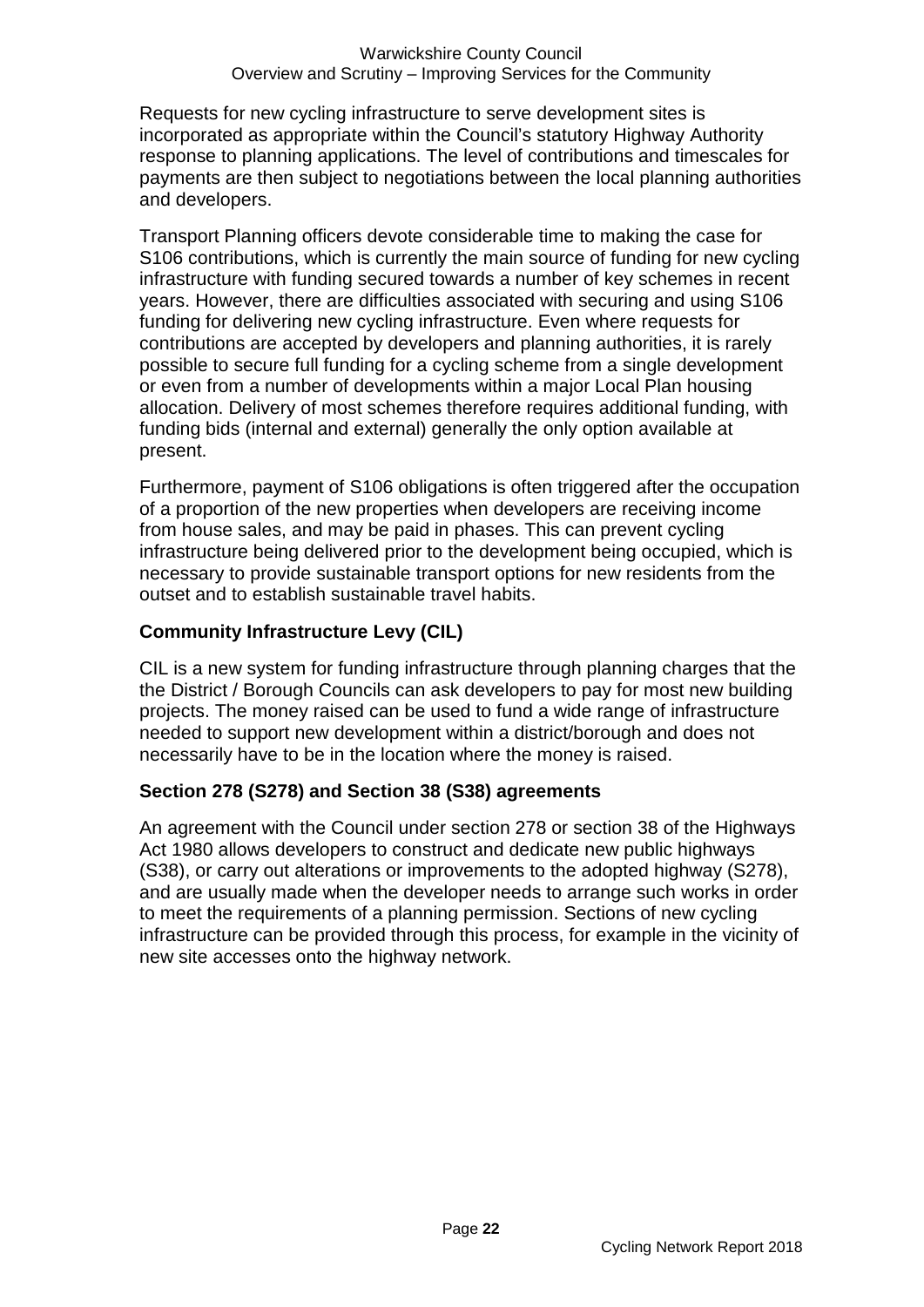# **5.0 Conclusion**

The Task and Finish Group engaged with expert officers from Warwickshire County Council and representatives from the Coventry & Warwickshire Local Enterprise Partnership (CWLEP) and was encouraged by the progress which was being made to increase cycling levels given the financial and operational constraints.

However, after the evidence gathering sessions it became apparent that the original concerns over the lack of connectivity between Warwickshire's existing cycle paths were justified. In addition the group learnt that funding options were limited and this was hampering the delivery of the cycle network plans and priority cycle schemes which have been identified.

The Task and Finish Group agreed that its main focus should be on improving the provision of infrastructure. By making the network more accessible, comprehensive and connected, cycling can become a more attractive option to residents.

The key recommendations focus on actions to bring about the development of the new cycling infrastructure required to enable more Warwickshire residents and visitors to cycle for everyday journeys, together with the supporting measures to encourage this modal shift.

There is much that requires the expertise and help of our partners, in particular districts and boroughs, but the County Council can also lead by developing and promoting best practice and by setting an example to encourage partners and businesses to become best practice organisations.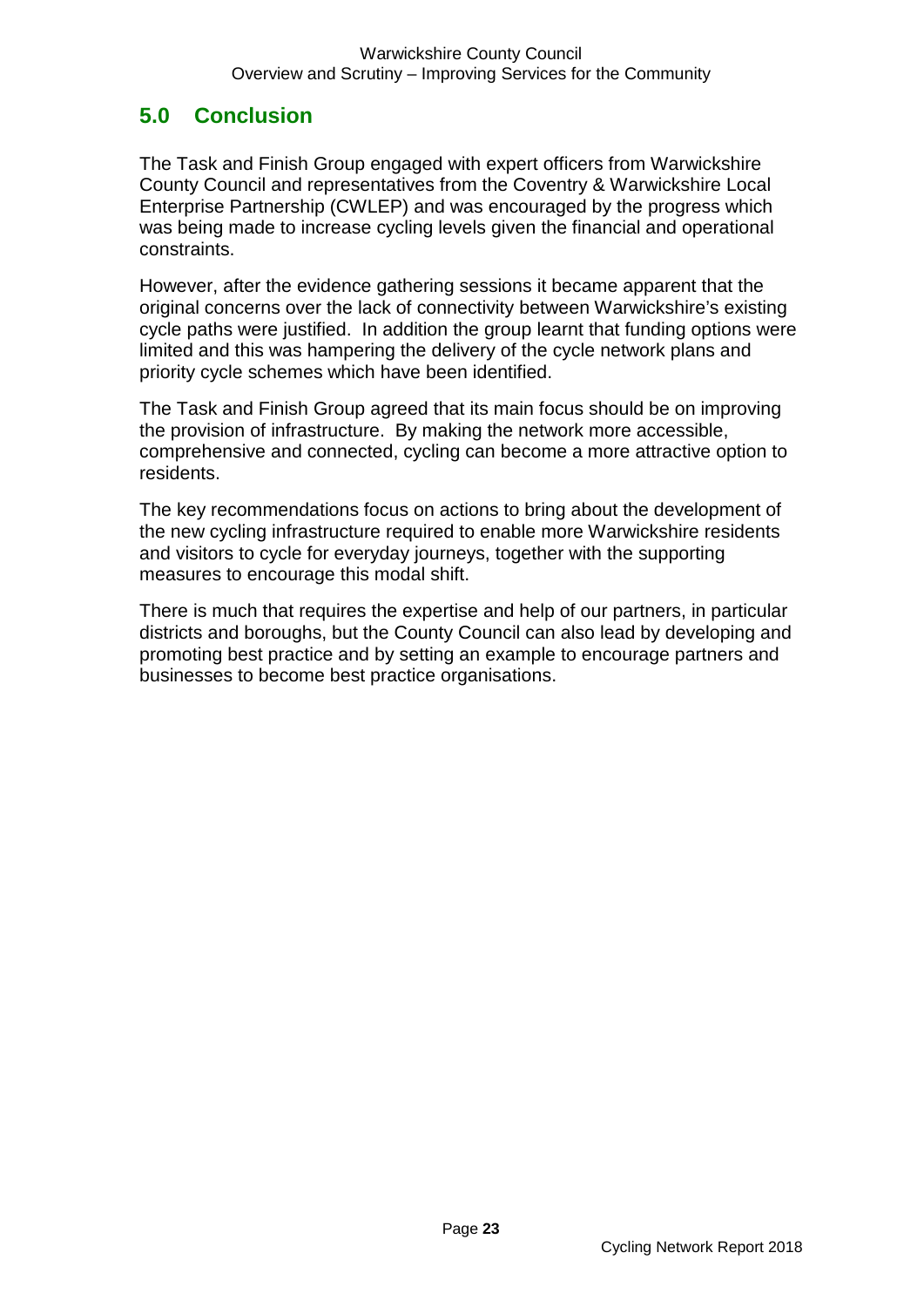### **6.0 Recommendations**

#### **Cycling networks and scheme prioritisation**

- 1. That the County Council develops a Local Cycling and Walking Infrastructure Plan (LCWIP) by the start of 2020/21, in accordance with the technical guidance published by the Department for Transport, to set out a long term, prioritised and costed programme of cycling infrastructure improvements for Warwickshire.
- 2. That an interim list of prioritised and costed cycle schemes is produced by Autumn 2018 and presented for Cabinet approval, in advance of the development of a Local Cycling and Walking Infrastructure Plan.

#### **Cycling infrastructure**

- 3. That, further to the Warwickshire Local Transport Plan 2011-26 Policy CY4, the West Midlands Cycling Design Guidance is recognised as the overarching guidance for the design of new cycling infrastructure in Warwickshire, complemented by ongoing best practice research into new approaches to delivering high quality, innovative and effective cycling schemes.
- 4. In accordance with the Warwickshire Local Transport Plan 2011-26 Policy CY5: 'Maintenance', that the County Council takes account of the particular needs of cyclists in maintaining the highway network and ensure that offcarriageway cycle routes are maintained to a good standard.
- 5. That the County Council works with the District and Borough Councils to secure appropriate cycling infrastructure through the planning system, including that:
	- a. New developments provide an appropriate level of cycling infrastructure within the site.
	- b. That development sites are appropriately connected to the wider cycling network.
	- c. That contributions to the development of the local cycling network are secured in line with planning regulations.
- 6. That a countywide Bike Share scheme which is accessible to all is developed in Warwickshire to complement and add value to the programme of cycle infrastructure improvements. The scheme should be compatible with emerging technology for travel & payment.
- 7. That the Council implements route signage schemes for cyclists and pedestrians in all of Warwickshire's urban areas to direct cyclists to primary destinations having engaged with cycle forums and other interested groups on the route signage plans.
- 8. That the Council works with and supports local businesses to encourage work based cycling including through raising awareness of cycle routes and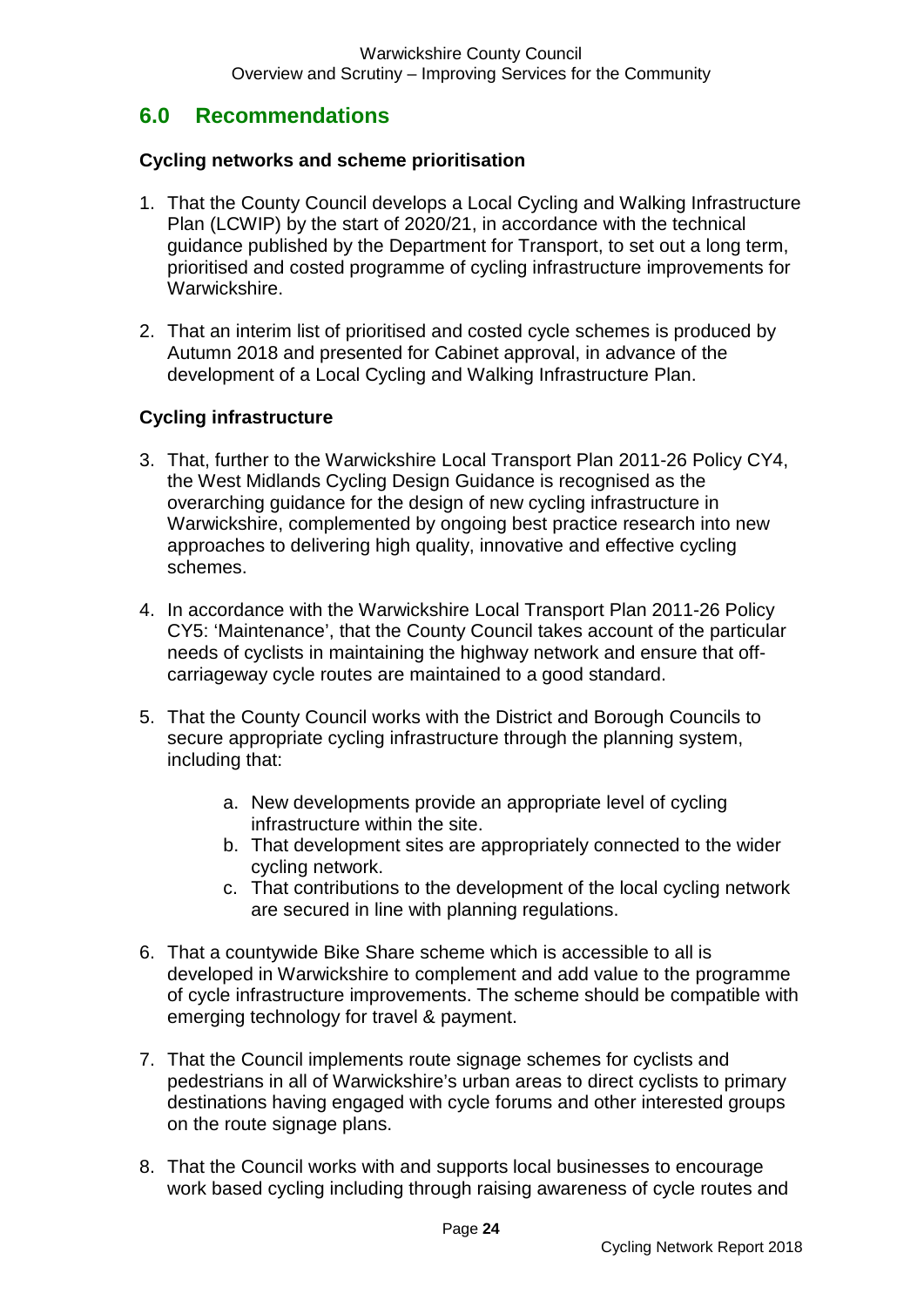the provision of facilities for cyclists such as storage and changing facilities, bike share and purchase schemes.

#### **Funding**

- 9. That the Council create a dedicated capital cycle infrastructure fund for cycling from 2019/20 to enable the planning and delivery of a countywide programme of cycle infrastructure schemes.
- 10.That each area Cycle Forum is allocated a small annual funding pot to finance a programme of community led minor cycle infrastructure improvements.
- 11. That the portfolio holders for Health and Transport ensure that all potential opportunities to secure external funding for improving cycling infrastructure are fully exploited.
- 12.That Warwickshire County Council's representative on the Coventry and Warwickshire Local Enterprise Partnership Board requests that CWLEP incorporate consideration of scheme impact on active travel into the evaluation of all future funding bid business cases.

#### **Consultation and partnership working**

- 13.That, in accordance with Local Transport Plan 2011-26 Policy CY1: 'Consultation and partnership working', countywide cycle forum coverage is achieved by establishing a forum in North Warwickshire and by providing officer support to all of the forums.
- 14.That the Council encourages a countywide, multi-agency partnership approach to the development and promotion of cycling that highlights the benefits of cycling and raises awareness of cycling facilities. This should include encouraging cycling as part of the place based health agenda and working with the district, borough, town and parish councils to secure cycling infrastructure through the planning process.

#### **Implementation and monitoring**

- 15.That a representative Member working group is established to oversee the development of the LCWIP and the delivery of a programme of cycle infrastructure improvements. This should include periodic reviews of the programme of schemes within the LCWIP.
- 16.That Warwickshire County Council leads by example by supporting cycling as part of its Green Travel Plan and health and wellbeing agenda.
- 17.That a methodology is established for carrying out annual cycle counts to monitor levels of cycling and review the effectiveness of Council cycling interventions. That a further indicator of success is established based on length of route made safe for cycling.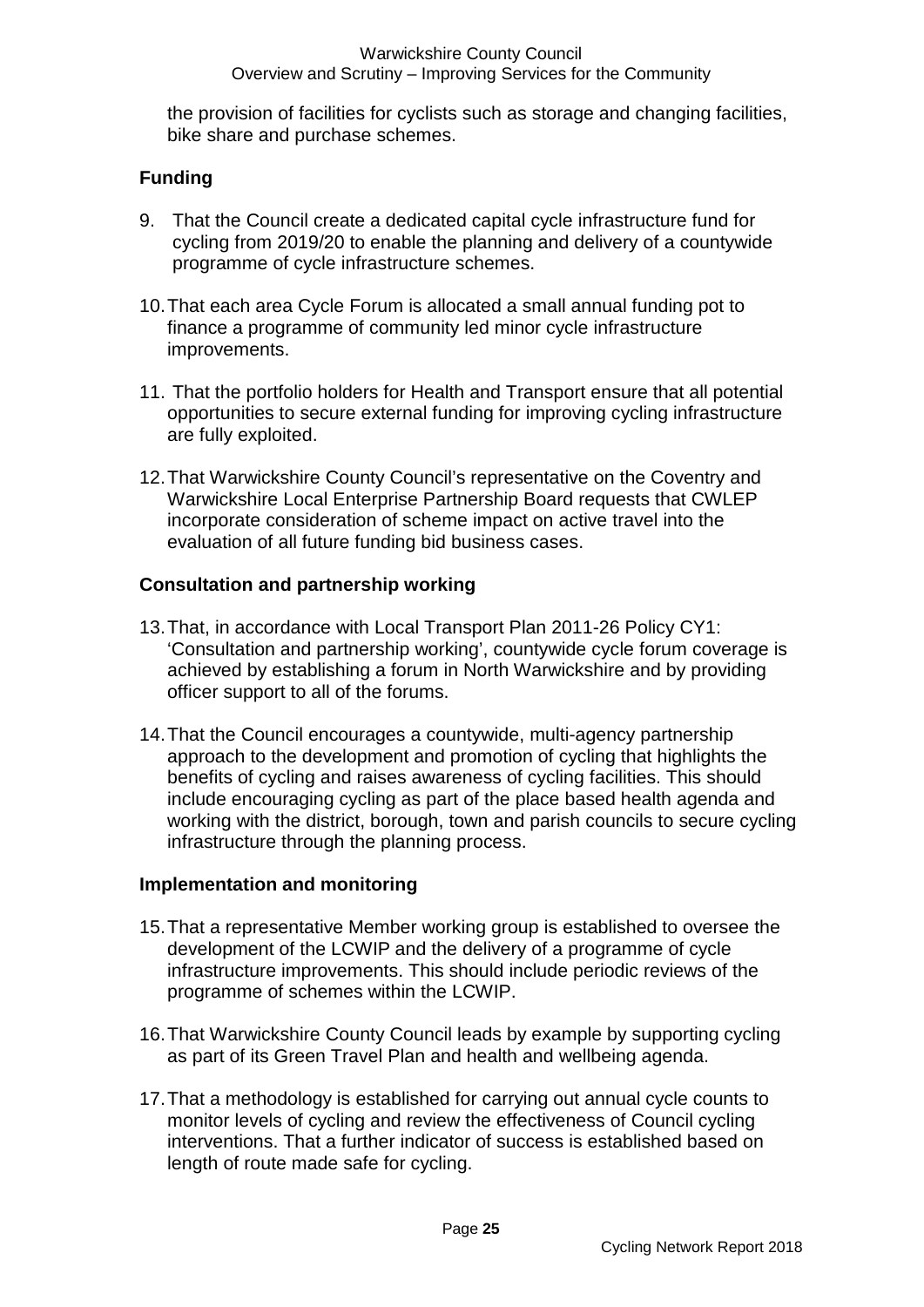# **7.0 Financial and Legal Implications**

The enclosed Recommendations Analysis **(Appendix C)** indicates the level of resources required for each recommendation.

County Council on 20 March 2018 resolved that Cabinet reviews the report of this Task and Finish Group and considers which of its recommendations can be implemented within existing resources and which need to be considered as part of the 2019-20 budget refresh of the Medium term Financial Plan.

The Recommendations Analysis identifies that the majority of the recommendations can be delivered within existing resources; however resources will be required to deliver the following recommendations:

- Recommendation 7: Route signage. Estimated cost: £100,000k to sign primary existing cycle networks in and around main towns.
- Recommendation 9; Cycle infrastructure fund. The estimated cost to deliver approximately 60 cycle routes identified as being required to complete the core local cycle networks is £40 million. The estimated minimum funding required to deliver 20 very high / high priority cycle routes is £7.6 million. This is based on a total estimated delivery cost of £18.6 million, of which £1.1 million has been secured and there is potential to secure up to a further £9.9 million from external sources.
- Recommendation 10; Cycle forum fund for minor infrastructure improvements. Estimated cost £25,000 per annum.

It is recommended that Cabinet consider the resourcing of these proposals as part of the 2019/20 budget process.

The Council is not subject to any specific statutory duties to promote cycling, although the Council is subject to more general duties to promote public health, equality and the safe and convenient use of the highway. Measures to promote cycling are therefore primarily discretionary, although there is a duty to keep the highway in good repair which can be of particular significant for cyclists.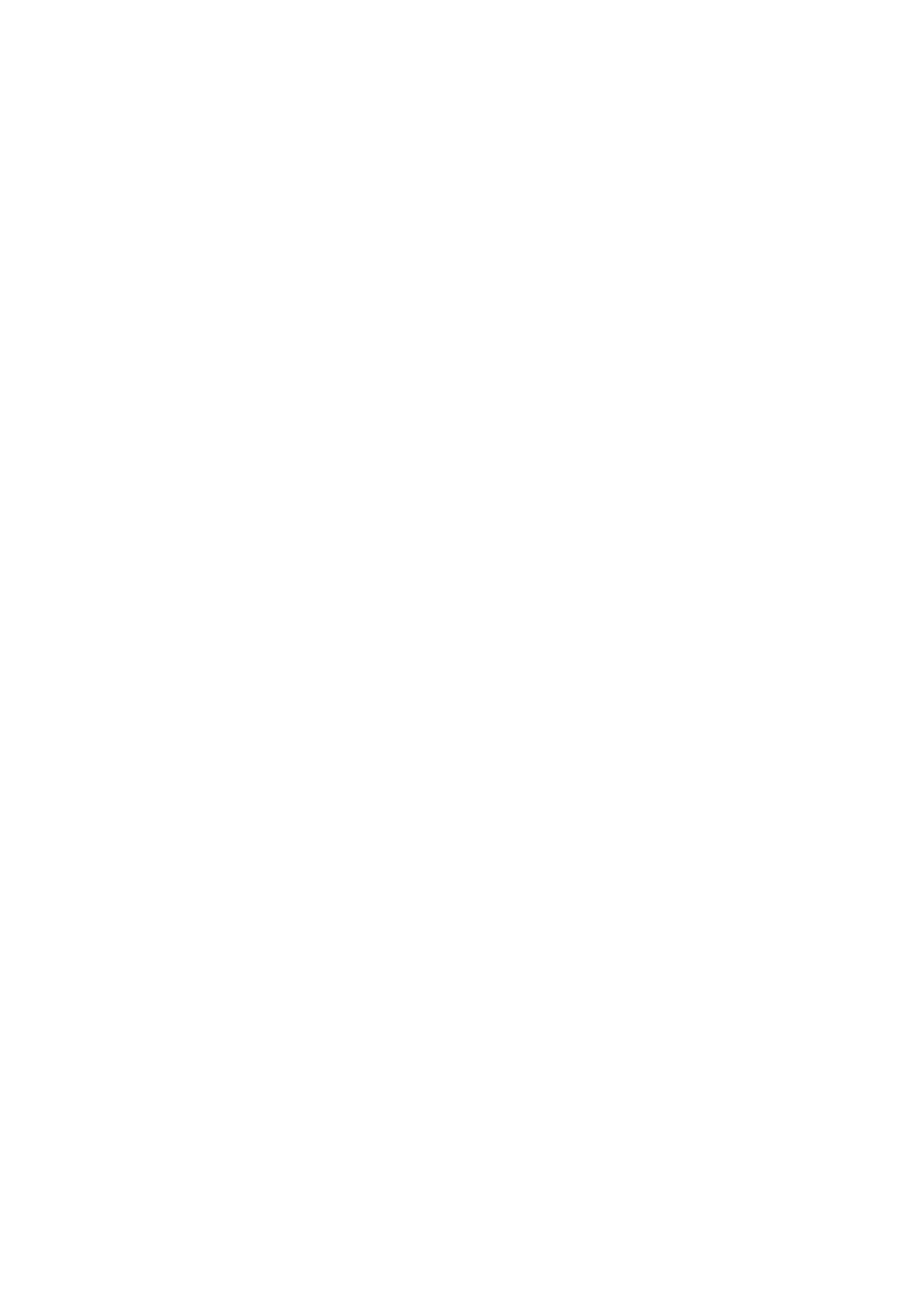# INTERIM LIST OF CYCLE SCHEMES - JULY 2018

| <b>WARWICK DISTRICT</b> |                                       |                                                          |               |                              |                    |                |                     |                       |    |                     |                 |
|-------------------------|---------------------------------------|----------------------------------------------------------|---------------|------------------------------|--------------------|----------------|---------------------|-----------------------|----|---------------------|-----------------|
|                         | <b>Scheme</b>                         | Type of route                                            | Length<br>(m) | <b>Estimated</b><br>cost(f)  | Effective-<br>ness | <b>Policy</b>  | Deliver-<br>ability | <b>Economic SCORE</b> |    | <b>PRIORITY</b>     | Comments        |
|                         | A452 Kenilworth to Leamington         | Inter-urban cycle track adjacent to road, bridge, toucan | 2750          | 2,000,000                    | 5                  | $\overline{4}$ | 4                   | Δ                     | 17 | <b>VERY HIGH</b>    |                 |
|                         | A445 Warwick - Leamington             | Cycle track adjacent to urban road                       | 2920          | 3,360,000                    | 5                  | $\overline{4}$ | 3                   | 4                     | 16 | <b>VERY HIGH</b>    |                 |
|                         | 3B4453 Cubbington - Leamington        | Cycle track adjacent / on-carriageway                    | 2500          | 315,000                      | 4                  | $\overline{A}$ | 3                   | 3                     | 14 | <b>HIGH</b>         |                 |
|                         | A429 Coventry Road, Warwick           | Cycle track adjacent to urban road                       | 1154          | 404,000                      | 5                  | 3              | 3                   | 3                     | 14 | <b>HIGH</b>         |                 |
|                         | 5JLR / Lighthorne Heath - Leamington  | Inter-urban cycle track adjacent to road                 | 4500          | 1,575,000                    | 3                  | 3              | 3                   | 4                     | 13 | <b>HIGH</b>         |                 |
|                         | 6B4115 / Rocky Lane, Kenilworth       | Inter-urban cycle track adjacent to road                 | 1900          | 380,000                      | 3                  | 3              | 3                   | 4                     | 13 | <b>HIGH</b>         |                 |
|                         | 7 Europa Way - Leamington town ctr    | Cycle track on open space                                | 280           | 56,000                       | $\overline{2}$     | $\overline{2}$ | 4                   | 4                     | 12 | <b>MEDIUM</b>       |                 |
|                         | 8 Heathcote Lane completion, Whitnash | Cycle track adjacent to urban road                       | 600           | 210,000                      | $\overline{4}$     | 3              | 3                   | $\overline{2}$        | 12 | <b>MEDIUM</b>       |                 |
|                         | 9 A425 Radford Semele - Leamington    | Inter-urban cycle track adjacent to road                 | 1250          | 438,000                      | 3                  | 3              | 3                   | 3                     | 12 | <b>MEDIUM</b>       |                 |
|                         | 10 Woodloes Avenue South, Warwick     | Cycle track adjacent to urban road                       | 604           | 211,000                      | 3                  | 3              | 4                   | $\overline{2}$        | 12 | <b>MEDIUM</b>       |                 |
|                         | 11 Warwick - Leamington riverside     | Cycle track on open space, 2 x bridges                   | 3189          | 2,638,000                    | 4                  | 4              | $\overline{2}$      | $\overline{2}$        | 12 | <b>MEDIUM</b>       |                 |
|                         | 12 Tachbrook Park Drive, Leamington   | Cycle track adjacent to urban road                       | 785           | 275,000                      | 3                  | 3              | 3                   | $\overline{2}$        | 11 | <b>MEDIUM</b>       |                 |
|                         | 13 A429 Stratford Road, Warwick       | Cycle track adjacent to urban road                       | 1170          | 410,000                      | 3                  | 3              | $\overline{2}$      | 3                     | 11 | <b>MEDIUM</b>       |                 |
|                         | 14 Warwick - Kenilworth               | Inter-urban cycle track / on-carriageway                 | 1936          | 678,000                      | 4                  | 3              |                     | 3                     | 11 | <b>MEDIUM</b>       |                 |
|                         | 15 Princes Drive, Leamington          | On-carriageway cycle route                               | 540           | 54,000                       | 4                  | 3              | $\overline{2}$      | $\overline{2}$        | 11 | <b>MEDIUM</b>       |                 |
|                         | 16 Wedgnock Lane - Warwick Parkway    | Cycle track adj to road / on open space / on-carriagewa  | 1740          | 539,000                      | 3                  | 3              | 3                   | $\overline{2}$        | 11 | <b>MEDIUM</b>       |                 |
|                         | 17 East Kenilworth - Greenway         | Cycle track adjacent to road / on-carriageway, toucan    | 2280          | 713,000                      | 3                  | 3              | $\overline{2}$      | 3                     | 11 | <b>MEDIUM</b>       |                 |
|                         | 18 Banbury Road bridge, Warwick       | Cycle track on open space, 1 x bridge                    | 420           | 2,000,000                    | 4                  | 3              | $\overline{2}$      |                       | 10 | <b>MEDIUM / LOW</b> |                 |
|                         | 19 St Helen's Rd, Leamington          | On-carriageway cycle route                               | 1000          | 100,000                      | 3                  | 3              | $\overline{2}$      | $\overline{2}$        | 10 | <b>MEDIUM / LOW</b> |                 |
|                         | 20 East Kenilworth - Town Centre      | Cycle track adjacent to road / on-carriageway, toucan    | 1970          | 502,000                      | $\overline{2}$     | 3              | $\overline{2}$      | 3                     | 10 | <b>MEDIUM / LOW</b> |                 |
|                         | 21 Abbey Fields, Kenilworth           | Cycle track on open space, toucan                        | 700           | 240,000                      | $\overline{4}$     | 3              |                     | $\overline{2}$        | 10 | <b>MEDIUM / LOW</b> |                 |
|                         | 22 Europa Way - Tachbrook Park Drive  | Cycle track on open space                                | 726           | 145,000                      | 3                  | $\overline{2}$ | $\overline{2}$      | $\overline{2}$        | 9  | <b>MEDIUM / LOW</b> |                 |
|                         | 23 Warwick Station - Hospital         | On-carriageway cycle route                               | 750           | 75,000                       | $\overline{2}$     | 3              | $\overline{2}$      | $\overline{2}$        | 9  | <b>MEDIUM / LOW</b> |                 |
|                         | 24 East Kenilworth - Leisure Centre   | Cycle track adjacent to road / on-carriageway, toucan    | 2550          | 427,500                      | $\overline{2}$     | $\overline{2}$ | $\overline{2}$      | 3                     | 9  | <b>MEDIUM / LOW</b> |                 |
|                         | 25 Dalehouse Lane, Kenilworth         | Inter-urban cycle track adjacent to road                 | 2000          | 700,000                      | $\overline{2}$     | $\overline{2}$ |                     | 4                     | 9  | <b>MEDIUM / LOW</b> |                 |
|                         | 26 Europa Way - Shires Retail Park    | Inter-urban cycle track adjacent to road                 | 505           | 177,000                      | $\overline{2}$     | $\overline{2}$ |                     | $\overline{c}$        | 7  | LOW                 |                 |
|                         |                                       |                                                          |               | 18,622,500                   |                    |                |                     |                       |    |                     |                 |
|                         |                                       |                                                          |               | <b>NUNEATON AND BEDWORTH</b> |                    |                |                     |                       |    |                     |                 |
|                         |                                       |                                                          | Length        | <b>Estimated Effective-</b>  |                    |                | Deliver-            |                       |    |                     |                 |
|                         | <b>Scheme</b>                         | Type of route                                            | (m)           | cost(f)                      | ness               | <b>Policy</b>  | ability             | Economic SCORE        |    | <b>PRIORITY</b>     | <b>Comments</b> |
|                         | A47 Hinckley - Nuneaton               | Cycle track / on-carriageway / bridge                    | 2900          | 1,500,000                    | 5                  | $\overline{4}$ | 4                   | 4                     | 17 | <b>VERY HIGH</b>    |                 |
|                         | 2B4113 Bedworth - Bermuda             | Inter-urban cycle track adjacent to road, 1 x Toucan     | 820           | 387,000                      | 4                  | $\sqrt{5}$     | 4                   | 3                     | 16 | <b>VERY HIGH</b>    |                 |
|                         | 3B4113 Bedworth - Coventry            | Inter-urban cycle track / on-carriageway, 1 x Toucan     | 1500          | 495,000                      | 4                  | $\sqrt{5}$     | 3                   | 3                     | 15 | <b>VERY HIGH</b>    |                 |
|                         | A444 Weddington Road                  | Cycle track adjacent to urban road                       | 995           | 348,000                      | 4                  | 3              | 3                   | 4                     | 14 | <b>HIGH</b>         |                 |
|                         | 5 Eastboro Way, Nuneaton              | Cycle track adjacent to urban road                       | 1183          | 414,000                      | 4                  | 3              | 3                   | 3                     | 13 | <b>HIGH</b>         |                 |
|                         | 6Bedworth town link                   | Cycle track adjacent to urban road / on-carriageway      | 3630          | 700,000                      | $\overline{4}$     | $\overline{4}$ | 3                   | $\overline{2}$        | 13 | <b>HIGH</b>         |                 |
|                         | North Nuneaton links                  | Cycle track on open space                                | 2100          | 420,000                      | 3                  | 3              | 3                   | 3                     | 12 | <b>MEDIUM</b>       |                 |
|                         | 8 West Nuneaton - Bermuda             | Cycle track adjacent to urban road                       | 3700          | 1,295,000                    | 4                  | $\overline{4}$ | $\overline{2}$      | $\overline{2}$        | 12 | <b>MEDIUM</b>       |                 |
|                         | 9 West Nuneaton - town centre         | Cycle track adjacent to urban road                       | 4000          | 1,400,000                    | 4                  | 4              | $\overline{2}$      | $\overline{2}$        | 12 | <b>MEDIUM</b>       |                 |
|                         | 10 West Bedworth - town centre        | Cycle track adjacent road / open space / on-carriageway  | 3050          | 340,000                      | 3                  | 3              | $\overline{2}$      | 3                     | 11 | <b>MEDIUM</b>       |                 |
|                         | I Bedworth Heath link                 | Cycle track on open space                                | 800           | 160,000                      | 3                  | $\overline{2}$ | 3                   | 3                     | 11 | <b>MEDIUM</b>       |                 |
|                         | 12 Bedworth Woodlands - town centre   | Cycle track adj to road / open space / on-carriageway    | 1660          | 340,000                      | $\overline{2}$     | 3              | 3                   | 3                     | 11 | <b>MEDIUM</b>       |                 |
|                         | 13 B4029 Bulkington - Bedworth        | Inter-urban cycle track adjacent to road                 | 2700          | 945,000                      | 3                  | $\overline{2}$ | $\overline{c}$      | $\overline{2}$        | 9  | <b>MEDIUM / LOW</b> |                 |
|                         |                                       |                                                          |               | 8,744,000                    |                    |                |                     |                       |    |                     |                 |

| TΥ            | <b>Comments</b> |
|---------------|-----------------|
| $\frac{H}{H}$ |                 |
|               |                 |
|               |                 |
|               |                 |
|               |                 |
|               |                 |
|               |                 |
|               |                 |
|               |                 |
|               |                 |
|               |                 |
|               |                 |
|               |                 |
|               |                 |
|               |                 |
|               |                 |
|               |                 |
| LOW           |                 |
| LOW           |                 |
| LOW           |                 |
| LOW           |                 |
| LOW           |                 |
| LOW           |                 |
| <b>LOW</b>    |                 |
| LOW           |                 |
|               |                 |
|               |                 |
|               |                 |
| TΥ            | <b>Comments</b> |
|               |                 |
| H<br>H        |                 |
| H             |                 |
|               |                 |
|               |                 |
|               |                 |
|               |                 |
|               |                 |
|               |                 |
|               |                 |
|               |                 |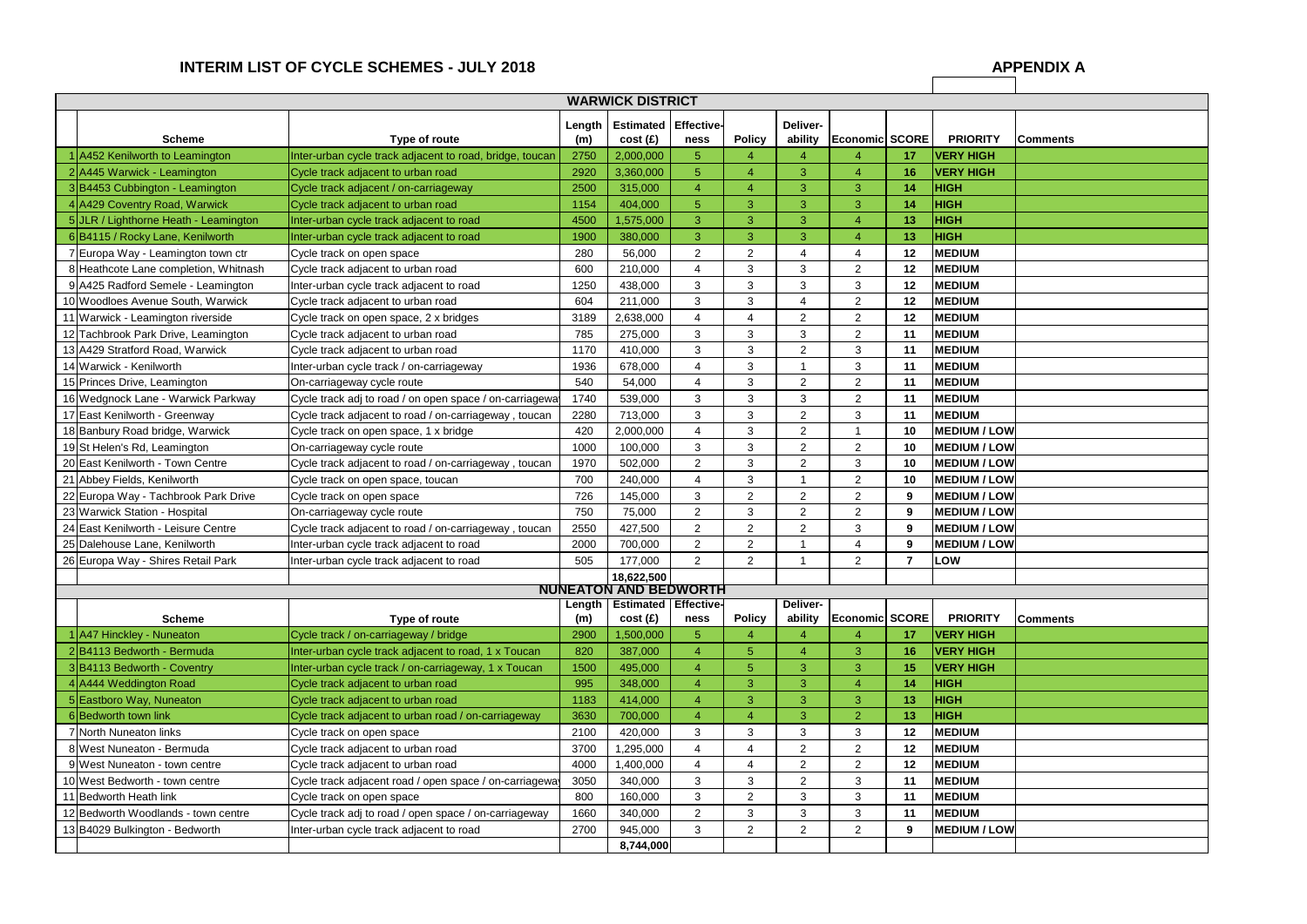|                                        | <b>RUGBY</b>                                          |        |                               |                          |                       |                 |                            |                |                     |                                          |
|----------------------------------------|-------------------------------------------------------|--------|-------------------------------|--------------------------|-----------------------|-----------------|----------------------------|----------------|---------------------|------------------------------------------|
|                                        |                                                       | Length | <b>Estimated Effective-</b>   |                          |                       | <b>Deliver-</b> |                            |                |                     |                                          |
| <b>Scheme</b>                          | Type of route                                         | (m)    | cost(f)                       | ness                     | <b>Policy</b>         | ability         | Economic SCORE             |                | <b>PRIORITY</b>     | Comments                                 |
| A426 Rugby Gateway - town centre       | On-carriageway cycle route, 1 x Toucan, 1 x bridge    | 1100   | 1,220,000                     | 4                        | 4                     | 3               | 3                          | 14             | <b>HIGH</b>         |                                          |
| 2 Houlton - town centre                | Cycle track / on-carriageway                          | 3220   | 780,000                       | $\boldsymbol{\varDelta}$ | $\overline{A}$        | 3               | 3                          | 14             | <b>HIGH</b>         |                                          |
| 3 Coton Park East - town centre        | Cycle track adjacent to urban road                    | 1780   | 623,000                       | 3                        | 3                     | 3               | 3                          | 12             | <b>MEDIUM</b>       |                                          |
| 4 A428 Crick Road                      | Cycle track / on-carriageway                          | 2423   | 739,000                       | $\boldsymbol{\Delta}$    | $\overline{2}$        | $\mathbf{3}$    | 2                          | 11             | <b>MEDIUM</b>       |                                          |
| 5 A426 (Asda - Evreux Way)             | Cycle track adjacent to urban road                    | 450    | 156,000                       | 3                        | 3                     | 3               | $\overline{2}$             | 11             | <b>MEDIUM</b>       |                                          |
| 6 South west Rugby links               | Cycle track adjacent to urban road                    | 2400   | n/a                           | n/a                      | n/a                   | n/a             | n/a                        | n/a            | n/a                 | Further work required to establish route |
|                                        |                                                       |        | 3,518,000                     |                          |                       |                 |                            |                |                     |                                          |
|                                        |                                                       |        | <b>STRATFORD</b>              |                          |                       |                 |                            |                |                     |                                          |
|                                        |                                                       | Length | <b>Estimated Effective-</b>   |                          |                       | Deliver-        |                            |                |                     |                                          |
| <b>Scheme</b>                          | Type of route                                         | (m)    | cost(f)                       | ness                     | <b>Policy</b>         | ability         | <b>Economic SCORE</b>      |                | <b>PRIORITY</b>     |                                          |
| Long Marston - Stratford               | Cycle track on open space                             | 7575   | 1,515,000                     | 3                        | 3                     | $\overline{4}$  |                            | 14             | <b>HIGH</b>         |                                          |
| 2 Shottery - town centre               | On-carrriageway / cycle track open space              | 1835   | 347,000                       | $\overline{\mathcal{A}}$ | 3                     | 3               | 3                          | 13             | <b>HIGH</b>         |                                          |
| 3 South Stratford - town centre        | Cycle track on open space, 1 x bridge                 | 290    | 1,058,000                     | 5                        | $\boldsymbol{\Delta}$ | $\overline{2}$  | $\overline{2}$             | 13             | <b>HIGH</b>         |                                          |
| 4 Long Itchington - Southam            | Inter-urban cycle track adjacent to road              | 2600   | 910,000                       | 3                        | 3                     | 3               | 3                          | 12             | <b>MEDIUM</b>       |                                          |
| 5 Tiddington Road, Stratford           | Cycle track adjacent to urban road                    | 1680   | 588,000                       | 3                        | 3                     | 3               | $\overline{2}$             | 11             | <b>MEDIUM</b>       |                                          |
| 7 Leisure Centre - Gyratory, Stratford | Cylce track adjacent to urban road                    | 185    | 64,750                        | 3                        | $\overline{2}$        | 2               | $\overline{2}$             | 9              | <b>MEDIUM / LOW</b> |                                          |
| 8 A429 Stratford - Ryon Hill           | Inter-urban cycle track adjacent to road              | 3195   | 1,118,000                     | $\overline{2}$           | $\overline{2}$        | 2               |                            | $\overline{7}$ | LOW                 |                                          |
| 9 Seven Meadows Road, Stratford        | Cycle track adjacent to urban road                    | 614    | 215,000                       | $\overline{2}$           | $\overline{2}$        | $\overline{1}$  | 2                          | $\overline{7}$ | LOW                 |                                          |
| 10 Alcester Rd - Birmingham Rd         | Cycle track adjacent to urban road                    | n/a    |                               | n/a                      | n/a                   | n/a             | n/a                        | n/a            | n/a                 | Construction along proposed link road    |
|                                        |                                                       |        | 5,815,750                     |                          |                       |                 |                            |                |                     |                                          |
|                                        |                                                       |        | <b>NORTH WARWICKSHIRE</b>     |                          |                       |                 |                            |                |                     |                                          |
|                                        |                                                       | Length | <b>Estimated   Effective-</b> |                          |                       | Deliver-        |                            |                |                     |                                          |
| <b>Scheme</b>                          | Type of route                                         | (m)    | cost(f)                       | ness                     | <b>Policy</b>         | ability         | Economic SCORE             |                | <b>PRIORITY</b>     |                                          |
| Coleshill - Birmingham / UK Central    | Cycle track on open space, 1 x bridge                 | 1525   | 1,305,000                     | Δ                        | ⊿                     | 3               | з                          | 14             | <b>HIGH</b>         | Alternative route option to be considere |
| 2 Water Orton - Hams Hall              | Inter-urban cycle track adjacent to road              | 396    | 139,000                       | 3                        | 3                     | 3               | $\Delta$                   | 13             | <b>HIGH</b>         |                                          |
| 3 Water Orton - Birmingham             | Inter-urban cycle track adjacent to road              | 1133   | 397,000                       | 3                        | 3                     | $\overline{4}$  | $\boldsymbol{\mathcal{A}}$ | 13             | <b>HIGH</b>         |                                          |
| 4 Dordon / Tamworth - Birch Coppice    | Cycle track on open space / cycle track adj to road   | 2100   | 503,000                       | 3                        | 3                     | 2               | 3                          | 11             | <b>MEDIUM</b>       |                                          |
| 5 Coleshill - Hams Hall / Parkway      | Cycle track adjacent to urban road                    | 1800   | 555,000                       | 3                        | 3                     | $\overline{2}$  | $\overline{2}$             | 10             | <b>MEDIUM / LOW</b> |                                          |
| 6 Atherstone links                     | To be confirmed                                       | n/a    | n/a                           | n/a                      | n/a                   | n/a             | n/a                        | n/a            | n/a                 | Further work required to establish route |
| A5 Atherstone to A444                  | Cycle track adjacent to road / on-carriageway, toucan | 3100   | 1,085,000                     |                          |                       |                 |                            |                |                     |                                          |
|                                        |                                                       |        | 3,984,000                     |                          |                       |                 |                            |                |                     |                                          |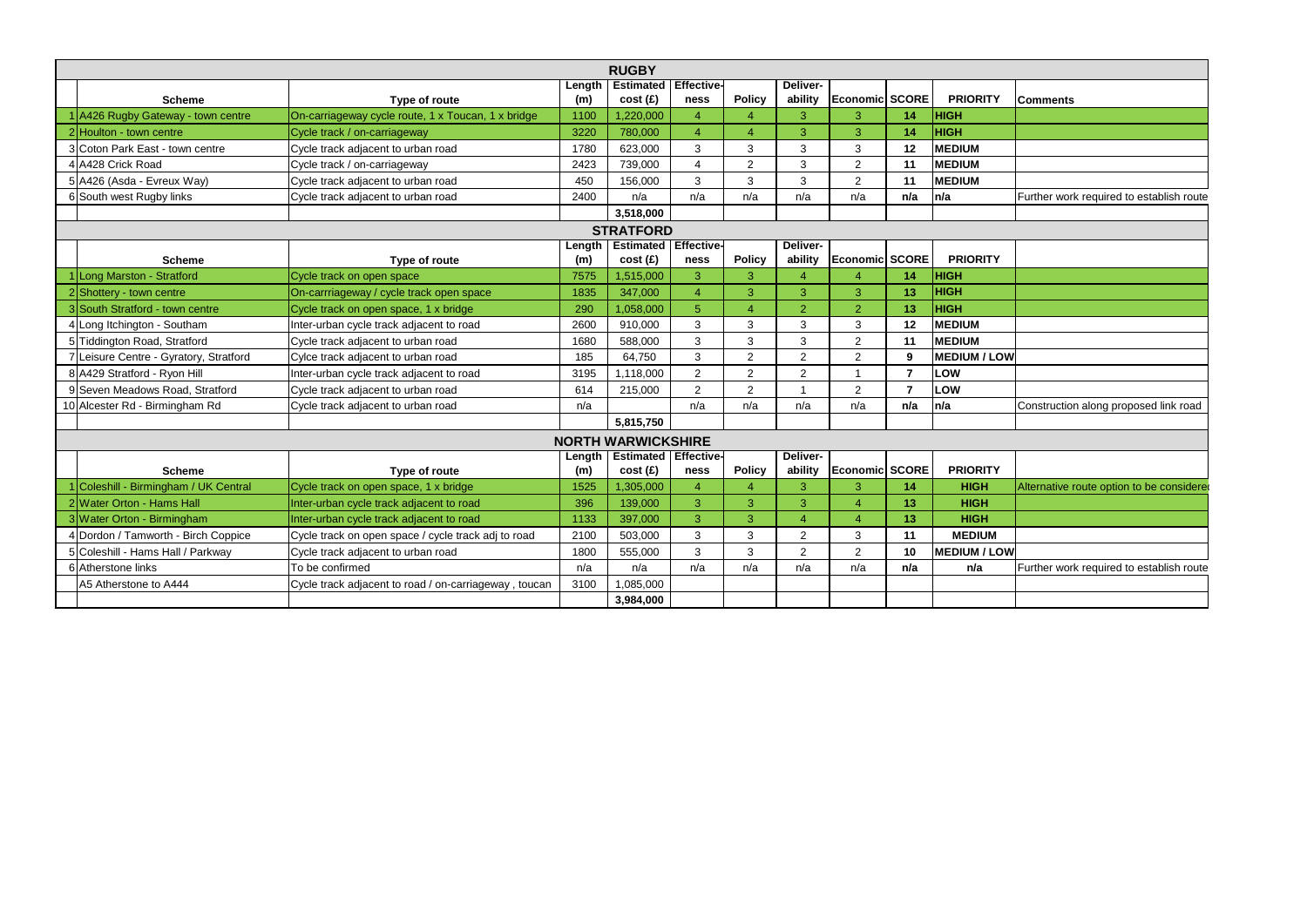|                                     |    |                  | £18,639,000                 | £1,065,000                           |                                             | £9,909,000 | <b>TOTAL</b> | £7,665,000 |                                                      |                                             |
|-------------------------------------|----|------------------|-----------------------------|--------------------------------------|---------------------------------------------|------------|--------------|------------|------------------------------------------------------|---------------------------------------------|
| Water Orton - Birmingham            | 13 | <b>HIGH</b>      | £397,000                    | None                                 | HS2 Road Safety E397,000                    |            | High         | £0         | Feasibility study 2018/19.                           | Road Safety Fund.<br>2019.                  |
| Water Orton - Hams Hall             | 13 | <b>HIGH</b>      | £139,000                    | None                                 | HS2 Road Safety £139,000                    |            | High         | £0         | Feasibility study 2018/19.                           | Road Safety Fund.<br>2019.                  |
| Shottery - town centre              | 13 | <b>HIGH</b>      | £347,000                    | None                                 | S106                                        | £347,000   | High         | £0         | Intial route option<br>identified.                   |                                             |
| South Stratford - Town Centre       | 13 | <b>HIGH</b>      | £1,058,000                  | None                                 | <b>CIL</b>                                  | n/k        | Medium       | £1,058,000 | Initial route option<br>identified.                  |                                             |
| Bedworth town link                  | 13 | <b>HIGH</b>      | £700,000                    | None                                 | <b>S106, NBBC</b>                           | £200,000   | High         | £500,000   | Initial route option<br>identified.                  | Scheme orovides<br>B4113 in 4 and 5 a       |
| Eastboro Way, Nuneaton              | 13 | <b>HIGH</b>      | £414,000                    | None                                 | S106                                        | £120,000   | High         | £294,000   | No work yet carried out.                             | S106 funding requ                           |
| B4115 / Rocky Lane, Kenilworth      | 13 | <b>HIGH</b>      | £380,000                    | None                                 | Highways England,<br><b>HS2 Road Safety</b> | £380,000   | High         | £0         | investigations<br>commenced.                         | England designate<br>with HE underway.      |
| JLR / Lighthorne Heath - Leamingtor | 13 | <b>HIGH</b>      | £1,575,000                  | £60,000 (S106)                       | S106                                        | £1,000,000 | High         | £515,000   | Draft feasibility study /<br>outline design.         | £60 S106 funding<br>outline design, whi     |
| Coleshill - Birmingham / UK Central | 14 | <b>HIGH</b>      | £1,305,000                  | None                                 | HS2 CEF / RS                                | £1,000,000 | Medium       | £305,000   | Intial design options<br>identified.                 | Two route options<br>be within similar ra   |
| Long Marston - Stratford            | 14 | <b>HIGH</b>      |                             | £1,515,000 £244,000 (S106)           | S106                                        | £1,271,000 | Medium       | £0         | No work yet carried out.                             | Potential for schen<br>contributions.       |
| Houlton - town centre               | 14 | <b>HIGH</b>      | £780,000                    | £200,000 (S106)                      | S106                                        | n/a        | Low          | £580,000   | Initial design options<br>identified.                |                                             |
| A426 Rugby Gateway - town centre    | 14 | <b>HIGH</b>      |                             | £1,220,000 £250,000 (S106)           | S106                                        | n/a        | Low          | £970,000   | Detailed design underway.                            | Overall scheme be<br>money becomes a        |
| A444 Weddington Road                | 14 | <b>HIGH</b>      | £348,000                    | £200,000                             | S106                                        | £148,000   | n/a          | £0         | Initial design options<br>identified.                | Scheme likely to b<br>contributions.        |
| A429 Coventry Road, Warwick         | 14 | <b>HIGH</b>      | £404,000                    | None                                 | S106                                        | £150,000   | High         | £254,000   | Feasibility study autumn<br>2018.                    | <b>Casualty Reductio</b><br>scheme.         |
| B4453 Cubbington - Leamington       | 14 | <b>HIGH</b>      | £315,000                    | None                                 | 106, HS2 Road Safe £315,000                 |            | Medium       | £0         | No work yet carried out.                             | Potential for schen<br>funding / S106.      |
| B4113 Bedworth - Coventry           | 15 | <b>VERY HIGH</b> | £495,000                    | None                                 | S106, LGF                                   | £495,000   | Medium       | £0         | identified, business case<br>produced.               | LGF bid to be subr<br>submitted Septem      |
| B4113 Bedworth - Bermuda            | 16 | <b>VERY HIGH</b> | £387,000                    | None                                 | <b>S106, LGF</b>                            | £387,000   | Medium       | £0         | Outline design complete,<br>business case produced.  | LGF bid to be subr<br>submitted Septem      |
| A445 Warwick - Leamington           | 16 |                  | <b>VERY HIGH</b> £3,360,000 | None                                 | <b>CIL</b>                                  | £2,360,000 | High         | £1,000,000 | Initial design options<br>identified.                | CIL contribution ag<br>forward in 4 - 5 yea |
| A47 Hinckley - Nuneaton             | 17 |                  |                             | VERY HIGH £1,500,000 £111,000 (S106) | S106                                        | £200,000   | Medium       | £1,189,000 | Outline design underway,<br>business case produced.  | delivering alternati<br>route               |
| A452 Kenilworth to Leamington       | 17 | <b>VERY HIGH</b> | £2,000,000                  | None                                 | CIL, HS2 Road Safet £1,000,000              |            | High         | £1,000,000 | Detailed design underway,<br>business case produced. | Leamington to Ber<br>route being deliver    |
|                                     |    |                  |                             |                                      |                                             |            |              |            |                                                      |                                             |

\* Funding shortfall based on assumption that potential future funding contribution will be secured.

ricote Rd section, with remainder of red by other highway scheme tive provision on one section of

agreed. Scheme likely to come ears.

omitted August 2018. CIF bid to be  $nber 2018.$ 

<u>Loct be subted</u><br>Internal august 2018. CIF bid to be  $nber 2018.$ 

me to be fully funded by external

on Funding available towards

be fully funded by S106

eing progressed in phases as available.

me to be fully funded by S106

to be investigated. Costs likely to ange.

g received towards route study / ich will be completed in 2019.

ed funds for cycling. Discussions

**Easted and negotiations ongoing.** connection between sections on above.

I. Feasibility study to commence

**R. Feasibility study to commence**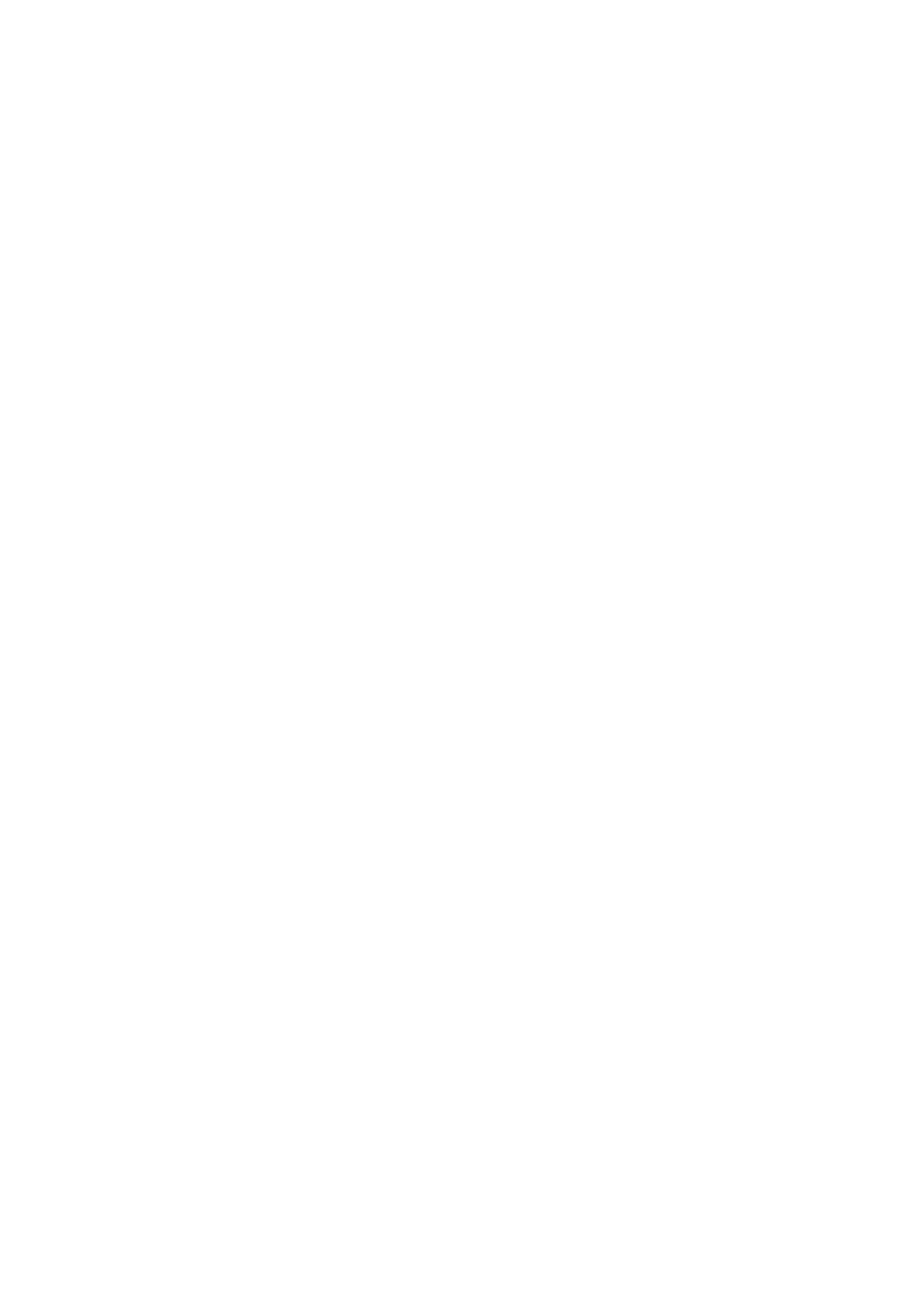# **Appendix B**

### **Proposed approach to creating an interim list of prioritised future cycle schemes**

It is anticipated that the County Council will develop a Local Cycling and Walking Infrastructure Plan (LCWIP) over the next 2-3 years. The end result of an LCWIP is a prioritised and costed programme of cycling and walking infrastructure improvements.

The technical guidance produced by the Department for Transport to assist local authorities in the preparation of their LCWIPs contains detailed recommendations on how to approach each stage of developing an LCWIP, including route selection, engagement and prioritisation. However, as producing an LCWIP is a lengthy process, it has been necessary to devise a simpler methodology that can be used to generate an interim prioritised list of schemes. This will enable the T&F Group to respond to the recent Council resolution on cycling.

Transport Planning has developed a list of the key cycle routes required to complete the cycle networks in and around the main towns, based on the Cycle Network Plans produced with assistance from Sustrans and the area cycle forums over the past 3 years. These routes are considered to be the primary cycle routes in each network. Secondary routes, which are generally connections onto the primary route network or quieter alternatives via residential streets, have not been included at this stage as it clear that developing the primary routes is the priority.

In order to prioritise these schemes, a methodology has been established which is based on the LCWIP guidance.

#### **Proposed methodology:**

Each scheme will be assessed against the following four overall criteria:

#### **1. Effectiveness**

- Potential to increase cycling trips
- Population who directly benefit from new infrastructure
- Degree of deficiency of the existing infrastructure
- Contribution of the scheme to overall network development
- Improvement in road safety
- Air quality impact
- Integration with other schemes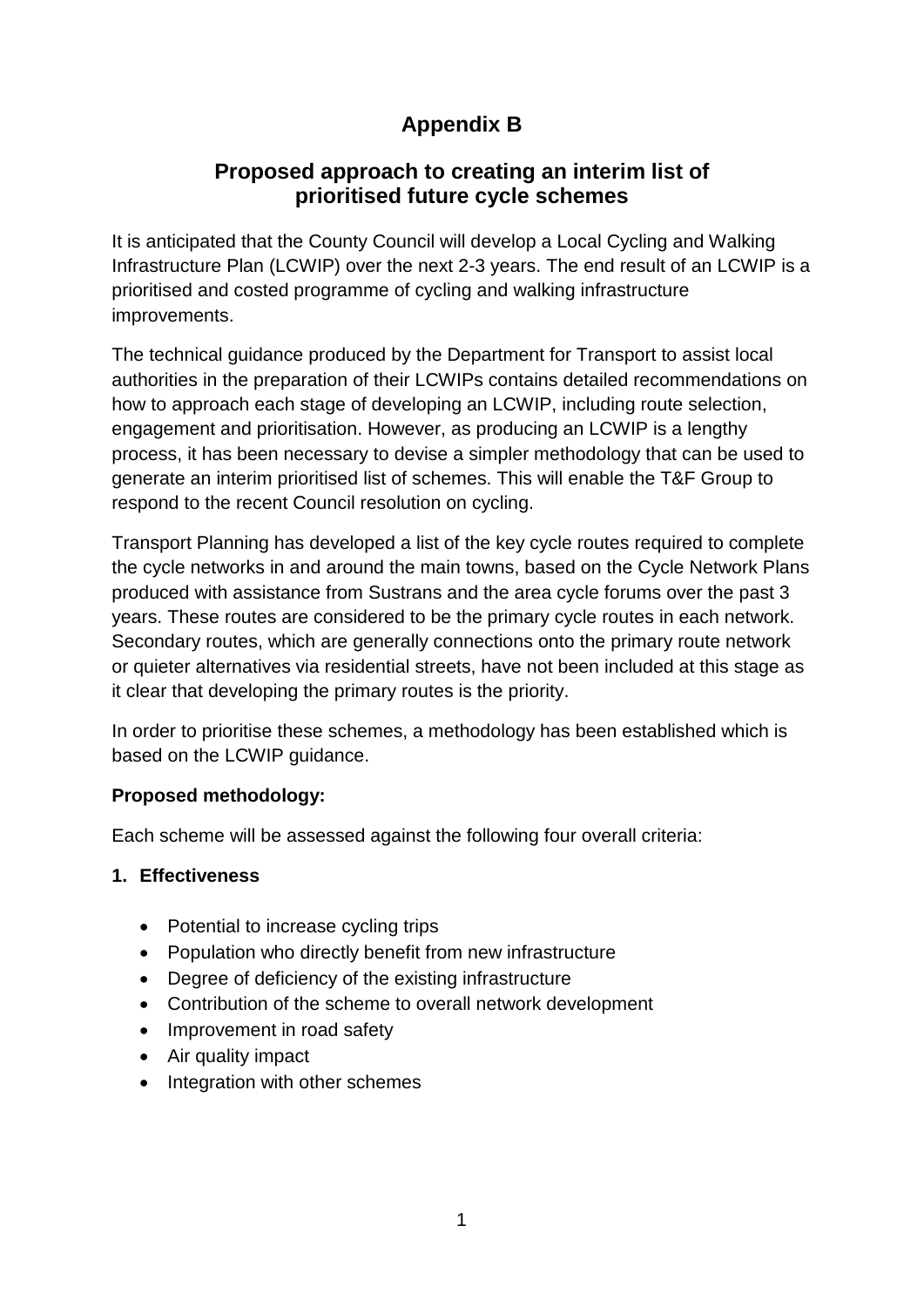#### **2. Policy**

- Delivery against policy objectives e.g. improvements to health and inclusion , economic development, LTP
- Importance of the intervention for particular target user groups, e.g. people without access to car or with higher levels of poor health
- Classification by type of journey e.g. education, workplace, utility, recreation, to aid alignment with particular funding streams
- Priority / importance of intervention as defined through engagement process

#### **3. Deliverability**

- Scheme feasibility / deliverability
- Public acceptability
- Dependency on other schemes
- Environmental constraints

#### **4. Economic**

- Has funding already been secured towards the scheme, e.g. S106 or partner contributions etc.
- Potential to attract external funding

Each scheme will be assessed and awarded a score of  $0 - 5$  for each of the four criteria based on the following scoring system:.

5: Meets criteria excellently

4: Meets criteria well, but some minor concerns

3: Meets criteria adequately; matches criteria in some areas, but concerns over some aspects of the scheme.

- 2: Meets criteria less than adequately; does not match criteria in key areas.
- 1: Meets criteria poorly; fails to match criteria.

0: Does not meet the criteria

The resulting score will then will be added up and each scheme prioritised as:

- Very high
- High
- Medium
- Medium / low
- Low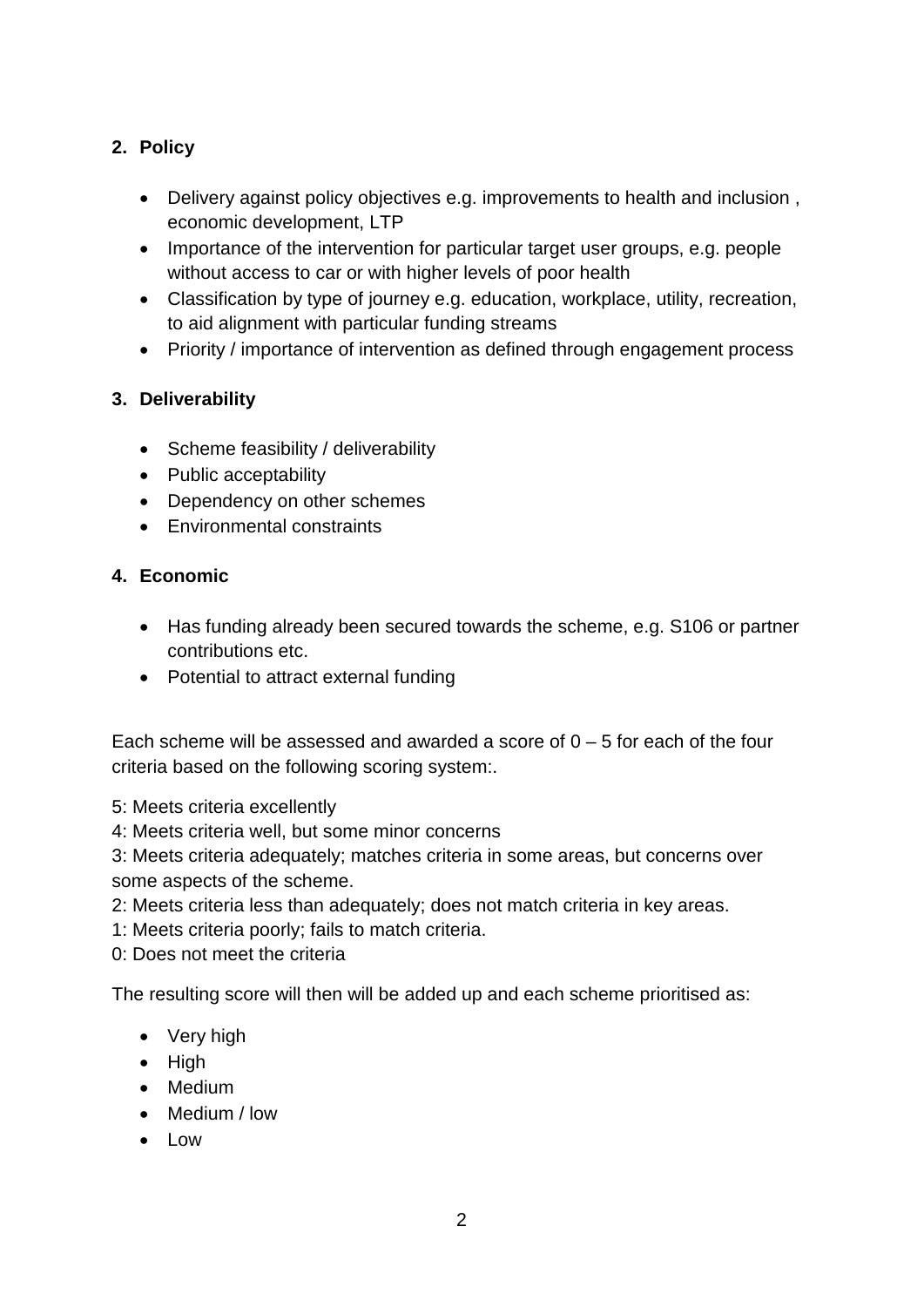Due to the time frame available for developing a prioritised list of schemes in response to the Council motion, it will be necessary to use estimates and judgement where data is not readily available at this stage. However, a full prioritisation process will be carried out as part of the LCWIP process in accordance with the DfT guidance.

Following the above prioritisation, it will then be possible to categorise each scheme in terms time scale for delivery, if required:

- Short (0-3 years<sup>\*</sup>)
- Medium (4-6 years\*)
- Long  $(7+*)$

\*timeframes to be agreed

A brief description and estimated cost of each scheme will be provided along with an explanation for the score awarded.

It is considered of benefit to include economic considerations among the criteria to ensure cost-effective use of resources e.g. schemes with partial S106 funding are delivered before the S106 funding expires and that weighting is given to schemes which have had revenue funding spent on feasibility and design work to create 'shovel-ready' schemes (although these are also likely to score highly under the deliverability criteria).

Scheme cost has not been included within the criteria as it is considered that this should not influence the priority of the scheme. The schemes on the list vary considerably in terms of scale and length of new infrastructure: whilst some schemes may have a high cost, it is likely that they will also have a high benefit in terms of increasing levels of cycling and therefore the greatest return on investment. Experience from elsewhere in the UK shows that investment in major cycling infrastructure projects has the biggest impact in terms of generating a step-change in cycling levels and all the health, economic and environmental benefits that this brings. Large-scale infrastructure schemes may also have the greatest potential to attract external funding. However, value for money will be considered as part of the full prioritisation process in the development of the LCWIP.

It is considered that the scoring system should guide but not dictate the development of a cycle infrastructure delivery programme and that some flexibility will be needed to take into account wider factors e.g. should an external funding opportunity arise, it is necessary to tailor schemes to meet the specific funding criteria.

#### **Cost estimates**

Routes have been measured and each route / section categorised into the following broad infrastructure types in order to develop initial cost estimates for each route.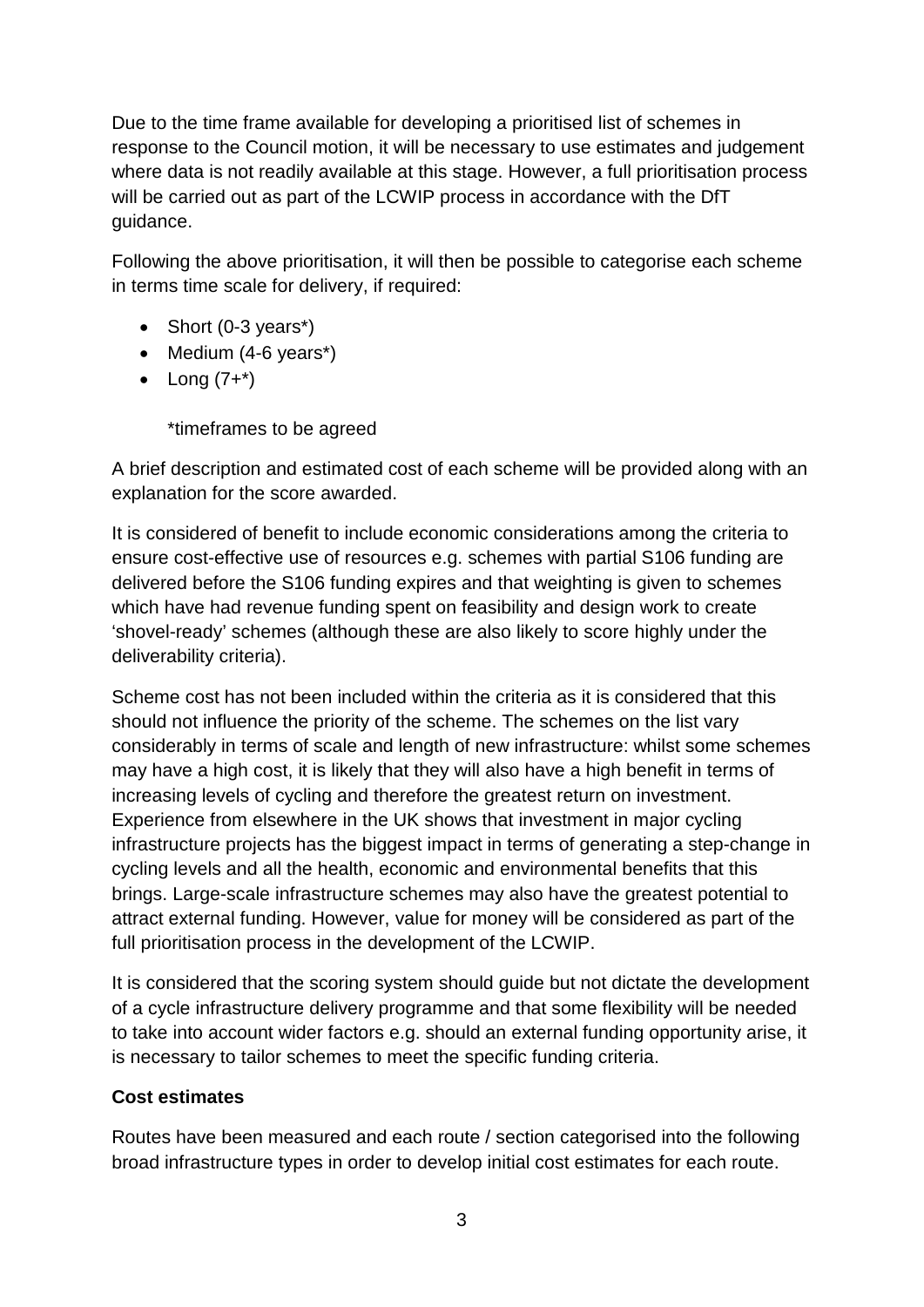- Cycle track adjacent to urban road
- Cycle track on open space
- On-carriageway cycle routes
- Toucan crossings
- Cycle / pedestrian bridges

- Due to the high number of routes and the fact that the majority have not yet had any feasibility work undertaken on them, the figures in the table represent very initial estimates and actual costs of each individual scheme may be significantly lower or higher once feasibility work is carried out. For example, the cost of constructing cycle tracks can vary considerably according to site specific factors, such as the presence of utilities, which can only be established by topographical surveys and feasibility work. Furthermore, the routes identified may change in terms of routing or preferred types of infrastructure as they are developed further.

The costs for some of the higher priority schemes have been established through feasibility work and therefore these are generally more accurate.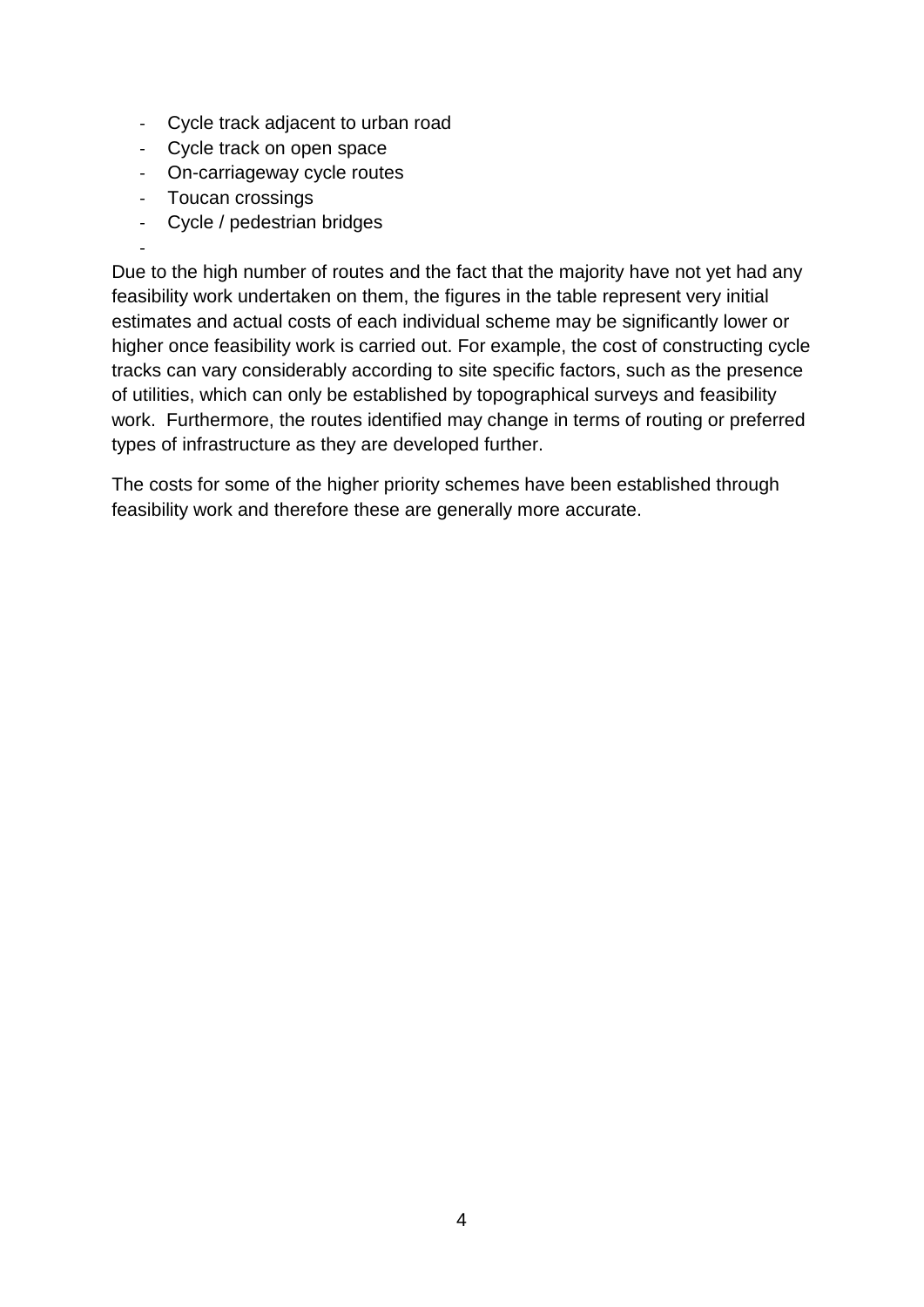# **Cycling Network Task and Finish Group APPENDIX C**

# **Summary of recommendations and associated resources**

| <b>Recommendation</b>                                                                                                                                                                                                                                                                                                                                                                         | <b>Rationale</b>                                                                                                                                                              | Cost / resource                                                                                                                                    | Lead       |
|-----------------------------------------------------------------------------------------------------------------------------------------------------------------------------------------------------------------------------------------------------------------------------------------------------------------------------------------------------------------------------------------------|-------------------------------------------------------------------------------------------------------------------------------------------------------------------------------|----------------------------------------------------------------------------------------------------------------------------------------------------|------------|
| <b>Cycling networks and scheme prioritisation</b>                                                                                                                                                                                                                                                                                                                                             |                                                                                                                                                                               |                                                                                                                                                    |            |
| That the County Council develops a Local Cycling and<br>1.<br>Walking Infrastructure Plan (LCWIP) by the start of<br>2020/21, in accordance with the technical guidance<br>published by the Department for Transport, to set out a<br>long term, prioritised and costed programme of cycling<br>infrastructure improvements for Warwickshire.                                                 | To apply an accepted methodology<br>to the identification and<br>development of cycle and walking<br>infrastructure. This will also assist<br>in making the case for funding. | $Low - work to be carried out by$<br>WCC staff.                                                                                                    | <b>WCC</b> |
| That an interim list of prioritised and costed cycle<br>2.<br>schemes is produced by Autumn 2018 and presented for<br>Cabinet approval, in advance of the development of a<br>Local Cycling and Walking Infrastructure Plan.                                                                                                                                                                  | To provide an initial indication of<br>the scale and level of investment<br>required to complete the core local<br>cycle networks.                                            | Complete (provided as<br>Appendix A & B of report).                                                                                                | <b>WCC</b> |
| <b>Cycling infrastructure</b>                                                                                                                                                                                                                                                                                                                                                                 |                                                                                                                                                                               |                                                                                                                                                    |            |
| That, further to the Warwickshire Local Transport Plan<br>3.<br>2011-26 Policy CY4, the West Midlands Cycling Design<br>Guidance is recognised as the overarching guidance for<br>the design of new cycling infrastructure in Warwickshire,<br>complemented by ongoing best practice research into<br>new approaches to delivering high quality, innovative and<br>effective cycling schemes. | To ensure delivery of a standard of<br>cycle infrastructure that will<br>maximise usage and modal shift to<br>cycling.                                                        | $Low - no$ immediate cost<br>implications, however<br>infrastructure delivery costs will<br>be affected by the selected<br>construction standards. | <b>WCC</b> |
| In accordance with the Warwickshire Local Transport<br>4.<br>Plan 2011-26 Policy CY5: 'Maintenance', that the County<br>Council takes account of the particular needs of cyclists<br>in maintaining the highway network and ensure that off-<br>carriageway cycle routes are maintained to a good                                                                                             | To avoid cyclists and potential<br>cyclists being deterred from cycling<br>by the condition of the highway /<br>cycle route network.                                          | $Low - no$ additional cost<br>implications.                                                                                                        | <b>WCC</b> |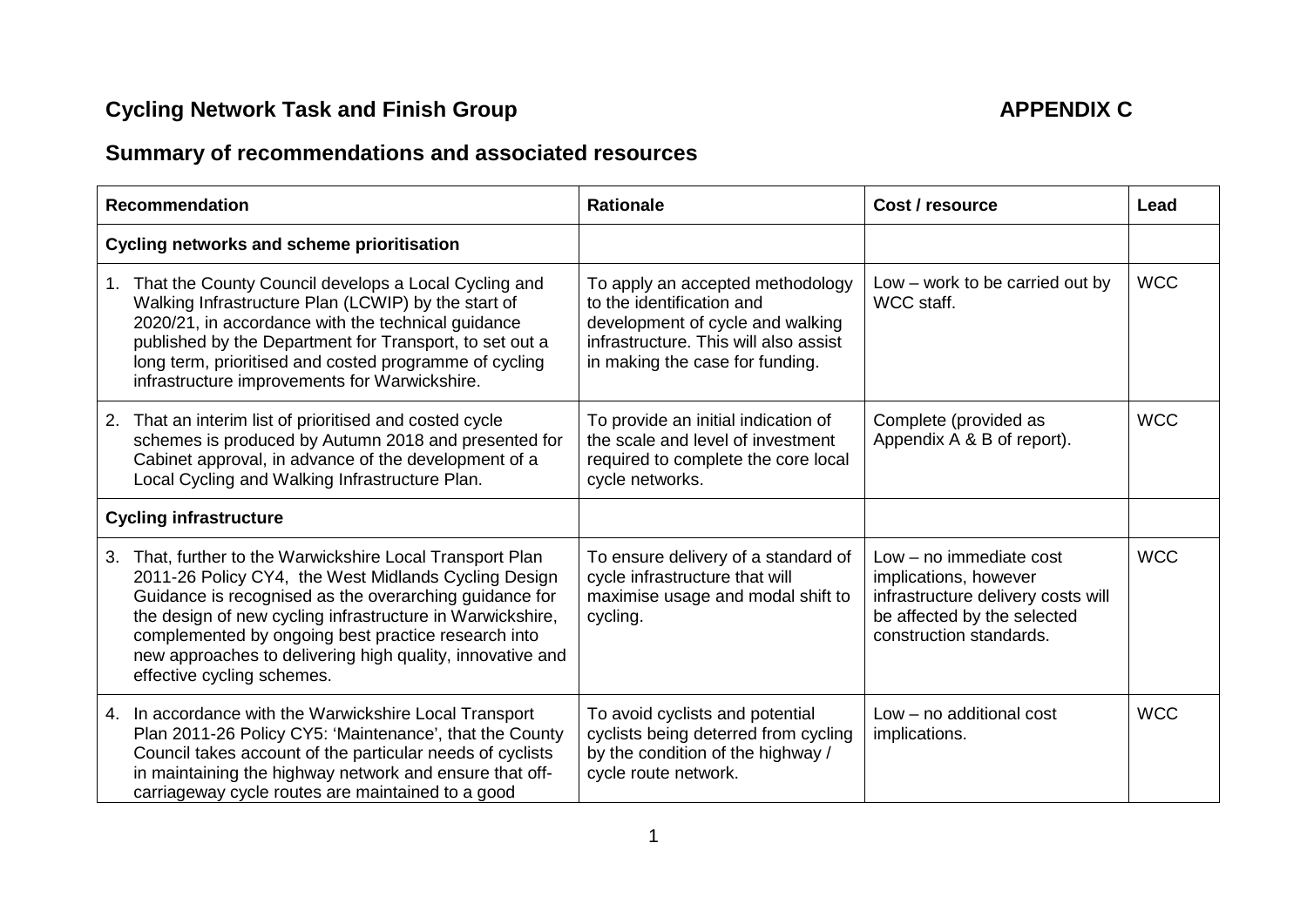|    |          | <b>Recommendation</b>                                                                                                                                                                                                                                                                                                                                      | <b>Rationale</b>                                                                                                                                                                                                                                                          | Cost / resource                                                                                                                                                                                                            | Lead       |
|----|----------|------------------------------------------------------------------------------------------------------------------------------------------------------------------------------------------------------------------------------------------------------------------------------------------------------------------------------------------------------------|---------------------------------------------------------------------------------------------------------------------------------------------------------------------------------------------------------------------------------------------------------------------------|----------------------------------------------------------------------------------------------------------------------------------------------------------------------------------------------------------------------------|------------|
|    |          | standard.                                                                                                                                                                                                                                                                                                                                                  |                                                                                                                                                                                                                                                                           |                                                                                                                                                                                                                            |            |
| 5. | a.<br>b. | That the County Council works with the District and<br>Borough Councils to secure appropriate cycling<br>infrastructure through the planning system, including that:<br>New developments provide an appropriate level of<br>cycling infrastructure within the site.<br>That development sites are appropriately connected<br>to the wider cycling network. | To ensure new developments are<br>served with appropriate levels of<br>cycling infrastructure that enable<br>residents to make journeys by<br>cycle and that residents are able to<br>establish sustainable travel<br>patterns before 'bad habits'<br>become established. | Low - This approach is already<br>undertaken in response to<br>planning applications.                                                                                                                                      | <b>WCC</b> |
|    | C.       | That contributions to the development of the local<br>cycling network are secured in line with planning<br>regulations.                                                                                                                                                                                                                                    |                                                                                                                                                                                                                                                                           |                                                                                                                                                                                                                            |            |
| 6. |          | That a countywide Bike Share scheme which is<br>accessible to all is developed in Warwickshire to<br>complement and add value to the programme of cycle<br>infrastructure improvements. The scheme should be<br>compatible with emerging technology for travel &<br>payment.                                                                               | To increase cycle use in<br>Warwickshire towns.                                                                                                                                                                                                                           | Low - Scheme to be set up as a<br>Concessionary Contract with a<br>preferred supplier funding set up<br>and ongoing operational costs<br>from user subscriptions. The<br>Council will support the<br>preferred contractor. | <b>WCC</b> |
|    |          | 7. That the Council implements route signage schemes for<br>cyclists and pedestrians in all of Warwickshire's urban<br>areas to direct cyclists to primary destinations having<br>engaged with cycle forums and other interested groups<br>on the route signage plans.                                                                                     | To give cyclists confidence that<br>routes will take them to their<br>destination and raise awareness of<br>cycle routes.                                                                                                                                                 | Medium - High. Estimated<br>cost: £100,000k to sign<br>existing primary cycle<br>networks in and around main<br>towns.                                                                                                     | <b>WCC</b> |
| 8. |          | That the Council works with and supports local<br>businesses to encourage work based cycling including<br>through raising awareness of cycle routes and the<br>provision of facilities for cyclists such as storage and<br>changing facilities, bike share and purchase schemes.                                                                           | To increase levels of cycle<br>commuting.                                                                                                                                                                                                                                 | Low                                                                                                                                                                                                                        | <b>WCC</b> |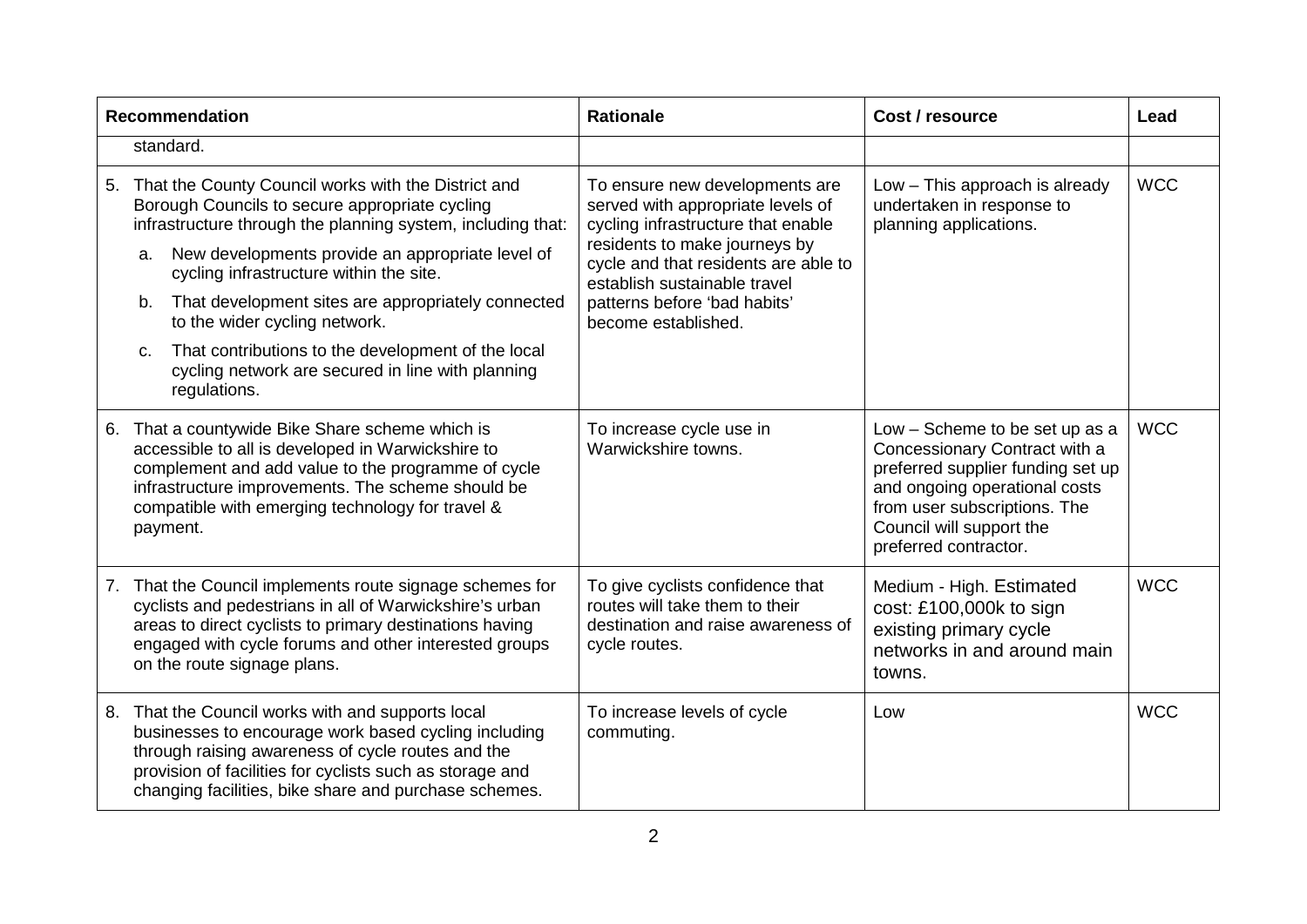| <b>Recommendation</b>                                                                                                                                                                                                       | <b>Rationale</b>                                                                                                                                    | Cost / resource                                                                                                                                                                                                                                                                                                                                                                                                                          | Lead       |
|-----------------------------------------------------------------------------------------------------------------------------------------------------------------------------------------------------------------------------|-----------------------------------------------------------------------------------------------------------------------------------------------------|------------------------------------------------------------------------------------------------------------------------------------------------------------------------------------------------------------------------------------------------------------------------------------------------------------------------------------------------------------------------------------------------------------------------------------------|------------|
|                                                                                                                                                                                                                             |                                                                                                                                                     |                                                                                                                                                                                                                                                                                                                                                                                                                                          |            |
| <b>Funding</b>                                                                                                                                                                                                              |                                                                                                                                                     |                                                                                                                                                                                                                                                                                                                                                                                                                                          |            |
| That the Council create a dedicated capital cycle<br>9.<br>infrastructure fund for cycling from 2019/20 to enable the<br>planning and delivery of a countywide programme of<br>cycle infrastructure schemes.                | To fund the delivery of cycling<br>infrastructure required to complete<br>the core local networks.                                                  | High – Estimated cost to deliver<br>approx. 60 cycle routes to<br>complete the core local cycle<br>networks is £40 million. The cost<br>to deliver the 20 high priority<br>schemes is £18.6m of which<br>£1.1m has been secured and<br>there is potential to secure up to<br>a further £9.9m from external<br>sources, leaving a minimum<br>shortfall of at least £7.6 million.<br>Scheme costs estimates are<br>provided in Appendix A. | <b>WCC</b> |
| 10. That each area Cycle Forum is allocated a small annual<br>funding pot to finance a programme of community led<br>minor cycle infrastructure improvements.                                                               | To enable Cycle Forums to carry<br>out minor local infrastructure<br>improvements in line with local<br>priorities. To incentivise Cycle<br>Forums. | Medium. Suggested funding of<br>£5k per annum per forum to be<br>provided to 5 forums. Total<br>maximum cost of £25k per<br>annum.                                                                                                                                                                                                                                                                                                       | <b>WCC</b> |
| 11. That the portfolio holders for Health and Transport ensure<br>that all potential opportunities to secure external funding<br>for improving cycling infrastructure are fully exploited.                                  | To maximise funding for cycling<br>infrastructure.                                                                                                  | Low. Funding bids are normally<br>prepared internally. Internal<br>match funding may be required<br>to secure external funding.                                                                                                                                                                                                                                                                                                          | <b>WCC</b> |
| 12. That Warwickshire County Council's representative on<br>the Coventry and Warwickshire Local Enterprise<br>Partnership Board requests that CWLEP incorporate<br>consideration of scheme impact on active travel into the | That the impact of investment<br>decisions by CWLEP takes<br>account of the impact this will have<br>on cycling.                                    | Low                                                                                                                                                                                                                                                                                                                                                                                                                                      | <b>WCC</b> |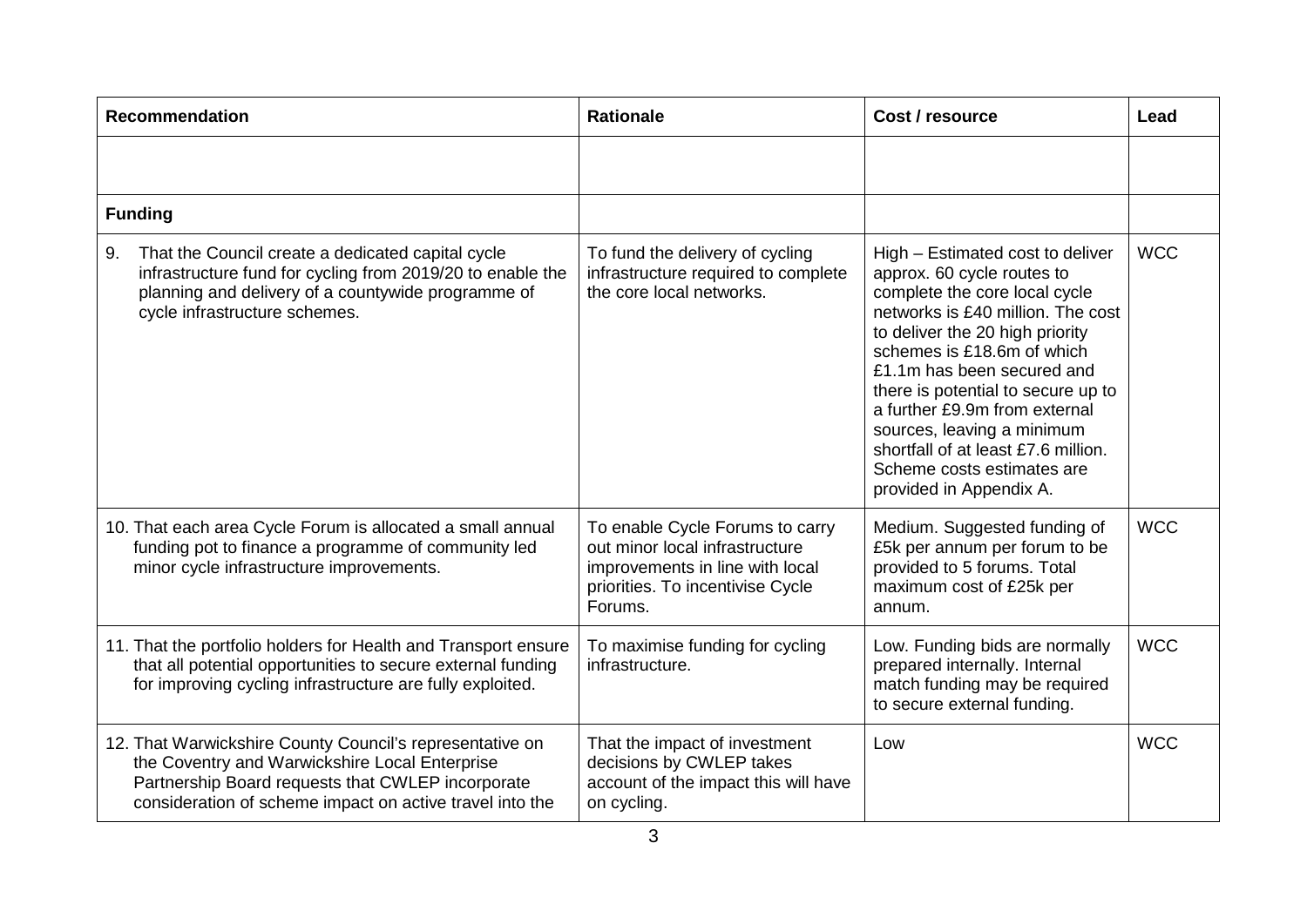| <b>Recommendation</b>                                                                                                                                                                                                                                                                                                                                                                                                                                 | <b>Rationale</b>                                                                                                                     | Cost / resource                                                                                                              | Lead       |
|-------------------------------------------------------------------------------------------------------------------------------------------------------------------------------------------------------------------------------------------------------------------------------------------------------------------------------------------------------------------------------------------------------------------------------------------------------|--------------------------------------------------------------------------------------------------------------------------------------|------------------------------------------------------------------------------------------------------------------------------|------------|
| evaluation of all future funding bid business cases.                                                                                                                                                                                                                                                                                                                                                                                                  |                                                                                                                                      |                                                                                                                              |            |
| <b>Consultation and partnership working</b>                                                                                                                                                                                                                                                                                                                                                                                                           |                                                                                                                                      |                                                                                                                              |            |
| 13. That, in accordance with Local Transport Plan 2011-26<br>Policy CY1: 'Consultation and partnership working',<br>countywide cycle forum coverage is achieved by<br>establishing a forum in North Warwickshire and by<br>providing officer support to all of the forums.                                                                                                                                                                            | To achieve local user input into the<br>maintenance and development of<br>cycling infrastructure.                                    | Low. Officers currently support<br>four Cycle Forums, increasing<br>this to five will have minimal<br>resource implications. | <b>WCC</b> |
| 14. That the Council encourages a countywide, multi-agency<br>partnership approach to the development and promotion<br>of cycling that highlights the benefits of cycling and raises<br>awareness of cycling facilities. This should include<br>encouraging cycling as part of the place based health<br>agenda and working with the district, borough, town and<br>parish councils to secure cycling infrastructure through<br>the planning process. | To create a common and joined up<br>approach to the development of<br>cycling in Warwickshire.                                       | Low.                                                                                                                         | <b>WCC</b> |
| <b>Implementation and monitoring</b>                                                                                                                                                                                                                                                                                                                                                                                                                  |                                                                                                                                      |                                                                                                                              |            |
| 15. That a representative Member working group is<br>established to oversee the development of the LCWIP<br>and the delivery of a programme of cycle infrastructure<br>improvements. This should include periodic reviews of<br>the programme of schemes within the LCWIP.                                                                                                                                                                            | To provide Member oversight and<br>strategic lead to the development<br>of the LCWIP and delivery of<br>infrastructure improvements. | Low                                                                                                                          | <b>WCC</b> |
| 16. That Warwickshire County Council leads by example by<br>supporting cycling as part of its Green Travel Plan and<br>health and wellbeing agenda.                                                                                                                                                                                                                                                                                                   | To demonstrate to others what can<br>be achieved by a major employer.                                                                | Low to medium. Extension of<br>existing approach.                                                                            | <b>WCC</b> |
| 17. That a methodology is established for carrying out annual<br>cycle counts to monitor levels of cycling and review the                                                                                                                                                                                                                                                                                                                             | To monitor the impact of<br>investment in cycling infrastructure                                                                     | Low to medium. The cost of<br>cycle counts is relatively                                                                     | <b>WCC</b> |